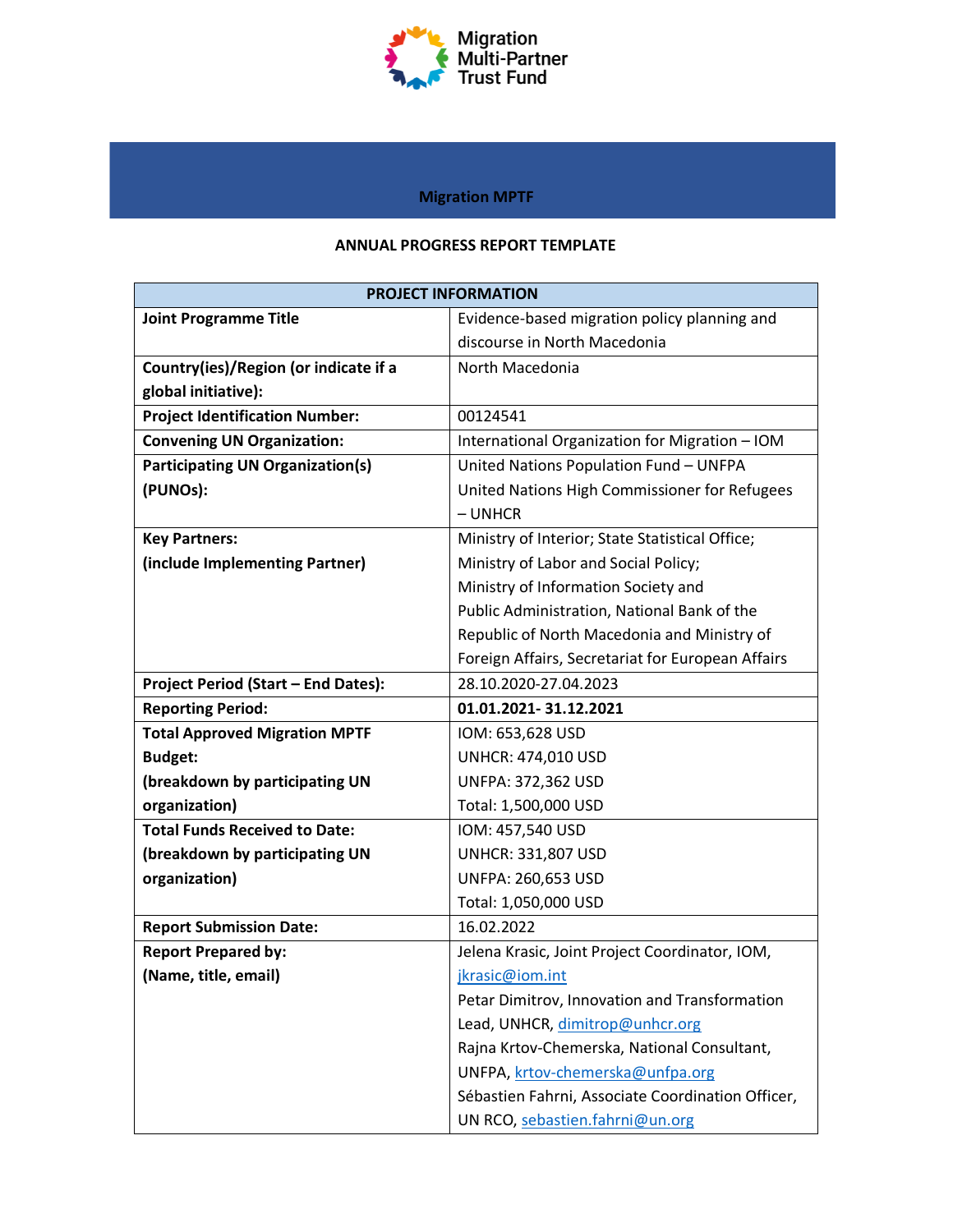

#### **EXECUTIVE SUMMARY**

The project "Evidence-based migration policy planning and discourse in North Macedonia" started with implementation on 28<sup>th</sup> of October 2020 and will end on  $27<sup>th</sup>$  of April 2023. It aims to support policy makers in North Macedonia to effectively manage demographic and migration dynamics through development of evidence-based migration policies based on improved systemic data collection and analysis and enhanced inter-institutional data exchange; and improve the perception of the general public and policy makers about immigrants and refugees.

The key achievements of the project during the reference period are elaborated further below:

#### Outcome 1

The "**Resolution on Migration Policy and the Action Plan for 2021-2025<sup>1</sup> "** was developed and endorsed by the Government and adopted by Parliament in December 2021 (Official Gazette no.290/2021). The project has provided the necessary expert support for the elaboration of the new Resolution and its Action Plan which defines the country's strategic directions and measures in migration management for the period 2021-2025. The document has been translated into English and Albanian, with design and printing of the publication planned for 2022.

The new country's **Migration Profile (MP) 2021<sup>2</sup>** was developed and includes relevant migration management information and data for the period 2009-2019. The data gathered for the MP has contributed to the development of the new migration policy.

**Migration Module questionnaire<sup>3</sup> and guidelines<sup>4</sup>** were developed and will be piloted in the Labour Force Survey in 2022. The questionnaire was developed in close cooperation with the State Statistical Office (SSO) as per the EUROSTAT standards and includes questions covering information about the country nationals that are living and working abroad.

The **Migration Governance Indicators (MGI) Profile for North Macedonia<sup>5</sup>** was developed jointly by IOM and the Economist Intelligence Unit (EIU). The MGI profile presents a summary of well-developed areas of migration governance in North Macedonia as well as areas with potential for further development, as assessed through the MGI. The MGI is a standard set of approximately 90 indicators that assisted the country in assessing its migration policies and helped to advance the conversation on what well-governed migration might look like in practice.

<sup>1</sup> Annex 1 of the 2021 Annual Progress Report

<sup>2</sup> Annex 2 of the 2021 Annual Progress Report

<sup>&</sup>lt;sup>3</sup> Annex 3 of the 2021 Annual Progress Report

<sup>4</sup> Annex 4 of the 2021 Annual Progress Report

<sup>5</sup> Annex 5 of the 2021 Annual Progress Report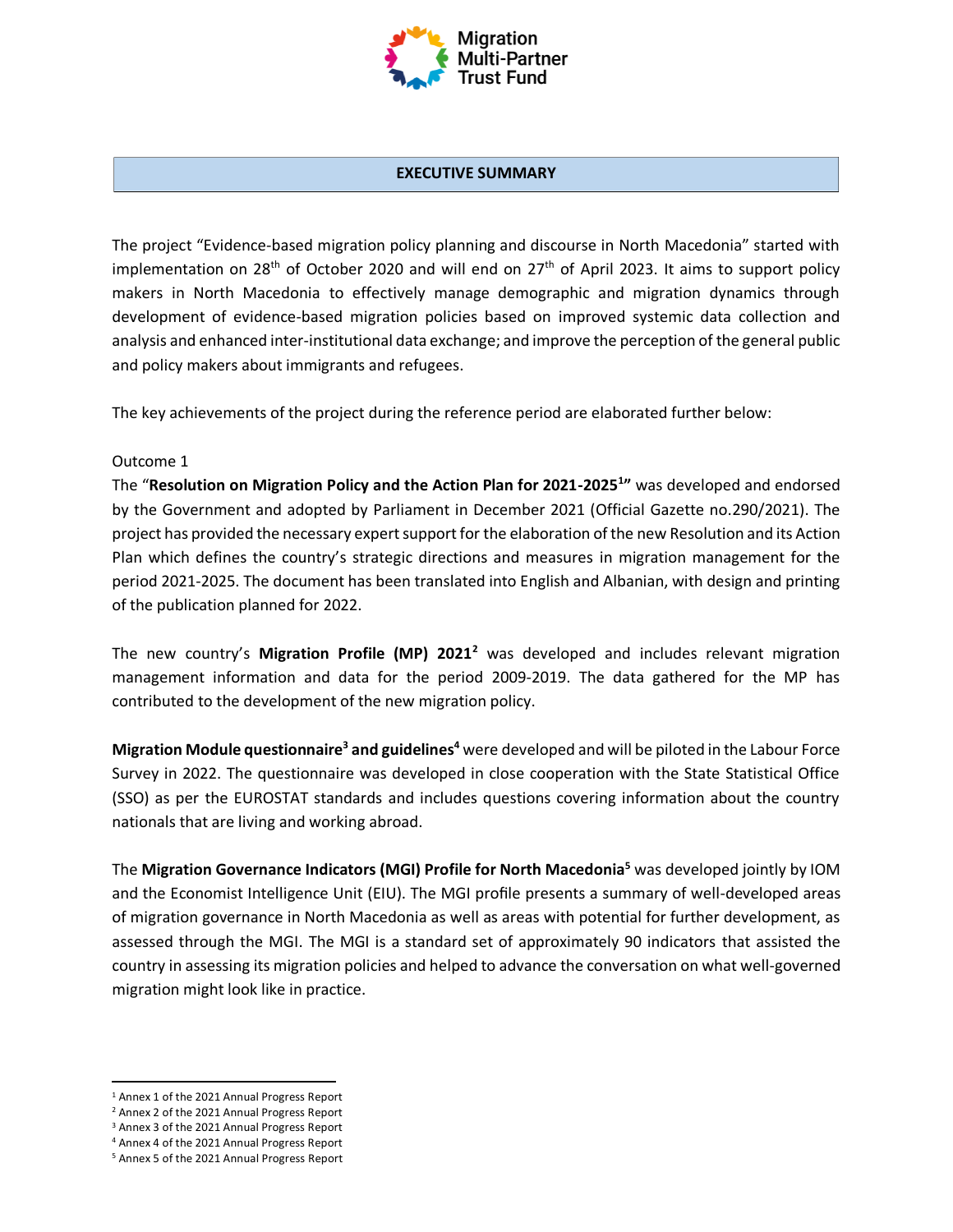

**Six two-day working meetings**/**capacity building trainings** were successfully conducted for the development of procedural documents to support the intragovernmental body to develop the migration policy and build members' capacity. From October to December 2021 the body **Rules of Procedure<sup>6</sup> and Terms of Reference<sup>7</sup>** , **the Communication Strategy and Tools<sup>8</sup>** ,the **Monitoring, Evaluation and Reporting Tools<sup>9</sup>** , as well as the **Assessment on the EU Acquis and Good Practices in Migration Management<sup>10</sup>** were developed. In addition, a **Team Building<sup>11</sup>** training was conducted where intragovernmental body members learned about suitable models, techniques and tools for **teamwork strengthening, relationships building and communication.** 

In the area of **"big data" usage**, the project has established cooperation with Southampton University aimed at design and implementation of a statistical framework, in a staged manner, with stage 1 devoted to producing estimates of migration to/from North Macedonia by using "mirror statistics", followed by possible stage 2 through expanding the remit to include non-traditional data sources – the "big data" including geo-spatial data, digital traces, mobile phones, and so on. In cooperation with the Faculty of Computer Science & Engineering (FINKI) in Skopje and the Ministry of Information Society and Administration (MIOA) and the State Statistical Office (SSO), the project supports compilation and exploration of alternative sources of data and potential use of big data analytics as well as the tools to infer the migration data from these alternative sources. In close interaction with the National Bank of the Republic of North Macedonia (NBRNM), the project supports work aimed at exploring the foreign currency remittances as the most tangible link between migration and development, by providing insights and policy guidance on both migration measurement and remittance accounting. With a view to complement the administrative data that the NBRNM uses and improve the accuracy of the remittance accounting, the project supported design of new methodology and survey instruments for conducting a survey targeting remittance receiving households.

The Think Tank **Demos Helsinki o.y**. <sup>12</sup> was engaged in November 2021 as service provider for the institutionalization of participatory, innovative, and forward-looking planning and policy development in migration management in North Macedonia. The selected service provider, under the overall coordination of UNHCR, in collaboration with IOM and UNFPA, will advise and support the UN system in **building capacities and systems for anticipatory migration management<sup>13</sup>** for national stakeholders, with a focus on the entities represented in the intragovernmental body.

During the reporting period, the Demos Helsinki team completed mapping of key stakeholders in the context of anticipatory migration management and conducted eight **interviews** to assess the current institutional capacities and needs for anticipatory migration governance in the country. Based on these interviews and the remaining ones planned for January 2022, the first draft of the Anticipatory Governance Model for North Macedonia will be developed.

- <sup>11</sup> Annex 11 of the 2021 Annual Progress Report
- <sup>12</sup> Annex 12 of the Annual Progress Report

<sup>6</sup> Annex 6 of the 2021 Annual Progress Report

<sup>7</sup> Annex 7 of the 2021 Annual Progress Report

<sup>8</sup> Annex 8 of the 2021 Annual Progress Report

<sup>9</sup> Annex 9 of the 2021 Annual Progress Report

<sup>10</sup> Annex 10 of the 2021 Annual Progress Report

<sup>&</sup>lt;sup>13</sup> Anticipatory governance is a method of decision making that uses predictive measures to anticipate possible outcomes to then make decisions based on the data provided.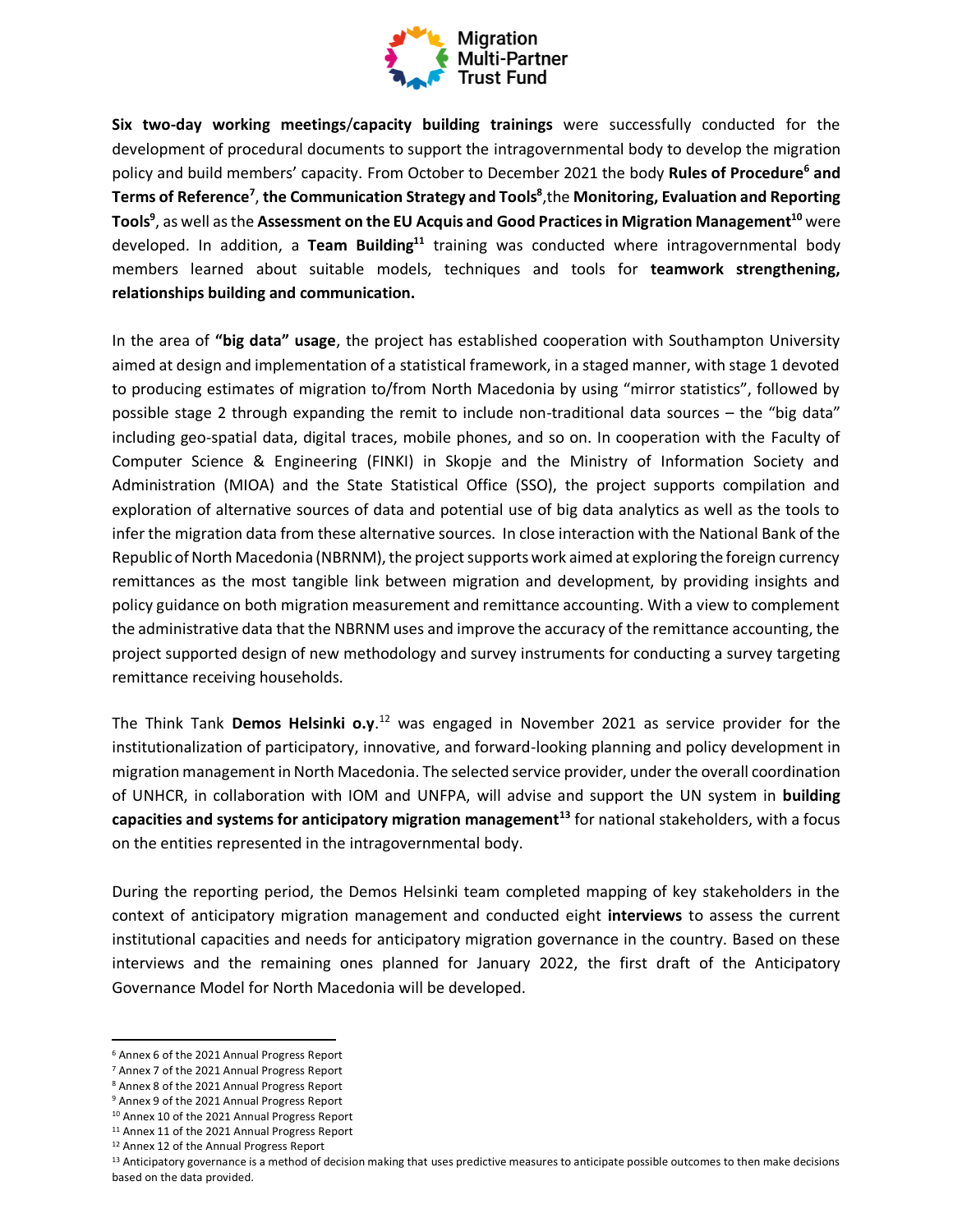

**The Communications Strategy for Social Change<sup>14</sup>** was developed in cooperation with strategic communications professors and experts from the University of Kentucky. The Strategy identifies key messages and tools aimed at changing behavior and attitudes in the host population and national stakeholders to foster positive view on refugees and migrants as development actors. In line with the Strategy, a **Social Media Strategy<sup>15</sup>** was developed, outlining the most effective tools for effecting change in attitudes and its action plan.

The capacities for the successful implementation of the Communications Strategy for **18 key stakeholders,** members of the Advisory Body for the implementation of the Communications Strategy, representatives of national institutions, three journalists, partners and UNHCR staff, were enhanced through participation in **seven courses** on refugee protection, implemented by the [International Institute](https://iihl.org/)  [of Humanitarian Law in Sanremo.](https://iihl.org/)

**161 officials (61% women)** from the governmental bodies and relevant ministries, as well as from civil society organizations, UN entities and journalists have completed trainings on the "Effective Crisis Communication", "Social media use and metrics" and the "Social marketing and social capacity building" implemented with the support from the University of Kentucky. On average, 89.2% of participants rated the overall experiences of the training as excellent. The capacity building sessions were funded as a contribution to the project by UNHCR North Macedonia<sup>14</sup>.

#### Outcome 3

A partnership was established with the non-profit organization **Youth Educational Forum (YEF),** to implement activities aimed at improving the sentiments towards refugees and migrants and increase knowledge about the rights of these groups. During the reporting period, a **Research on the perceptions and attitudes of young people in North Macedonia regarding refugees, asylum-seekers, migrants, and stateless persons** was performed on a representative sample of the population. Based on the research, an **awareness raising public campaign was prepared, and educational materials** were developed for nonformal education programs targeting youth and will be implemented in 2022 onwards.

A youth-targeting info campaign<sup>19</sup> was implemented by the Youth Educational Forum under the slogan **"Not hate – build an attitude!"**. The campaign which ran through December produced one feature video and one animation video shared on social media and in the two busiest shopping malls of the capital Skopje, two media stories and five op-eds, eight social media posts including two videos by youth influencers, as well as campaign posters and fliers on public transportation buses which are frequently used by youth, and a final event. The campaign has **reached 555,173 persons** through the noted media channels.

An **informative campaign called "This is home"<sup>15</sup> aimed at creating positive narratives and perceptions** towards migrants and refugees focusing on their contributions to the host society and addressed to the general public and the policy makers was successfully completed from 26th of November to 25th of December 2021. The campaign covered three national and three local TV stations, three radio stations and 10 web media portals. The tracking of the produced informative videos on the social media and other

<sup>14</sup> Annex 15 of the 2021 Annual Progress Report

<sup>15</sup> Annex 17 of the Annual Progress Report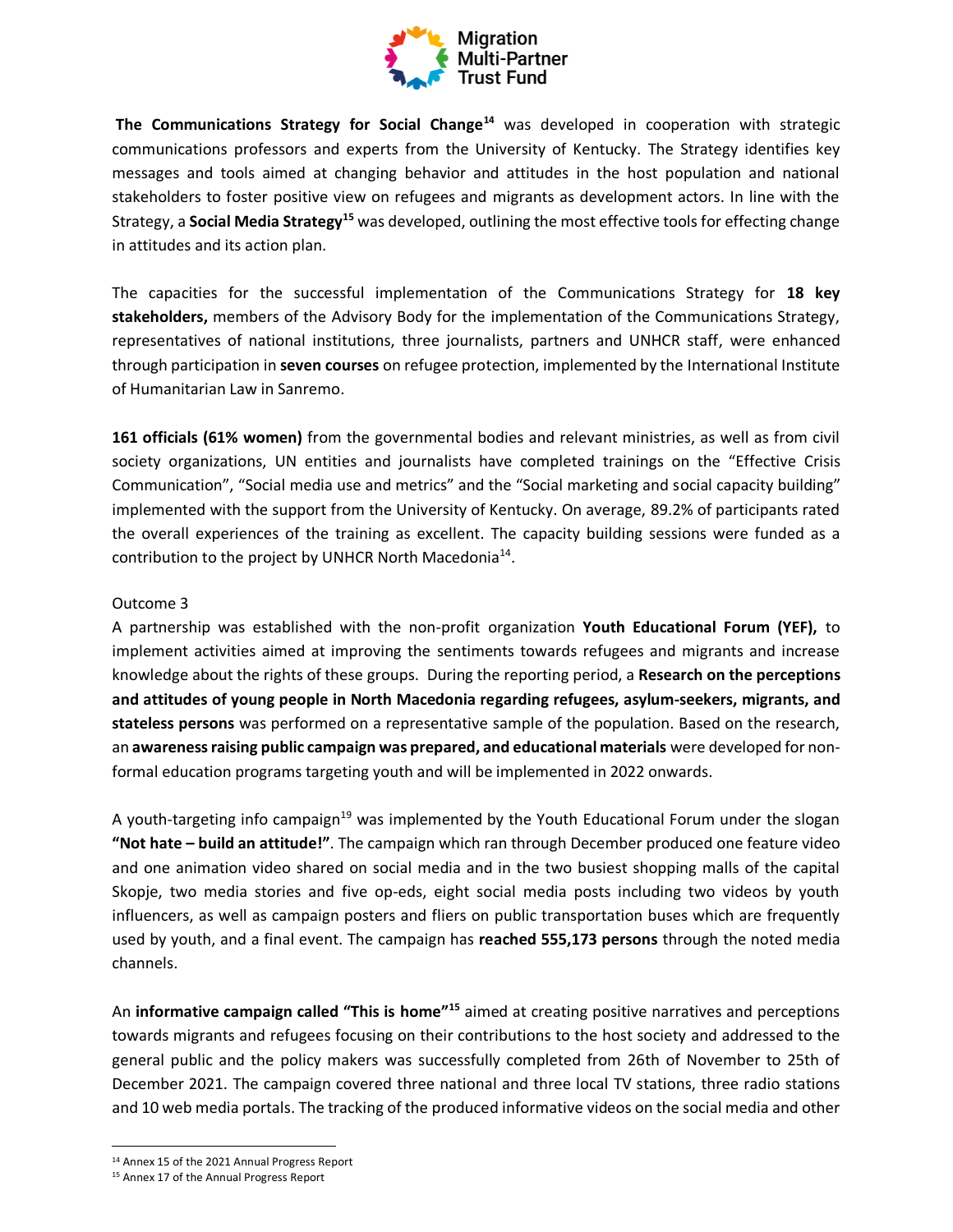

digital channels resulted with **449,492 persons reached by the campaign on IOM Skopje Facebook page and the YouTube channel which is 45 times more than the set target** in the Joint Project Result Framework of 10,000 persons to be reached.

The **regular internal meetings** have been organized between the PUNOs aiming at creating synergy and proper organized project implementation. To facilitate the implementation of the project activities and communicate with stakeholders, PUNOs worked closely with the **Steering Committee and the Technical Working Group members**. Within the reporting period, the **Steering Committee** with support from the RCO, IOM, UNFPA and UNHCR had convened **two meetings** (on February 10th and September 30th, 2021) to facilitate intragovernmental support in development and adoption of the new migration policy documents. The **second and third Technical Working Group** meetings of the Joint Project were held on March 31 $<sup>st</sup>$  and June 30<sup>th</sup>, 2021. These meetings further built the partnerships with the various entities</sup> and organizations involved in migration management<sup>16</sup>.

To assure the **project visibility**, through the **UN North Macedonia monthly bulletin and IOM Newsletter,** the following information was presented and shared with the national stakeholders and the donor community reaching more than **2000 stakeholders**: the 1st project Steering Committee meeting [\(UN North](https://eur02.safelinks.protection.outlook.com/?url=https%3A%2F%2Fnorthmacedonia.un.org%2Fen%2F115396-sustainable-development-bulletin-february-2021&data=04%7C01%7Cjkrasic%40iom.int%7Cf0f7e951ac044721032808d929baf060%7C1588262d23fb43b4bd6ebce49c8e6186%7C1%7C0%7C637586705157502737%7CUnknown%7CTWFpbGZsb3d8eyJWIjoiMC4wLjAwMDAiLCJQIjoiV2luMzIiLCJBTiI6Ik1haWwiLCJXVCI6Mn0%3D%7C1000&sdata=3JfyynteDvNJl71nI7c9YB82NSxccrxEFXYFiWHCOuw%3D&reserved=0)  [Macedonia Sustainable Development Bulletin February 2021\)](https://eur02.safelinks.protection.outlook.com/?url=https%3A%2F%2Fnorthmacedonia.un.org%2Fen%2F115396-sustainable-development-bulletin-february-2021&data=04%7C01%7Cjkrasic%40iom.int%7Cf0f7e951ac044721032808d929baf060%7C1588262d23fb43b4bd6ebce49c8e6186%7C1%7C0%7C637586705157502737%7CUnknown%7CTWFpbGZsb3d8eyJWIjoiMC4wLjAwMDAiLCJQIjoiV2luMzIiLCJBTiI6Ik1haWwiLCJXVCI6Mn0%3D%7C1000&sdata=3JfyynteDvNJl71nI7c9YB82NSxccrxEFXYFiWHCOuw%3D&reserved=0); the implementation of the [Migration](https://north-macedonia.iom.int/news/migration-governance-indicators-profile-2021-north-macedonia)  [Governance Index](https://north-macedonia.iom.int/news/migration-governance-indicators-profile-2021-north-macedonia) (IOM Newsletter January – February 2021 and September – December 2021); the Information Campaign "This is Home" ([IOM Newsletter](https://north-macedonia.iom.int/news/international-migrants-day-2021) September – December 2021); the [Migration](https://north-macedonia.iom.int/news/development-new-resolution-migration-policy-2021-2025)  [Resolution 2021-2025](https://north-macedonia.iom.int/news/development-new-resolution-migration-policy-2021-2025) development [\(IOM Newsletter](https://north-macedonia.iom.int/news/development-new-resolution-migration-policy-2021-2025) May – August 2021 and [UN North Macedonia](https://eur02.safelinks.protection.outlook.com/?url=https%3A%2F%2Fnorthmacedonia.un.org%2Fen%2F124568-sustainable-development-bulletin-march-2021&data=04%7C01%7Cjkrasic%40iom.int%7Cf0f7e951ac044721032808d929baf060%7C1588262d23fb43b4bd6ebce49c8e6186%7C1%7C0%7C637586705157502737%7CUnknown%7CTWFpbGZsb3d8eyJWIjoiMC4wLjAwMDAiLCJQIjoiV2luMzIiLCJBTiI6Ik1haWwiLCJXVCI6Mn0%3D%7C1000&sdata=1nB4aWIn8jx%2FTkbYoZOwanayNZ1y7Kfdu13xIsUS698%3D&reserved=0)  [Sustainable Development Bulletin March 2021\)](https://eur02.safelinks.protection.outlook.com/?url=https%3A%2F%2Fnorthmacedonia.un.org%2Fen%2F124568-sustainable-development-bulletin-march-2021&data=04%7C01%7Cjkrasic%40iom.int%7Cf0f7e951ac044721032808d929baf060%7C1588262d23fb43b4bd6ebce49c8e6186%7C1%7C0%7C637586705157502737%7CUnknown%7CTWFpbGZsb3d8eyJWIjoiMC4wLjAwMDAiLCJQIjoiV2luMzIiLCJBTiI6Ik1haWwiLCJXVCI6Mn0%3D%7C1000&sdata=1nB4aWIn8jx%2FTkbYoZOwanayNZ1y7Kfdu13xIsUS698%3D&reserved=0); Information about the process of engagement of the service provider for building capacities and systems for anticipatory migration management [\(UN North](https://northmacedonia.un.org/en/139289-sustainable-development-bulletin-july-2021)  [Macedonia Sustainable Development Bulletin June 2021\)](https://northmacedonia.un.org/en/139289-sustainable-development-bulletin-july-2021) . A new institutional UNHCR [Instagram account](https://www.instagram.com/unhcrnorthmacedonia/) was opened to reach a greater portion of youth in the country with the messaging that were and will be developed within the Communication Strategy. The account has succeeded in getting 529 followers by the end of 2021. In addition, specific design templates were developed for the purpose of communicating messages on social media with a unified Joint Project visual which has been regularly published on the UNHCR North Macedonia [Facebook page](https://www.facebook.com/UNHCRSkopje1/) that had 6827 followers at the time of reporting.

### **ANNUAL PROJECT PROGRESS**

### **1. Summary and context**

The project "Evidence-based migration policy planning and discourse in North Macedonia" started with implementation on 28th of October 2020 and will end on 27th of April 2023. It aims to support policy makers in North Macedonia to effectively manage demographic and migration dynamics through development of evidence-based migration policies based on improved systemic data collection and analysis and enhanced inter-institutional data exchange; and improve the perception of the general public and policy makers about immigrants and refugees.

<sup>16</sup> Annex 18 of the 2021 Annual Progress Report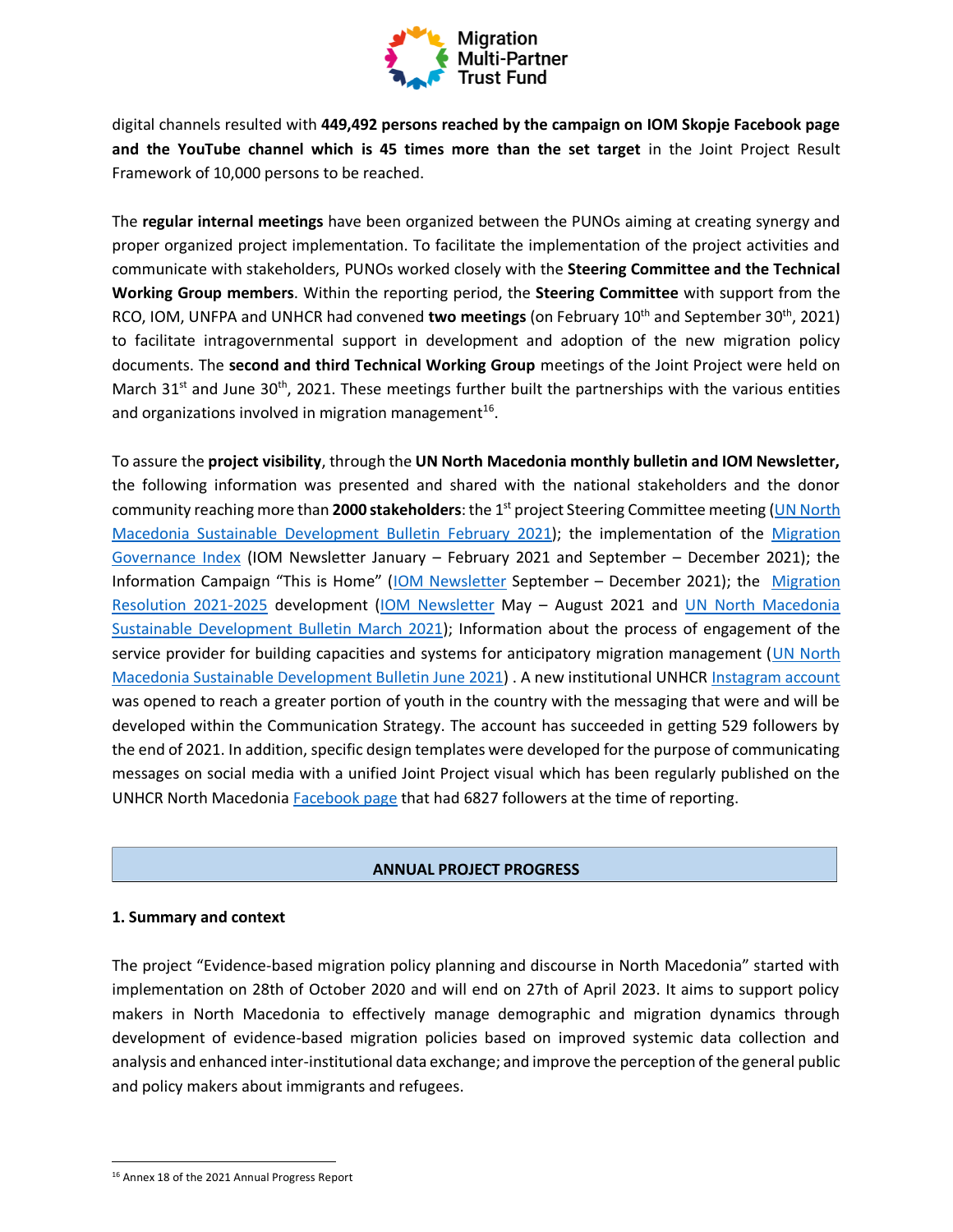

Despite the challenges faced due to the COVID-19 pandemic, during the reporting period the project implementation was on track with many of the set targets being reached and even exceeded.

The data, migration tools and methodologies produced with the Joint Project support have contributed towards the development of an evidence-based migration policy that is in line with the international and EU data management standards.

The introduction of the online manner of work of the intragovernmental body for migration policy development as well as in the organization of capacity building initiatives, meetings, workshops has assured safe, successful, and timely implementation of the planned activities and achievement of the set results.

With strengthened capacities, the professionals from the relevant stakeholders are able to further contribute to a more effective data collection and analysis and enhanced inter-institutional data exchange.

The new innovative processes aimed at piloting the "anticipatory governance", the "big data" and remittances for government led migration population analysis were also initiated during 2021.

Finally, the project has supported the creation of positive narratives and perceptions towards migrants and refugees focusing on their contributions in the host society through number of media initiatives including two informative campaigns – one focused on the general public reaching 449,492 persons and second one focusing on youth, reaching 555,173 persons through various media channels.

### **2. Results**

**The implementation of the Joint Programme results (outcomes and outputs) and the related activities in 2021** is presented hereafter for the period of  $1<sup>st</sup>$  of January –  $31<sup>st</sup>$  of December 2021. The activities progress presented is aligned the Joint project workplan (Annex D3: Workplan).

## **Outcome 1: Policy makers and institutional stakeholders design and implement evidence-based and coordinated migration policies**

The increased use of the produced data, migration tools and methodologies is observed among stakeholders (a level of 3 on a scale of 1-5, per the outcome indicator). In particular, the produced data for the two migration tools: first ever country Migration Governance Index (MGI) Report and the new country Migration Profile 2021, were used in the development of the new Resolution on migration policy and its Action Plan for 2021-2025

Also, the developed migration policy, migration profile, MGI Report, the Migration Module in the Labour Force Survey (LFS) and its Guidelines are fully in line with the international and EU data management standards. In addition, the Migration Policy and its Action Plan supported by the Joint Project are aligned to the Global Compact on Migration (GCM).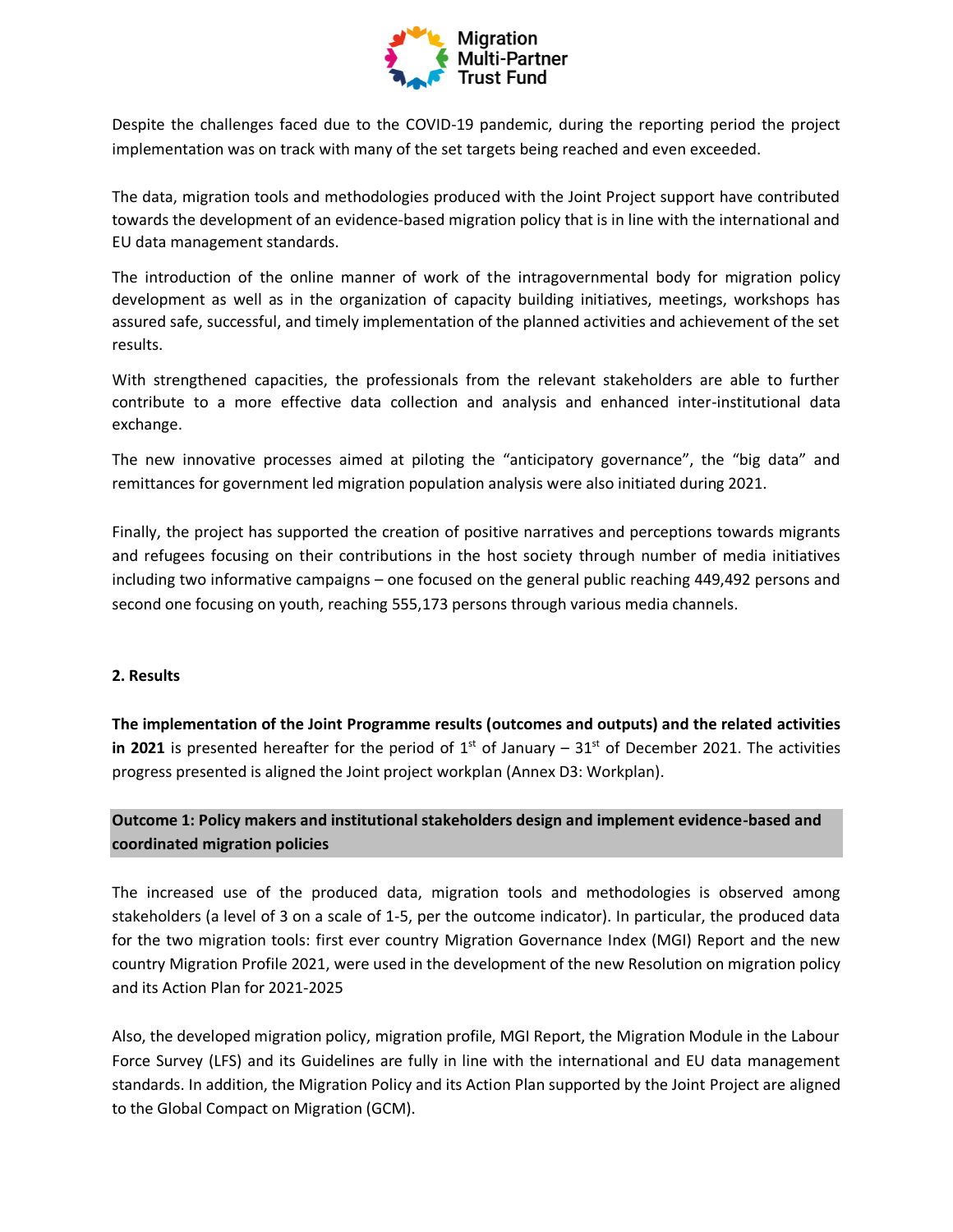

#### **Output 1.1 New comprehensive Migration Policy is developed and adopted**

The new Resolution on Migration Policy 2021-2025 and its Action Plan was endorsed by the Government on 2nd of November 2021 and adopted by the Parliament on 23rd of December 2021.

## **Activity 1.1.1 Expert support to the inter-ministerial body in development of the Resolution on Migration Policy 2021-2025**

The project has supported the development of the new Resolution on Migration Policy and Action Plan 2021-2021 that was endorsed by the Government on  $2^{nd}$  of November and adopted by the Parliament on 23<sup>rd</sup> December 2021<sup>17</sup>. The new Resolution contains the country's strategic directions and measures in the area of migration management for the period 2021-2025.

The development of the migration policy was supported through engagement of two local experts with specific roles and expertise. One with extensive knowledge in the overall migration management area and expertise in regular migration and the second one with extensive knowledge in irregular migration and development of action plans. Both have started with their engagement in March 2021 and completed it with the validation of the developed Resolution by the intragovernmental body at the end of June 2021. During their engagement the experts developed a methodology and work plan for the preparation of the migration policy and conducted a number of coordination and thematic meetings with the intragovernmental body members and the respective stakeholders represented in and outside the body.

*Visibility on IOM web page and newsletter*: [https://north-macedonia.iom.int/news/development-new](https://north-macedonia.iom.int/news/development-new-resolution-migration-policy-2021-2025)[resolution-migration-policy-2021-2025](https://north-macedonia.iom.int/news/development-new-resolution-migration-policy-2021-2025)

### **Activity 1.1.2. Support to government entities in coordination of the policy preparation process**

The project team and the engaged experts have provided support to the intragovernmental body established for the development of the migration policy throughout the whole process of the preparation of the new Resolution on Migration Policy 2021-2025 and further.

The nominations of the Head and Deputy Head of the intragovernmental body in addition to the nominated members and deputy members were completed in March 2021. The first coordination meeting with the body management was conducted on 19<sup>th</sup> of March and number of regular coordination meetings were conducted with both the body management and the represented institutions and organizations during the policy development.

The project has supported organization of 4 specific thematic meetings with the intragovernmental body for the development of the migration policy. The first thematic meeting was organized on  $23^{\text{rd}}$  of April

<sup>17</sup> Official Gazette of the Republic of north Macedonia no.290/2021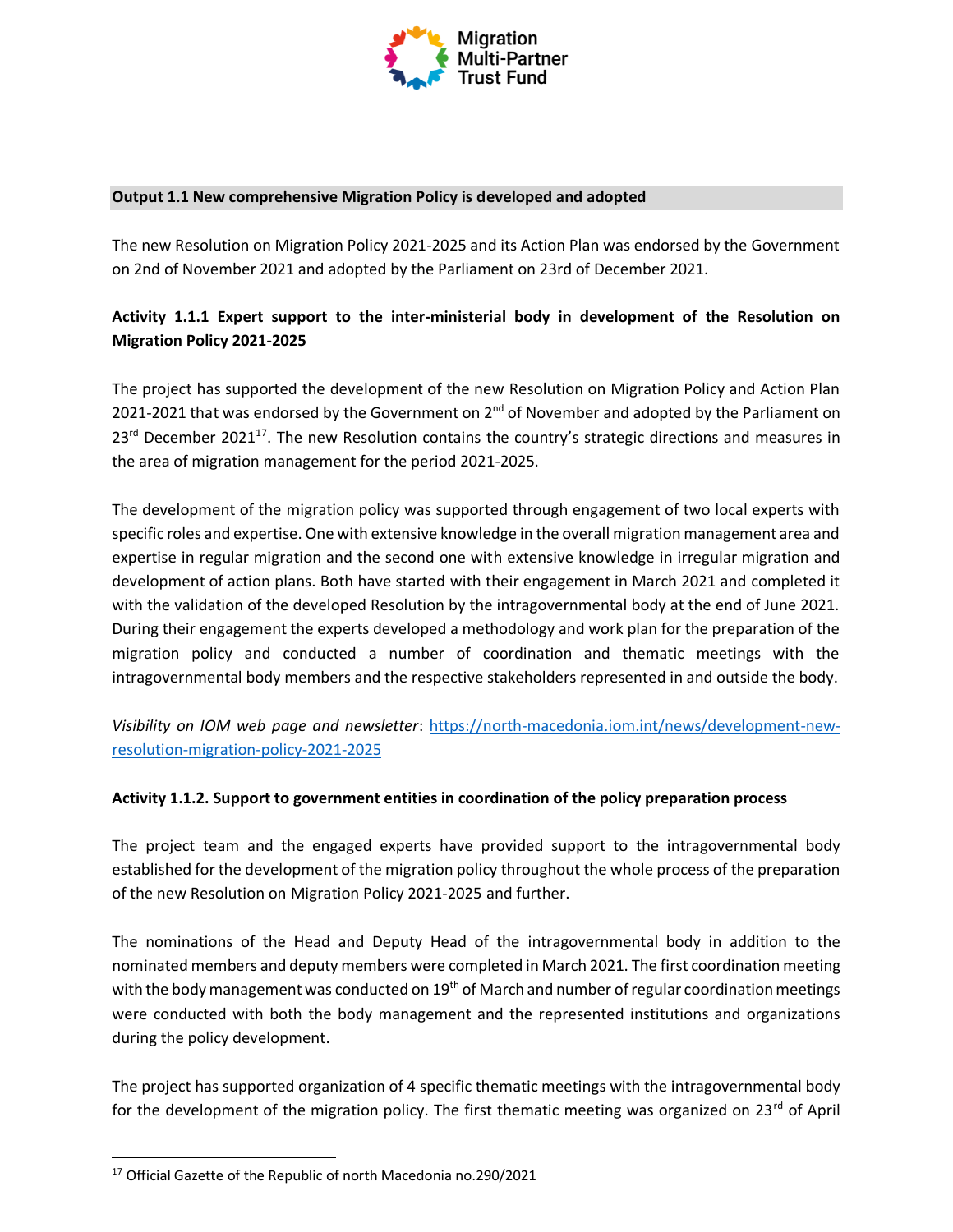

with participation of 21 members/deputy members where the Methodology for drafting the Resolution on Migration Policy, the Work plan and the proposed Content of the Resolution on Migration Policy were discussed and agreed. The remaining 3 thematic meetings were organized in May 2021. The second Thematic meeting was organized on 14th of May with participation of 16 body members and/or deputy members, while the third Thematic meeting was organized on 18th of May with 18 participants. The final fourth Thematic meeting of the intergovernmental body was organized on 28th of May with participation of 20 body members and/or deputy members. This meeting was used for discussion and preliminary selection of the proposed general and specific goals as well as the planned activities of the Migration Resolution National Action Plan for 2021-2025.

### **Activity 1.1.3. Support in presentation, translation, and publication of the Migration Policy 2021-2025**

The validation meeting aimed to present and gather inputs and feedback to the pre-final contents of the Resolution on Migration Policy and its Action Plan was held on 22<sup>nd</sup> June 2021 with participation of 16 body members and/or deputy members. The recommendations gathered during the validation meeting were integrated into the final version of the Resolution, that was shared with the Head of the intragovernmental body and its members on 30th of June 2021. The Head then shared the policy with the Government for its endorsement that was followed by the adoption by the Parliament.

In December 2021 the project has finalized the English and Albanian translation of the adopted Resolution on Migration Policy and its Action Plan 2021-2025 and the process of its design and publication will be initiated in the beginning of 2022.

# **Output 1.2 By 2022, data collection mechanisms are strengthened as a key precondition for evidenced based policy making.**

The project aims to have 5 data management tools/ mechanisms applied by the institutions. As of the end of the reporting period, a total of 4 tools have been developed and applied (Migration Profile 2021; Migration Governance Index 2021; Migration Module Questionnaire for the Labour Force Survey (LFS); and Guidelines for application of the Migration Module in the LFS). At least 1 more data management tool/mechanism will be developed and applied in 2022.

The process aimed at piloting the "big data" and remittances for government led migration population analysis was also initiated during 2021. It examines the use of innovative data collection and analytical methods for estimating migration stocks and flows, as complementary source of data, within the established cooperation with respective international and national universities and institutions and engagement of local experts for data collection and analysis in these areas.

### **Activity 1.2.1. Develop a country specific Migration Profile.**

The project has supported the development of the new country specific Migration Profile 2021, that covers the period 2009-2019, and includes relevant migration management information and data. The gathered data for the Migration Profile contributed for the development of the new migration policy.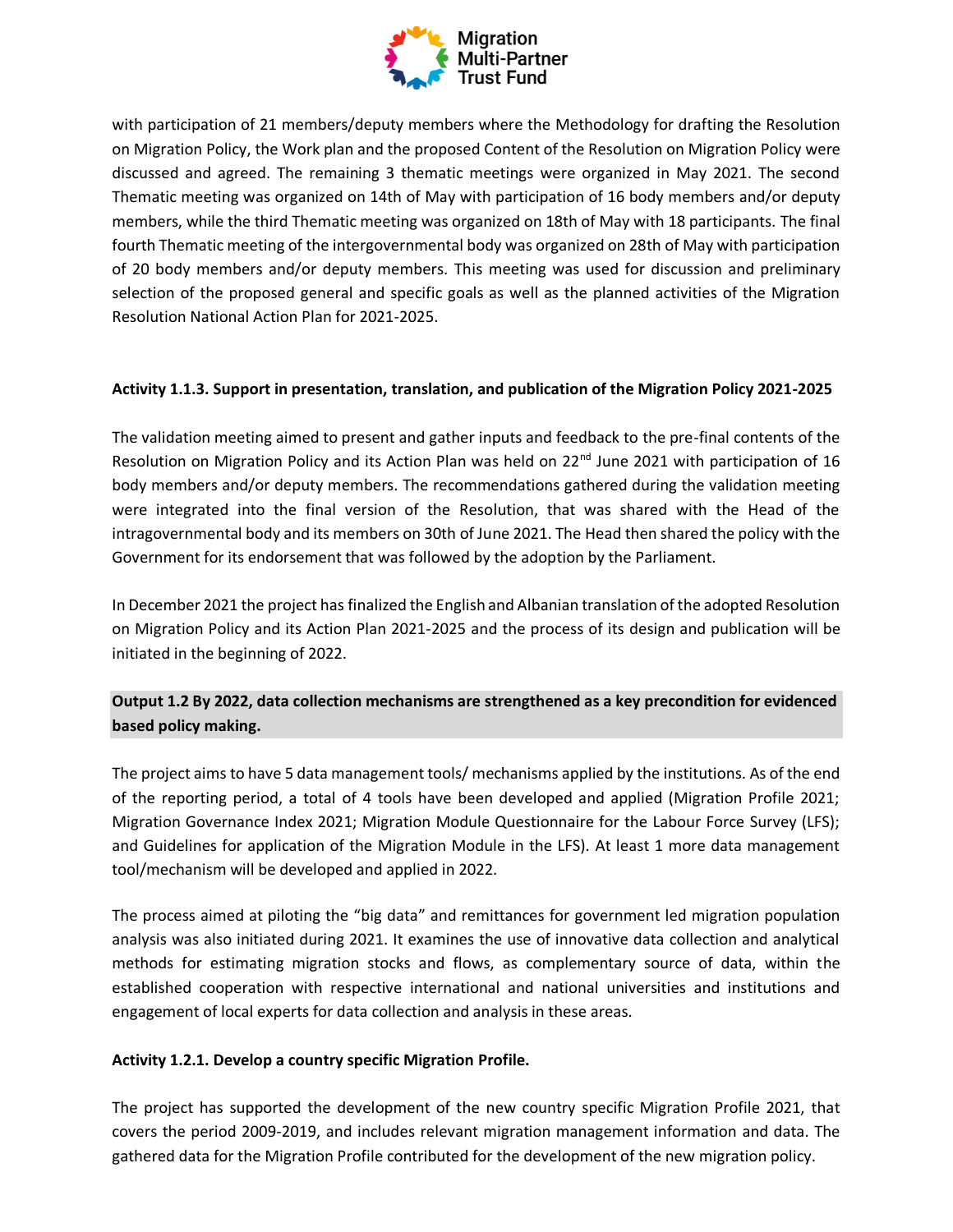

The development of the country Migration Profile 2021 was conducted with local experts' support through a participatory and consultation process and in close cooperation with the officials represented in the joint project Technical Working Group (TWG) and the members of the intragovernmental body for the development of the migration policy. The Migration Profile of the Republic of North Macedonia presents the relevant statistical data about regular and irregular migrations, as well as the analysis of the migration movements trends in the last decade (2009-2019). The Migration Profile contains the following segments:

- Section A that shows the characteristics of the migration trends.
- The impact of the migration on demographic development, the labour market, socio-economic development, health, and environment is presented in Section B.
- Section C presents the findings about the migration management such as the coherency and coordination of the activities in the migration area, the national legislation, and the international cooperation.
- The key findings, the impact of the migration policy and the recommendations are elaborated in Section D of the Migration Profile.

The Migration Profile has been endorsed by the members of the joint project TWG and the members of the intragovernmental body. It has been translated into English and Albanian and shared with IOM Publication Unit for final editing and technical layout taking into consideration the project visibility criteria. This action is expected to be completed by mid of 2022.

# **Activity 1.2.2. Support the incorporation of the standard migration module in the labour force survey and pilot the survey.**

Two local experts were engaged to support the State Statistical Office (SSO) in the development of the standard migration module questionnaire that will be incorporated in the labor force survey (LFS). Number of coordination and consultation meetings were carried out with the joint project team and the SSO professionals during the process of the questionnaire preparation. The questionnaire was developed in close cooperation with the SSO as per the EUROSTAT standards and it included questions that are covering the information about the country nationals that are living and working abroad. Outside of the Joint Project, the SSO has developed a separate module by following EUROSTAT standards that includes questions about the foreigners residing in the country. The piloting of the migration module in the LFS it is expected to be conducted in last quarter of 2022.

# **Activity 1.2.3. Support the further alignment with EU and international standards on migration statistics.**

On 27 and 28<sup>th</sup> of October 2021 a two-day training was organized for the members of the joint project technical working group on "Further alignment with EU and international standards on migration statistics" for 12 participants (7 women) during the first and 13 participants (6 women) during the second day. The present were able to learn about the level of alignment of the national migration statistics with the EU Directives 862/2007 and 851/2020 through presentations done by the local consultants and active participation and discussion. At the end of the training 81% of the training participants were able to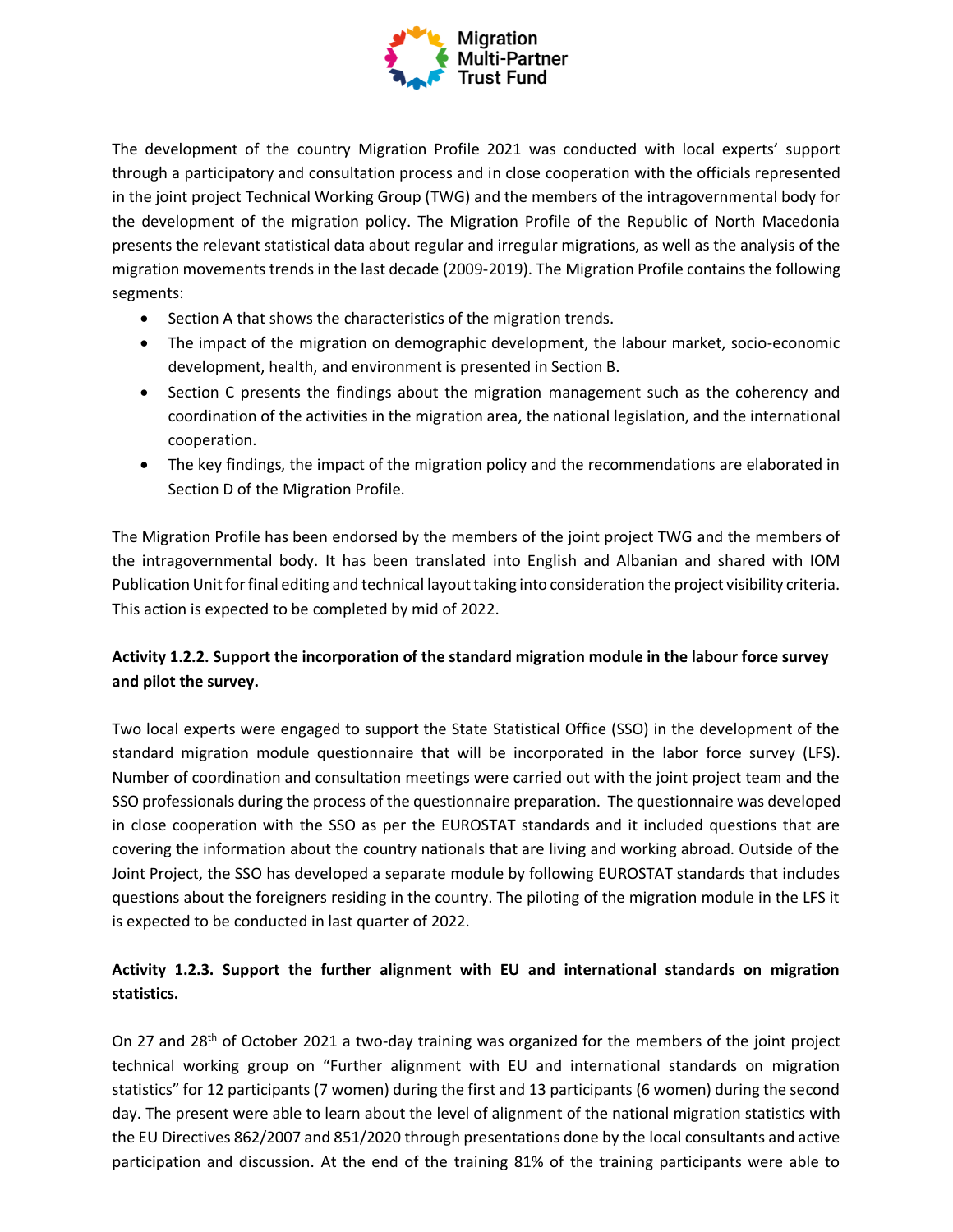

provide correct answers in the post-training questionnaire showing increase of knowledge of 17% in comparison to the responds in the pre-training questionnaire.

The second two-day training under this activity for the members of the intra-governmental body on "Improving inter and intra-institutional data collection and exchange mechanisms and practices" is planned to be organized in 2022.

The engagement of 2 international experts to support the national stakeholders in strengthening the data systematization and analysis through the provision of technical assistance is also planned to be conducted in 2022.

# **Activity 1.2.4, Implement the" Migration Governance" Index with usage of the Migration Governance Indicators (MGI) methodology**

The project supported the national authorities to develop first ever Migration Governance Index (MGI) country profile with the assistance from the IOM Global Migration Data Analysis Centre (GMDAC) MGI team and the engagement of an international expert from the Economist Intelligence Unit (EIU) and active participation of the relevant institutions represented in the joint project Technical working group that provided inputs, data and information to respond to 94 indicators of the MGI Matrix grouped under six main policy domains, considered as "the building blocks" of effective migration governance,: 1) migrants rights; 2) whole of government approach; 3) partnerships; 4) well-being of migrants; 5) mobility dimensions of crises, and safe, orderly and dignified migration.

The Migration Governance Indicators Profile of North Macedonia that was endorsed by the national stakeholders represented in the joint project Steering committee (SC) during the second SC meeting held in September 2021, was published in November 2021 and is available in English, Macedonian and Albanian on IOM Publications website: [https://publications.iom.int/books/migration-governance-indicators](https://publications.iom.int/books/migration-governance-indicators-profile-2021-north-macedonia)[profile-2021-north-macedonia](https://publications.iom.int/books/migration-governance-indicators-profile-2021-north-macedonia)

The Migration Governance Indicators (MGI) profile presents a summary of well-developed areas of migration governance in North Macedonia as well as areas with potential for further development, as assessed through the MGI. The MGI assisted the country to identify good practices as well as areas with potential for further development and offered insights into the policy levers that country can use to develop its migration governance structures. The information gathered during the process of the MGI development has also contributed towards the development of the country new migration policy for 2021-2025.

### **Activity 1.2.5: Pilot the usage of "big-data" for government led migration population analysis.**

The aim of this activity is to explore the use of innovative data collection and analytical methods for estimating migration stocks and flows, as additional and complementary source of data, by (1) addressing the potential use of Big data, for example geo-spatial data, mobile phone data, social network data, etc., with potential to provide nearly real-time estimates regarding the migration stocks and flows, and by (2) exploring potential of foreign currency remittances data mainly representing private financial transfers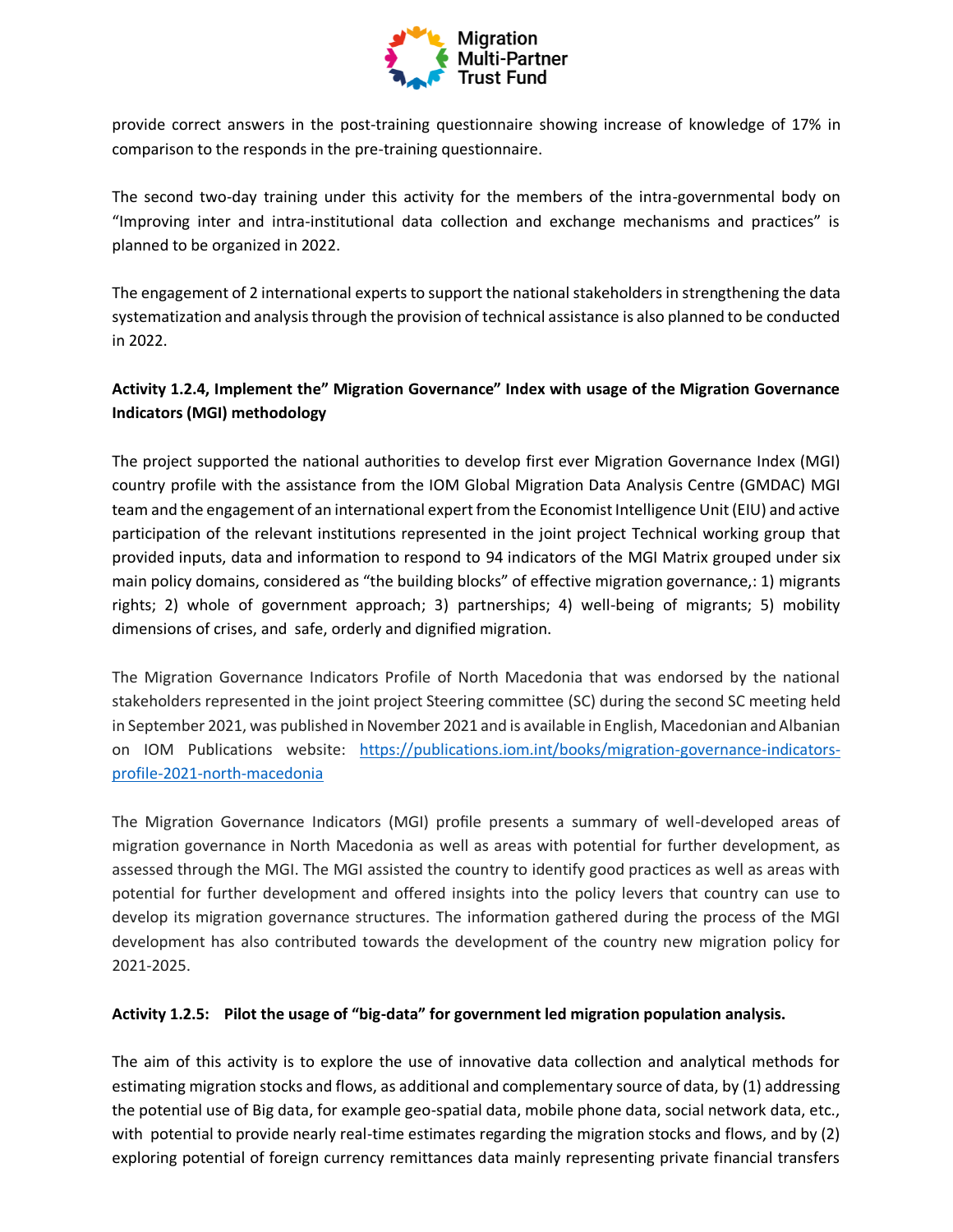

received from temporary or permanent residents abroad as a growing source of external financing of national economy with clear link to migration and potentially valuable source for compiling migration statistics.

To set the grounds for development of migration estimates the project has established cooperation with Southampton University, the Faculty of Computer Science & Engineering (FINKI) in Skopje, the National Bank of the Republic of North Macedonia (NBRNM), the Ministry of Information Society and Administration (MIOA), the State Statistical Office.

The Southampton University research team has developed a Concept note and an Inception Report for the work structured in a staged manner, with stage 1 devoted to producing estimates of migration to/from North Macedonia by using "mirror statistics " by implementing a statistical framework for estimating migration based on several macro-level (aggregate) sources of information, either official statistics on migration reported by both origin and destination countries or by a combination of different official and other sources for a single country. The expected outcome is producing migration estimates with their measures of error. This will be followed by a possible stage 2 and expanding the remit to include nontraditional data sources – the Big data, including possible use of geo-spatial data digital traces, mobile phones, etc.

In addition, the project has supported the engagement of a local expert to work on the state-of-the-art analysis of Big Data as an alternative source of migration data. During the reporting period a draft outline of the multistep methodology for use of the Big Data analytics for the purpose of indirect estimation of the migration stocks and flows was prepared. The initial search and analysis indicate several online internet-based sources and offline sources available in other formats. All the possible data sources are aggregated and combined by using the Big Data analytics methods aimed at calculating and estimating migration stocks and flows.

Regarding the work on the Remittances, a landscape and comparative analysis of remittances from migrant workers within their complex socioeconomic perspective has been finalized. It outlines the current system of data collection and options for developing data collection program for remittances by discussing /selecting the main approaches to obtaining the migration data, including the international transactions reporting system (ITRS), direct reporting by remittance service providers, household surveys, and the use of secondary sources such as demographic, administrative, and macroeconomic data.

The design of a new methodology for surveying remittance inflows through informal channels and the survey instruments for conducting a survey targeting remittance receiving households have been completed. The latter has been the first stage of work which requires several upcoming follow up activities such as hiring a survey agency to conduct the survey, processing of the compiled data and final analytical report with actionable recommendations.

**Output 1.3 The national stakeholders have the capacity to develop and support the implementation migration policies that meet EU and international standards.**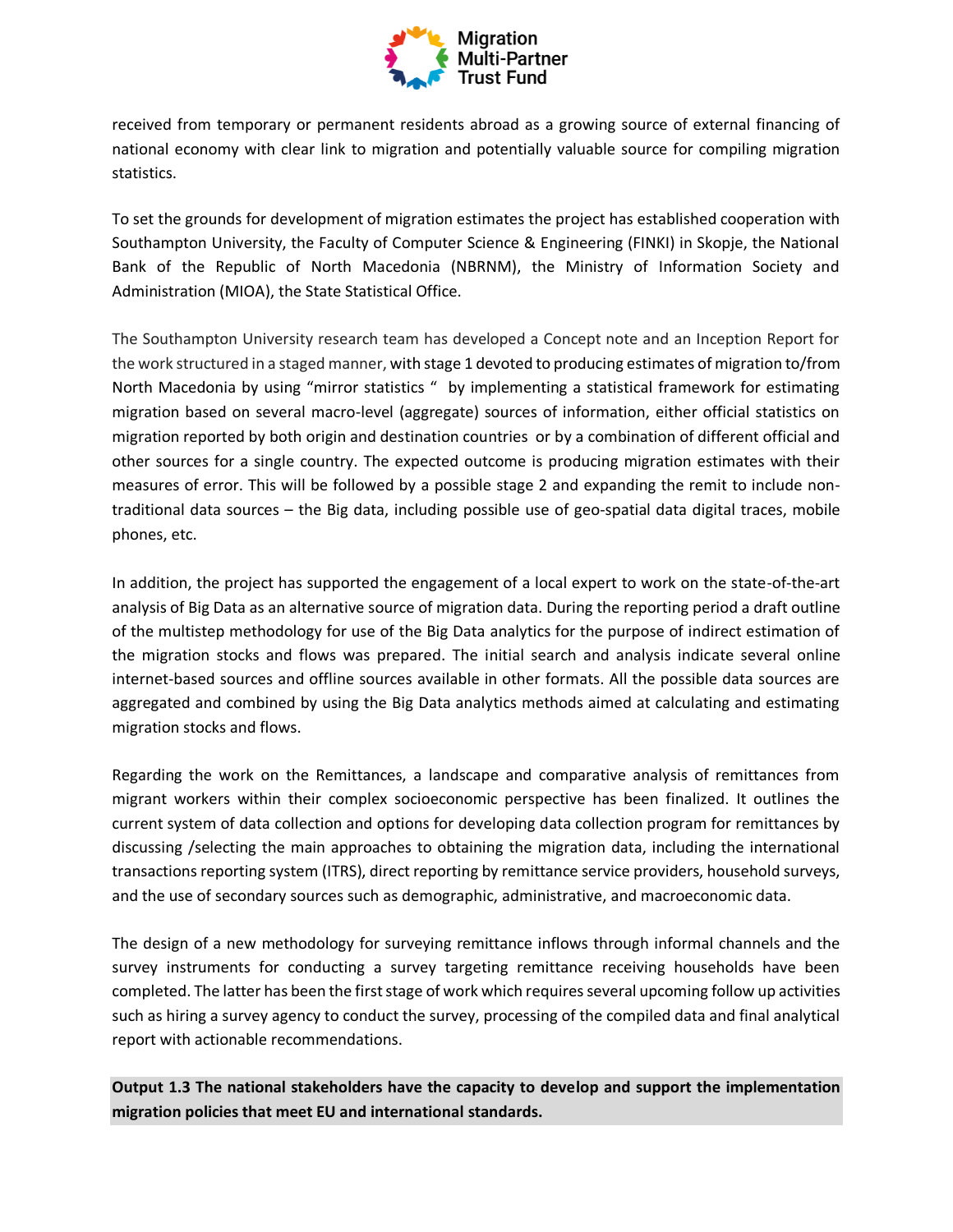

In 2021 an international service provider "Demos Helsinki oy" was engaged by the Joint Project. The implementation of the capacity building activities targeting at least 325 trainees is scheduled for 2022.

Fourteen training sessions/ meetings for the national stakeholders have been conducted exceeding the set target of 10 training sessions/meetings. Six two-day meetings/training sessions were organized for development of procedural documents and team building of the intragovernmental body conducted from October - December 2021 and eight interview meetings were organized with the national stakeholders to assess the institutional capacities and needs for anticipatory governance in December 2021.

# **Activity 1.3.1. Organize capacity building trainings on strengthening the data management (the collection, processing, analysis and utilization of migration data and statistics)**

In July 2021, UNHCR published a call for proposals for procurement of services to support the institutionalization of participatory, innovative, and forward-looking planning and policy development in migration management in North Macedonia. The Think Tank "Demos Helsinki oy" was selected as a service provider that, under the overall coordination of UNHCR, in collaboration with IOM and UNFPA, will:

• Build capacities and systems for improved participatory, forward-looking, and innovative migration management for national stakeholders with competences in migration management, with particular focus on the entities represented in the Inter-ministerial body.

• Develop capacities for foresight and future thinking across key relevant stakeholders to advocate for a society wide adoption of forward-looking planning and policy development.

| <b>Phase</b>                                                   | <b>Implementation period</b> |
|----------------------------------------------------------------|------------------------------|
| Anticipatory Governance Model                                  | Oct - Nov 2021               |
| Assessment of institutional capacities and needs               | Nov 2021 - Jan 2022          |
| Global study on best practices                                 | Feb 2022 - Apr 2022          |
| Capacity building                                              | Apr 2022 - Dec2022           |
| Foresight study on the futures of migration in<br>MK 2021-2041 | May 2022 - Nov 2022          |
| Institutionalization of anticipatory governance                | Nov 2022 - Jan 2023          |

The Demos Helsinki oy proposal, which was presented to the JP Steering Committee during the second meeting on 30<sup>th</sup> of September, has six phases that will be implemented as presented in the table below:

During the reporting period, the Demos Helsinki oy team completed the process of mapping of the key stakeholders in the context of anticipatory migration management and conducted 8 interview meetings with the key stakeholders from Ministry of Labour and Social Policy (MLSP), Reception Centre for Asylum Seekers in Vizbegovo, Macedonian Young Lawyers Association (MYLA), UNHCR, IOM, UNFPA, UNDP and City Red Cross (CRC) in order to assess the current institutional capacities and needs for anticipatory migration governance in the country.

The Service provider has also initiated the work on the first draft of the Anticipatory Governance Model for North Macedonia. In agreement with the project team, delivery of the first draft will be done in January 2022 to include the data from the final interviews that are scheduled for January.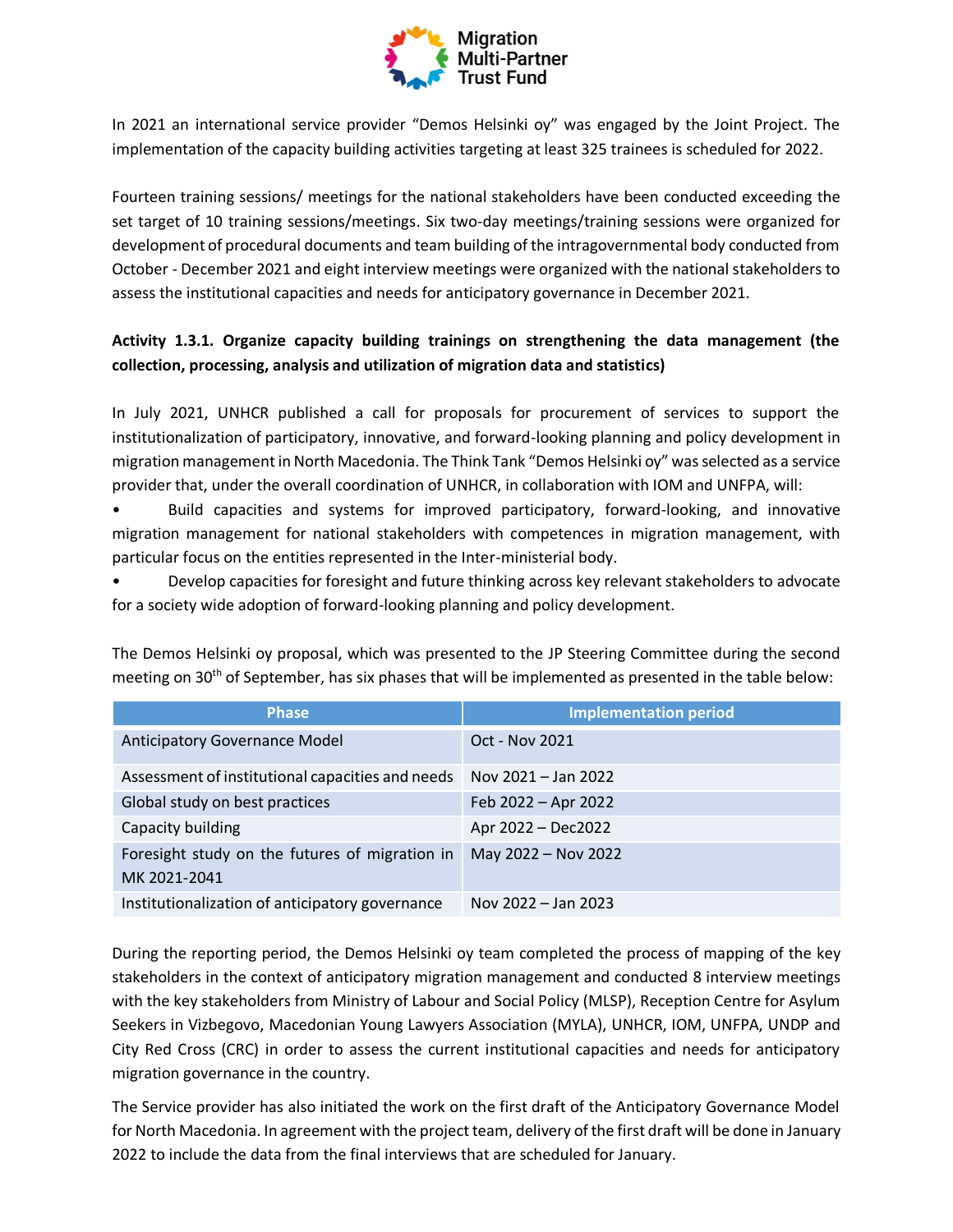

The Demos Helsinki oy performed a mapping of local and international experts in the fields of migration management and foresight for the Advisory Board which will be established at the beginning of 2022 with the aim of providing strategic guidance to the project team in these areas. Invitations to all potential members of the Advisory Board have been sent out by the end of 2021.

On 6<sup>th</sup> of December, Demos Helsinki oy has also presented the Anticipatory Governance component of the Joint Project to the North Macedonia UNCT to introduce the activities, ensure alignment with the UN and explore synergies.

In 2022, the service provider will proceed with the implementation of the activities outlined in the technical offer. An introductory workshop for the members and deputy members of the intragovernmental body for the development and implementation of the migration policy is planned for the first week of February which will aim to introduce the members of the body to the concept of anticipatory migration management, present the upcoming activities and ensure their buy in.

### **Activity 1.3.2. Build the capacities of the multi-agency coordination body.**

The project has engaged an international expert that conducted an Analysis of the intragovernmental Body for Migration in North Macedonia: Capacity Building Needs and Good Practices during March – April 2021 that was reviewed and cleared by the Head of the Intragovernmental body for development of the new Resolution on Migration Policy and its members. The Analysis is available in both English and Macedonian languages. Based on the analysis findings the project team supported the organization of 6 two-day working meetings/capacity building training for the development of procedural documents for the body and its members' capacity building.

The Body Rules of Procedure and Terms of Reference were developed during the 2 two-day working meetings organized on  $7<sup>th</sup>$  and  $8<sup>th</sup>$  and  $19<sup>th</sup>$  and  $20<sup>th</sup>$  of October 2021 with average participation of 15 officials during the first meeting (70 % women) and 10 during the second meeting (75% women). During the working meetings the members of the intragovernmental body were presented with drafts of the documents prepared by the engaged local experts and were able to provide the relevant inputs for their finalization.

The Communication strategy and tools and the Monitoring, Evaluation and Reporting tools were developed during the 2 two-day working meetings organized on 23<sup>rd</sup> and 25<sup>th</sup> and 29<sup>th</sup> and 30<sup>th</sup> of November 2021 with average participation of 8 officials during both meetings (with 62% and 85% women). During the Communication strategy and tools working meeting the participants were provided with a comprehensive and efficient framework and tools for communication prepared by the local expert about the various activities related to the Migration Resolution and its Action Plan and the work of the body as well as with additional guidelines for usage of free of charge media platforms such as:

existing platforms of the institutions/organizations that are members of the body (e-mail, ebulletins, usage of MailChimp, which is marketing tool for design and sharing of information to the existing e-mail networks).

• usage of the Government Brand Manual from 2019 for guidance about the branding rules when creating body visuals.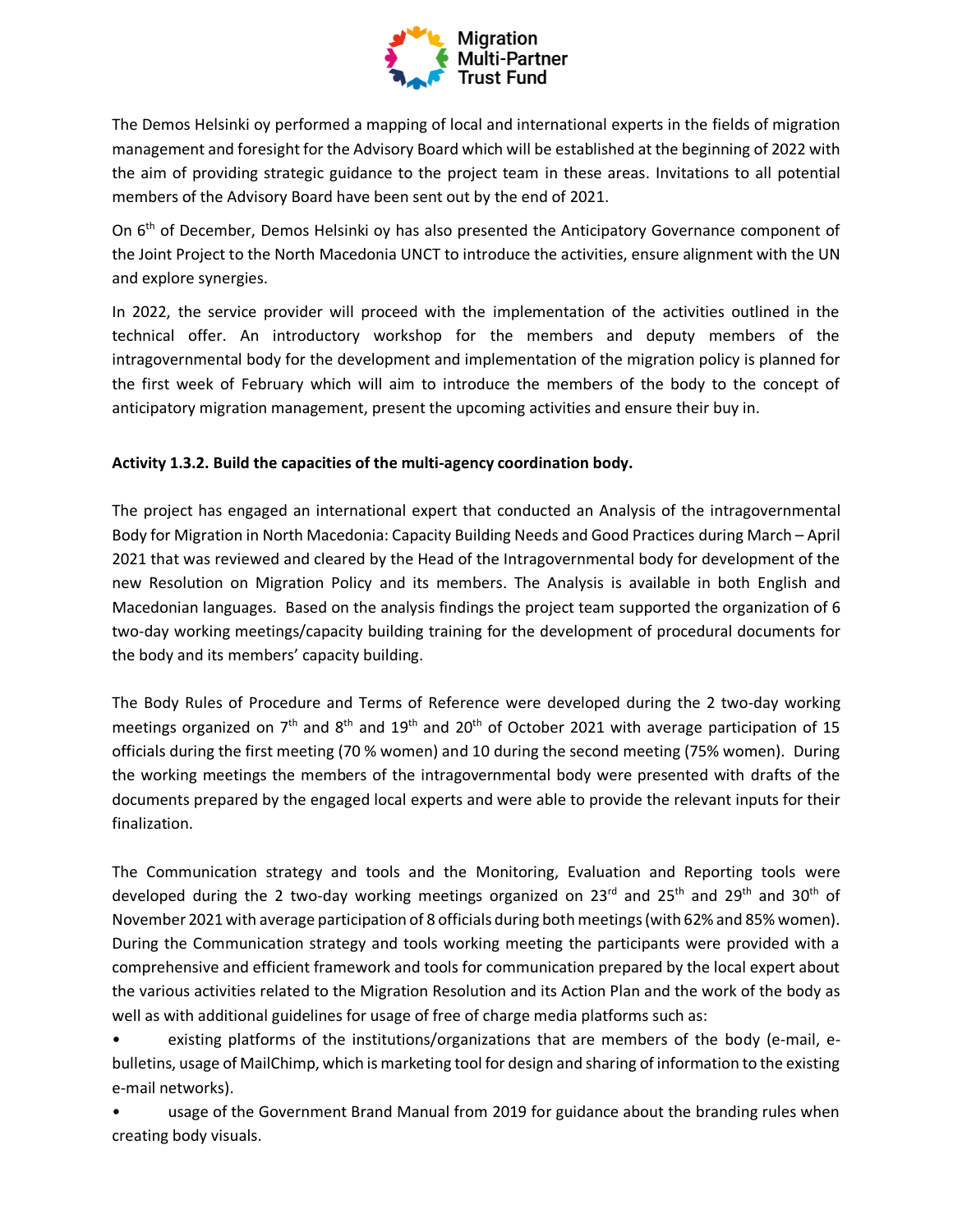

• Creation and usage of social platforms for presentation of the work and the achievements of the intra-governmental body (such as Facebook, Instagram and/or Twitter).

During the Evaluation, Monitoring and Reporting tools meeting the members of the intragovernmental body were provided by the local expert with a practical guidance and tools to facilitate the process of monitoring, reporting, and evaluating the set goals in the Migration Resolution and the Action Plan. The Body members were able to learn about the experience from Albania and Montenegro regarding the M&E and the reporting of their migration policy documents.

The Assessment on the EU Acquis and Good Practices in Migration Management was developed 9<sup>th</sup> and  $10<sup>th</sup>$  of December with average participation of 11 body members (85% women). The workshop, delivered by the engaged local expert, was used to present, and discuss the recommendations from the EU Progress Report for North Macedonia 2021, the actions for EU acquis alignment in the National Program for EU alignment 2021-2025 vis-à-vis the objectives and the set results in the new Resolution on Migration Policy 2021-2025.

The Team Building training to gain knowledge on the suitable models, techniques and tools for teamwork strengthening, relationships building, and communication was organized on  $20<sup>th</sup>$  and  $21<sup>st</sup>$  of December and attended by 11 body members (91% women). The first day of the training, conducted by the local expert, was focused on establishing the group dynamics, discussions about self and the perception of others through the POINTS OF You and DISC Flow models. These models served as a basis of fruitful discussions about what is working and what might be considered for improvement in the teamwork processes and communication. The DISC Flow model was presented through the personalized invitation of the participants to openly discuss their personal styles and models of communication and the team collaboration. On the second day of the training, the overall model was applied in an exercise and discussion about the benefits/strengths and the limitations that may come from each of the communication styles.

## **OUTCOME 2: Inter and intra institutional data exchange mechanisms and collaboration among key institutions with competences on migration management are enhanced.**

The frequency of inter and intra institutional data exchange measured through a frequency of communication and: A) Number of mechanisms established B) Number of protocols developed can be observed as middle to high with two developed protocols and received five requests for support in improvement of IT systems/databases/software/equipment.

## **Output 2.1. The national institutions have the capacities to exchange migration related data in line with EU and international standards.**

The Assessment on the inter and intra institutional data collection and exchange mechanisms was completed in May 2021.

The capacity building trainings to increase the national institutions capacities to exchange migration related data in line with EU and international standards are planned to be conducted in 2022.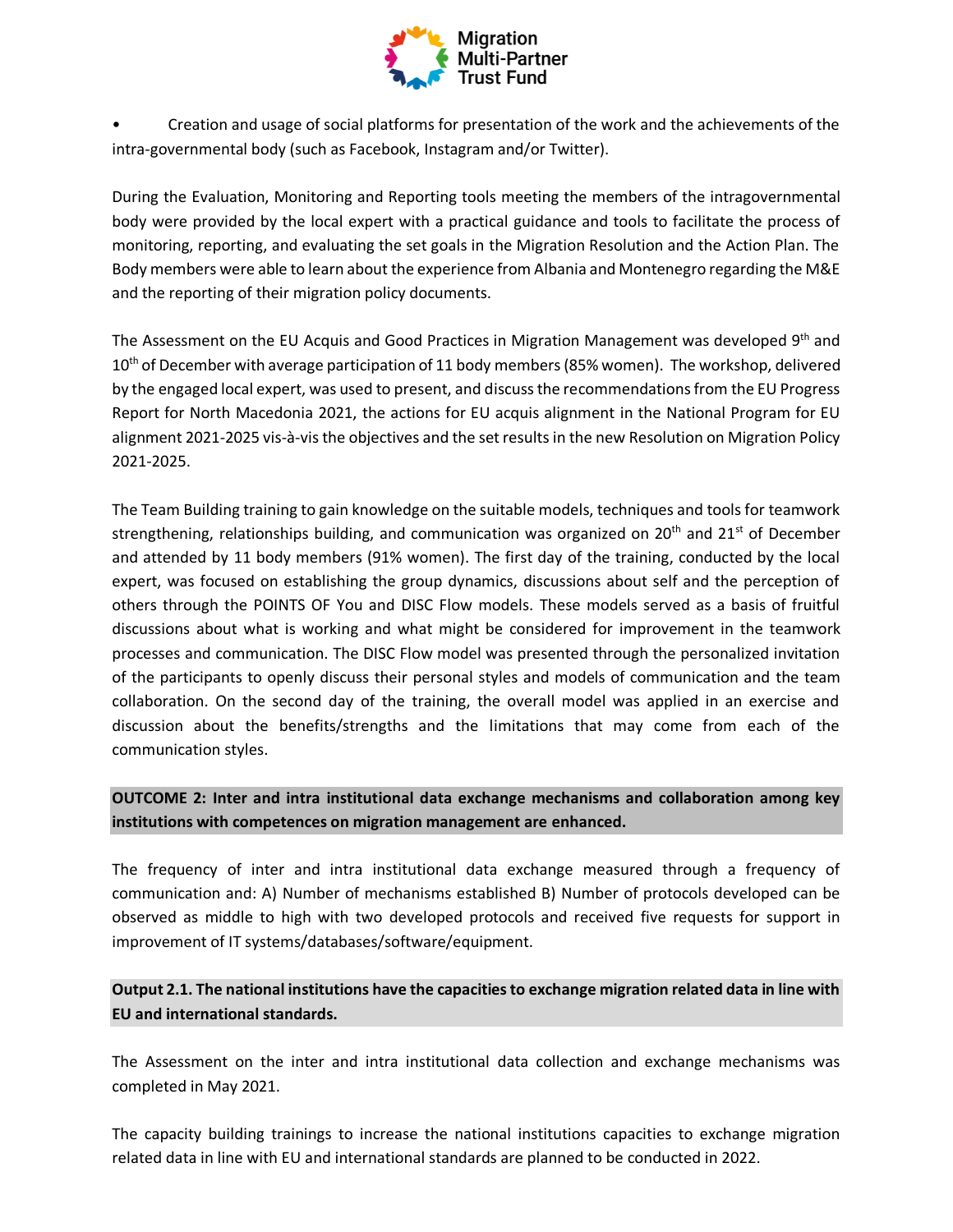

The updated "Rulebook on the conditions and standards for Reception of asylum seekers and their care" and the "Handbook on how to implement refugee integration services" were developed. Both documents are expected to be adopted by the relevant stakeholders in 2022.

Five requests for support in procurement of new IT systems/databases/software or upgrades of the existing ones were received: 2 from the Ministry of Information Society and Administration (MIOA), 2 from the Ministry of Interior (MoI) and 1 from the National Bank of Republic of North Macedonia (NBRNM). 1 request for MoI Border Police support in procurement of 15 desktop computers and 5 laptops with updated software compatible to national databases completed. 1 request for MIOA support in procurement of 2 Firewalls for the government portal uslugi.gov.mk initiated in December 2021.

## **Activity 2.1.1. Conduct an assessment of needs and preparation of recommendations on inter and intra institutional data collection and exchange mechanisms.**

To successfully assess the needs and prepare recommendations on inter and intra institutional data collection and exchange mechanisms, the team of international and local experts was engaged for the period  $01<sup>st</sup>$  of March until 31<sup>st</sup> of May 2021. Within this activity, the experts, through conducted desk review and interviews with the relevant stakeholders represented in the joint project TWG, have gathered information related to relevant institutions needs in provision of advisory support, capacity-building and technical support for enhancing of data collection, analyses and exchange and procurement of new or upgrade of existing IT systems/databases/etc. Based on all the collected and analyzed information the team of experts have delivered the "Assessment of the collection and exchange mechanisms of migration data in North Macedonia" that is available in both English and Macedonian language. The report includes information about the 1) Context of migration in North Macedonia, 2) International requirements for the migration statistics 3) Governance of migration data collection 4) Data sources, data exchange and statistics on migration 5) Assessment and recommendations and relevant Annexes : Annex 1 – Main international requirements and tools on migration statistics; Annex 2 – Tables proposed under WB-MIDEX; Annex  $3 -$  Availability of the migration-relevant SDG indicators in North Macedonia; Annex  $4 -$ Questionnaire on needs for improving the collection and exchange of migration data and Annex 5 – List of stakeholders and contacts.

# **Activity 2.1.2. Provide advisory, capacity-building and technical support (experts equipment/training/ SoPs, procedures/ upgrading and/or enhancing existing system/databases) for enhancing of data collection, analyses and exchange.**

Based on the needs expressed by the national stakeholders in the "Assessment of the collection and exchange mechanisms of migration data in North Macedonia" and additionally through bilateral meetings total 5 requests for support in procurement of new IT systems/databases/software or upgrades of the existing ones were received: 2 from the Ministry of Information Society and Administration (MIOA), 2 from the Ministry of Interior (MoI) and 1 from the National Bank of Republic of North Macedonia (NBRNM).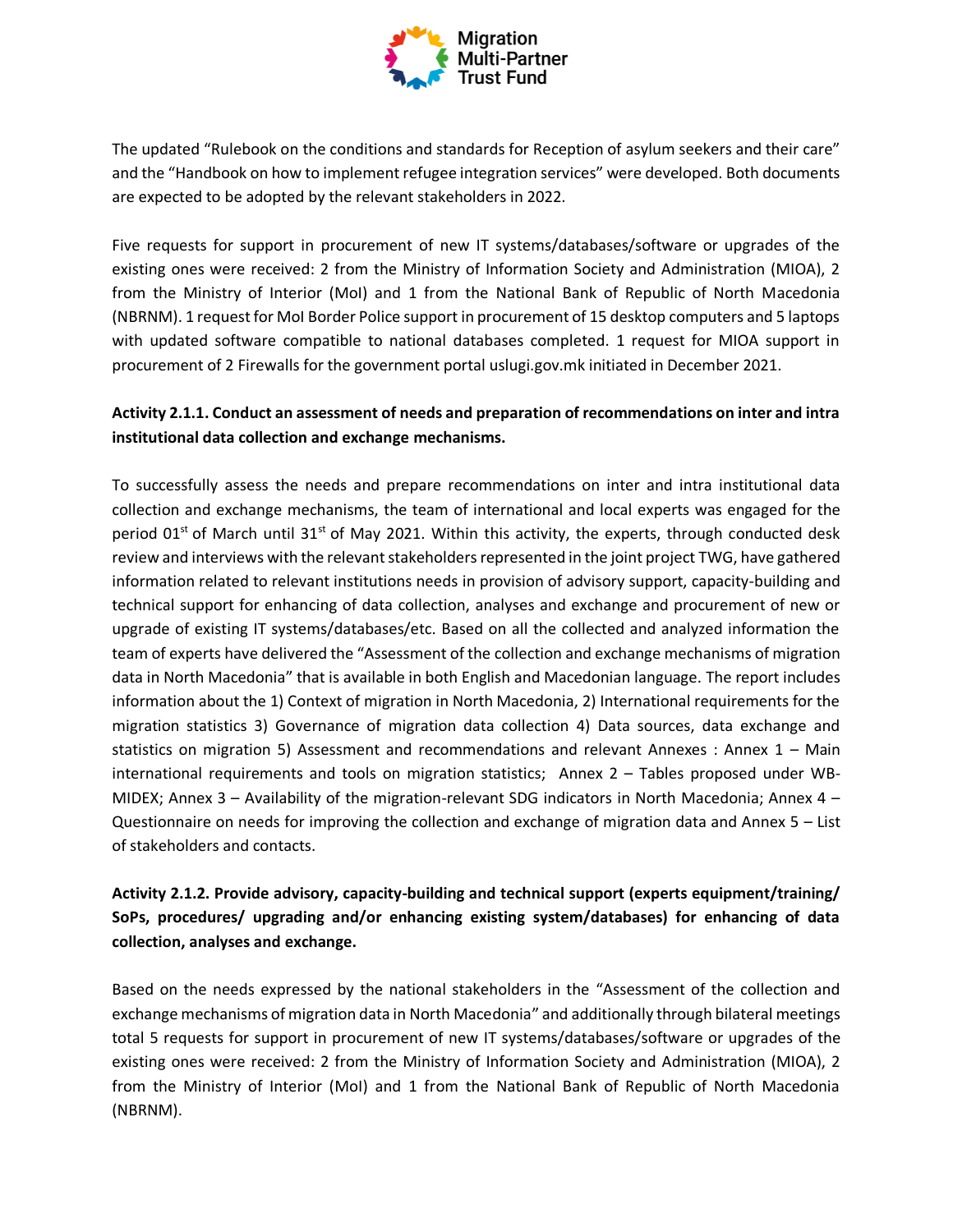

Regarding MoI requests – UNHCR has procured 15 desktop computers and 5 laptops with software compatible to national databases for the Border Police (BP) regional units, to support the timely data collection and registration of migrants travelling in mixed movements as well as the registration of asylumseekers. Currently outdated IT equipment used by the BP makes the registration of migrants travelling in mixed movements as well as the registration of asylum-seekers difficult. The hardware will enable data collection and digitalization, improve registration, and increase the capacity of the Border Police officials to participate in remote meetings and distance learning interventions. The computers have been branded with MPTF visibility and will be handed over to the MoI in January 2022.

Regarding the second MoI request for support for the Department for criminal intelligence and analysis (OKRA) in development of a new software for data collection and exchange regarding the illegal border crossings of foreigners, it was still pending during the reporting period, due to ongoing internal MoI consultations on how and whether to proceed with it.

Regarding the MIOA requests for 1) Procurement of software – Microsoft Exchange Server Enterprise with Exchange CALs for 10 users, UNFPA has initiated process of obtaining specification from MIOA while for the 2) procurement of 2 firewalls for the protection of the government service web portal www.uslugi.gov.mk that among other included relevant migration related information, IOM has initiated the procurement procedure in December 2021 that is expected to be completed during first quarter of 2022.

The request for support NBRNM in procurement of Software "IBM SPSS Statistics" for analysis of results from surveys related to financial transfers was received by UNFPA in December 2021 and during the reporting period UNFPA has continued with internal coordination about the next steps.

Following a request for support from the Director of the Reception Centre for Asylums Seekers – Vizbegovo, a local expert was hired through UNHCR's partner, the Macedonian Young Lawyers Association to support the institution in drafting the update the "Rulebook on the conditions and standards for reception of asylum seekers and their care in a space determined by the MLSP." The draft Rulebook was finalized in December and is expected to be adopted by the Ministry of Labour and Social Policy in 2022.

Following the request for support from the Ministry of Labour and Social Policy for the drafting of document with procedures on local integration of refugees that would also include elements of monitoring and evaluation and integration management, a local expert was hired who developed the "Handbook on how to implement refugee integration services". In December, the draft Handbook was finalized with its adoption is expected to take place during the second quarter of 2022.

Regarding the provision of advisory and capacity building support, the organization of 6 two-day trainings for 150 participants on improvement of data collection, analysis and exchange is planned to be conducted during 2022.

**OUTCOME 3: The general public and the policy makers view migrants and refugees as development actors.**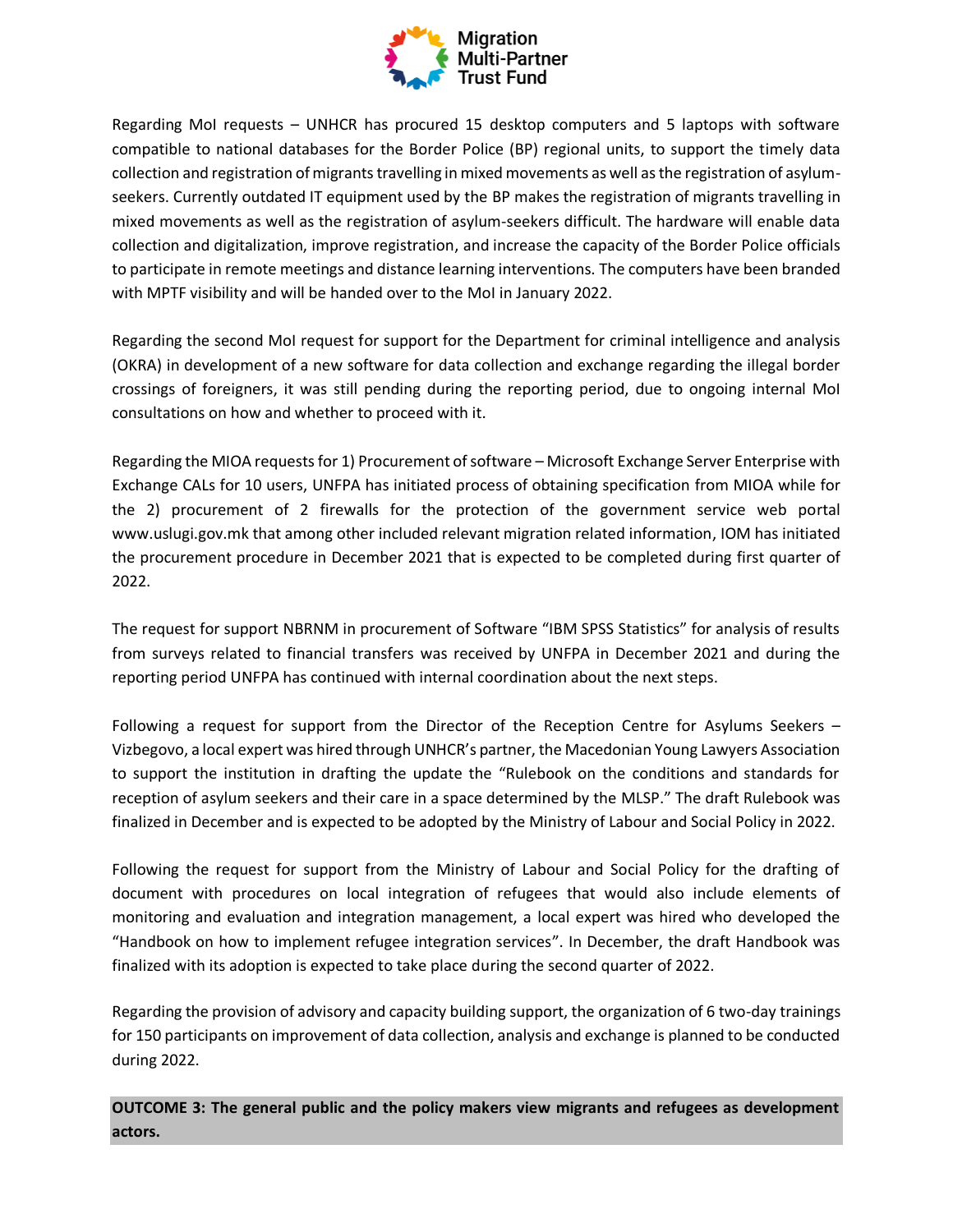

Implementation of a survey is planned before the project closure to measure the percentage of increase in policy and opinionmakers' perception towards migrants and refugees as development actors.

### **Output 3.1. The General public has positive narratives and perceptions towards migrants and refugees.**

Total of 449,492 persons reached with the informative campaign "This is home" which is 45 times more than targeted in the Joint Project.

The Informative campaign was available on 3 national TV stations, 3 local TV stations, 3 radio stations, 10 web portals and paid adds on FB and Instagram. In addition, the videos were available on IOM Skopje YouTube channel and shared through PUNOs and UN RCO social media.

### **Activity 3.1.1: Implement nation – wide informative campaign.**

The informative campaign "This is home" for creating positive narratives and perceptions towards migrants and refugees focusing on their contributions in the host society that was created in cooperation with the local Marketing Agency Grey International LTD was implemented from 26<sup>th</sup> of November until 25<sup>th</sup> of December 2021.

The campaign, composed on one main 60 seconds TV video composed of 3 stories of migrants and refuges and 3 separate YouTube videos for each story was available in Macedonian language with subtitles in Macedonian, English and Albanian. The subtitles were added in the Macedonian language version in order make the video accessible for the persons with hearing impairments. The campaign has been broadcasted by 3 national TV stations (Sitel, Alsat and Alfa), 3 local TV stations (TV Nova Gevgelija, TV Vis – Strumica and TV Plus – Kumanovo), 3 radio stations (Time – Gevgelija, Bum and Jehona – Kumanovo), social media (paid add on FB and Instagram) and IOM Skopje YouTube Channel. During the one month broadcast the campaign videos reached more than 740, 000 views or 449,492 persons which is almost 45 times more than the set target in the Joint Project Result Framework of 10,000 persons to be reached. In particular, the main campaign video has reached 207,000 views, while the separate campaign videos have reached 179,000 views (Nikolina Kujaca story), 178,000 views (Igor Majer story) and 176,000 views (Natalija Todorovska story).

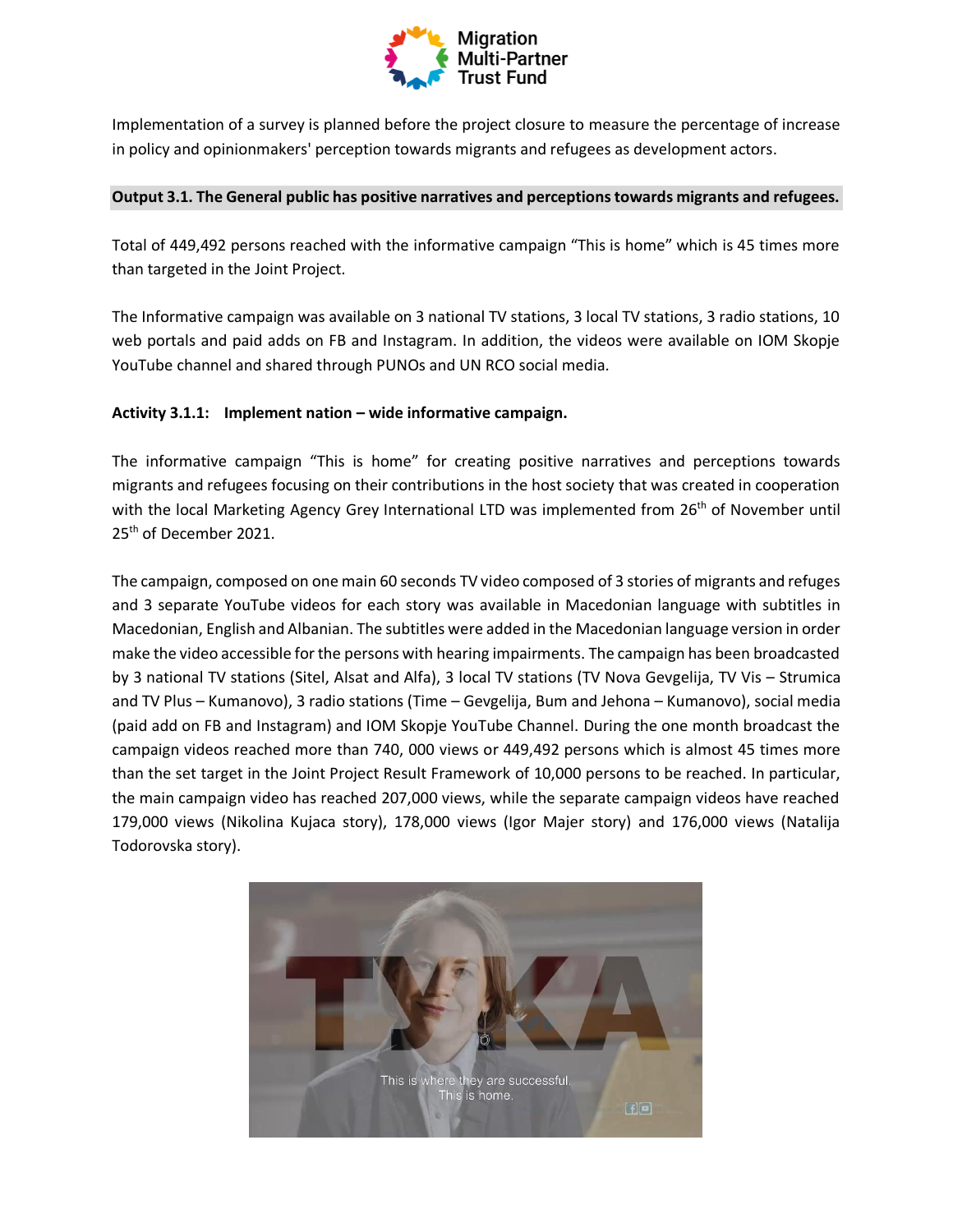

*Photo 1: Main Informative campaign video post on IOM North Macedonia FB page*

Link of the main campaign video (ENG subtitle):

• This is home [https://www.youtube.com/watch?v=gysoyVn9a9E](https://eur02.safelinks.protection.outlook.com/?url=https%3A%2F%2Fwww.youtube.com%2Fwatch%3Fv%3DgysoyVn9a9E&data=04%7C01%7Cjkrasic%40iom.int%7C2238693937764fcaee1e08d9b0e97529%7C1588262d23fb43b4bd6ebce49c8e6186%7C1%7C0%7C637735339126052685%7CUnknown%7CTWFpbGZsb3d8eyJWIjoiMC4wLjAwMDAiLCJQIjoiV2luMzIiLCJBTiI6Ik1haWwiLCJXVCI6Mn0%3D%7C3000&sdata=bw7IByNvR%2FFzGSvyIRf6yMb8GinKQPXMe0kXji22N%2Fs%3D&reserved=0)

Links of the separate stories (3 videos, ENG subtitles):

- This is home Natalija Todorovska [https://www.youtube.com/watch?v=fE20f1KcAsQ](https://eur02.safelinks.protection.outlook.com/?url=https%3A%2F%2Fwww.youtube.com%2Fwatch%3Fv%3DfE20f1KcAsQ&data=04%7C01%7Cjkrasic%40iom.int%7C2238693937764fcaee1e08d9b0e97529%7C1588262d23fb43b4bd6ebce49c8e6186%7C1%7C0%7C637735339126062679%7CUnknown%7CTWFpbGZsb3d8eyJWIjoiMC4wLjAwMDAiLCJQIjoiV2luMzIiLCJBTiI6Ik1haWwiLCJXVCI6Mn0%3D%7C3000&sdata=ZYtl%2FvHgQ3piGcqWlvLrIIYK%2FSd7KIlvfTeGXlZqJ%2Fg%3D&reserved=0)
- This is home Igor Meyer Erkoff [https://www.youtube.com/watch?v=qzMPyA7pet4](https://eur02.safelinks.protection.outlook.com/?url=https%3A%2F%2Fwww.youtube.com%2Fwatch%3Fv%3DqzMPyA7pet4&data=04%7C01%7Cjkrasic%40iom.int%7C2238693937764fcaee1e08d9b0e97529%7C1588262d23fb43b4bd6ebce49c8e6186%7C1%7C0%7C637735339126072672%7CUnknown%7CTWFpbGZsb3d8eyJWIjoiMC4wLjAwMDAiLCJQIjoiV2luMzIiLCJBTiI6Ik1haWwiLCJXVCI6Mn0%3D%7C3000&sdata=uKiu031%2Bzpa9z8iVafcYM4bT9MC8yjTphUKGzIwXQuQ%3D&reserved=0)
- This is home Nikolina Kujaca [https://www.youtube.com/watch?v=jmPXnTmt5oY](https://eur02.safelinks.protection.outlook.com/?url=https%3A%2F%2Fwww.youtube.com%2Fwatch%3Fv%3DjmPXnTmt5oY&data=04%7C01%7Cjkrasic%40iom.int%7C2238693937764fcaee1e08d9b0e97529%7C1588262d23fb43b4bd6ebce49c8e6186%7C1%7C0%7C637735339126082673%7CUnknown%7CTWFpbGZsb3d8eyJWIjoiMC4wLjAwMDAiLCJQIjoiV2luMzIiLCJBTiI6Ik1haWwiLCJXVCI6Mn0%3D%7C3000&sdata=W8xMZC7j9ic9xczhdcClIoTVfpCSE1lPntJPLkmARQo%3D&reserved=0)

## **Output 3.2. The policy and opinion makers have the capacities to develop and support the implementation of policies based on positive and proactive view on migrants and refuges.**

Five journalists were trained in 2021. 3 journalists trained on Sanremo Refugee Law course for Journalists and 2 trained on the trainings by University of Kentucky (89.85% with correct responds in the post-training questionnaire). Ongoing capacity building for 7 journalists by Association of Journalists of Macedonia, to be finalized by Q3 of 2022. 18 more journalists remain to be trained by the end of the project.

Fourteen broadcasts were conducted in 2021 or total 24 with the set baseline, exceeding the set target of total of twenty-two broadcasts to be done during the project implementation.

161 officials (61% women) from the governmental bodies and relevant ministries, as well as from civil society organizations and UN entities were trained on the Strategy for Social Change. On average 89.2% of the participants rated the overall experience of the training as excellent.

Four public events aimed to support the public to adopt positive narratives and perceptions about migrants are refugees were organized or supported by the Joint Project in 2021 or total six with the set baseline: Skopje Jazz Festival support; the Journalists Awards Event; PINA event and YEF final event, exceeding the set target of five events to be organized or supported by the JP. In addition, 555,173 persons were reached with the informative campaign "Not hate – build an attitude".

## **Activity 3.2.1: Implementation of the Strategy for Social Change: Capacity building of national- level stakeholders on greater inclusion of migrants and refugees**

**The Communications Strategy for Social Change** was developed in cooperation with strategic communication professors and experts from the University of Kentucky. The Strategy identifies key messages and narratives aimed at changing behavior and attitudes in host population and national stakeholders to foster positive view on refugees and migrants as development actors. In line with the Communication Strategy, a **Social Media Strategy** was developed, outlining the most effective tools for effecting change in attitudes and its action plan (i.e social media calendar).

Th capacities for the successful implementation of the Communications Strategy for **eighteen (18) key stakeholders out of which 3 journalists were built through seven (7) courses on refugee protection,**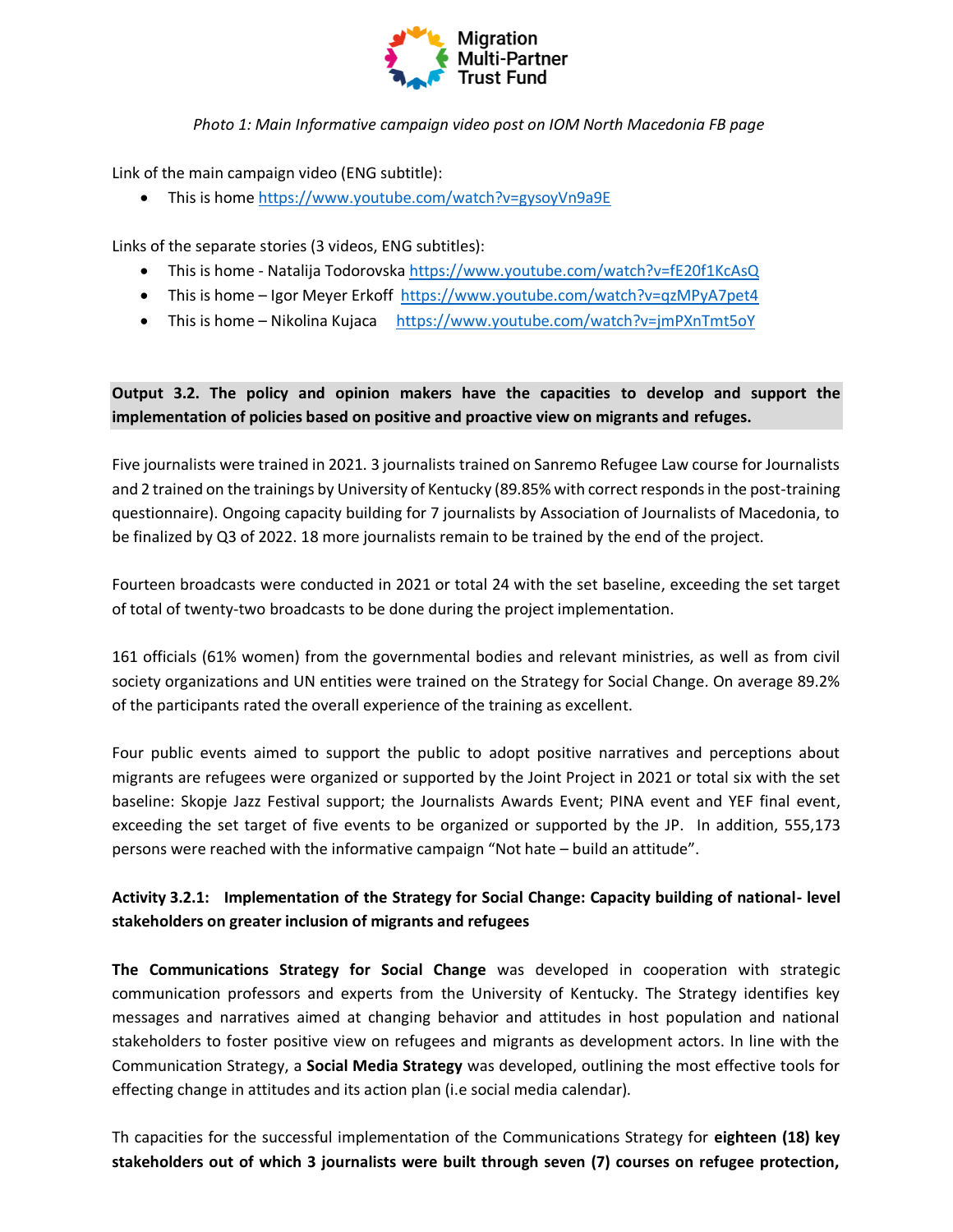

**implemented by the International Institute of Humanitarian Law in Sanremo.** The participants were **the**  members of the Advisory Body for the implementation of the Communications Strategy, representatives of national institutions (Office of the President of North Macedonia, Office of the Ombudsman, Ministry of Labour and Social Policy, Ministry of Justice, Commission for Prevention and Protection Against Discrimination, journalists, partners (MYLA, YEF and CRC) and UNHCR staff. Certificates were granted to participants following successful submission of written assignments and at least 70% active participation in the course sessions. A [social media testimonial](https://www.facebook.com/UNHCRSkopje1/posts/4335272736550770) on the communication techniques for representation of refugees in the media was prepared by one of the journalists who took part in the  $1<sup>st</sup>$  Online Course on Refugee Law for Journalists at the International Institute of Humanitarian Law in San Remo. The capacity building of the Advisory Body will continue in 2022, to further develop their capacities for the implementation of the Communications Strategy for Social Change.

One hundred sixty-three (163) officials (61% women) from the governmental bodies and relevant ministries, as well as from civil society organizations, UN entities and journalists have completed trainings on the "Effective Crisis Communication", "Social media use and metrics" and the "Social marketing and social capacity building" with the support from the University of Kentucky. On average, 89.2% of participants rated the overall experiences of the training as excellent. The capacity building sessions were funded as a contribution to the project by UNHCR North Macedonia.

In October 2021, the project has supported the Skopje Jazz Festival – one of the most eminent public events in the country - which dedicated one evening to Jazz for Solidarity with Refugees. The festival issued a press release announcing the evening that was picked up by 12 relevant online portals [\(Mkd.mk,](https://www.mkd.mk/kultura/muzika/vecher-na-skopskiot-dzhez-festival-posvetena-na-na-solidarnosta-so-begalcite?fbclid=IwAR1N4_9FP_0oQGUtW9Gahh0r6J-u8e1NMH9arlx9fKf8LVm405q_G3mQu58) [Libertas.mk,](https://libertas.mk/vecher-na-skopskiot-ez-festival-posvetena-na-solidarnosta-so-begalcite/?fbclid=IwAR0K5-Kh9ti-45Uh2awBZ7REe3b-PAQOqs_eeZ7OwCR1FJPewTAxrChTZ60) [Okno.mk,](https://okno.mk/node/91196?fbclid=IwAR10kbAuiLq1FQJrP_Wr6YCox2cb-imRPqqFkFmVULAeI0mTlTTS9BqJHJw) [Nezavisen.mk,](https://nezavisen.mk/vecher-na-skopskiot-dzhez-festival-posvetena-na-solidarnosta-so-begalcite/?fbclid=IwAR082YOW4_h9IEidsVfdvXZjUwDM8lbwJmqV8RDPOPeRel53hXu4LL4qGME) [Plusinfo.mk,](https://plusinfo.mk/vecherva-na-skopskiot-ez-festival-vecher-naposvetena-na-solidarnosta-na-begalcite/?fbclid=IwAR3mT-wd-fcrFalPR-MyQy-MX2mRVBd6KcUbqE2HfZLhbw_vXsKtamchYGg) [Opserver.mk,](https://opserver.mk/kultura/vecher-na-skopskiot-dzhez-festival-posvetena-na-solidarnosta-na-begalcite/?fbclid=IwAR1N4_9FP_0oQGUtW9Gahh0r6J-u8e1NMH9arlx9fKf8LVm405q_G3mQu58) [MIA,](https://shqen.mia.mk/skopje-jazz-festival-evening-dedicated-to-solidarity-with-refugees/?fbclid=IwAR1AVanjtPAUU5CbhkY_wMWL8-s4x0LBKA1N_c2fxL2AQFaVZS_jg4RFgUw) [Makpress.mk,](https://makpress.mk/Home/PostDetails?PostId=437555&fbclid=IwAR3F6WRfkgShKIetFxeYG54GmvYvVhQtyt0vY8Llsr0BgPyR6Eis4a3KHe4) [Vecer.press,](https://www.vecer.press/%D1%81%D0%BA%D0%BE%D0%BF%D1%81%D0%BA%D0%B8-%D1%9F%D0%B5%D0%B7-%D1%84%D0%B5%D1%81%D1%82%D0%B8%D0%B2%D0%B0%D0%BB%D0%B2%D0%B5%D1%87%D0%B5%D1%80-%D0%BF%D0%BE%D1%81%D0%B2%D0%B5%D1%82%D0%B5%D0%BD%D0%B0/?fbclid=IwAR19oW9vOHNVKC73NaXZJTo2XxgJKg87ysZaVhnQBgHNngRPagYKRhcI2rc) [Republika.mk,](https://republika.mk/vesti/kultura/vecher-na-skopskiot-dzez-festival-posvetena-na-solidarnosta-so-begalcite/?fbclid=IwAR2NZqQ8bG6RlxyVlHasKGNLZfOuKJu7IwWaiRdveIRdFchg2tvF7dtNq3M) [Nova Makedonija,](https://www.novamakedonija.com.mk/zivot/magazin/%D1%98%D1%83%D0%B1%D0%B8%D0%BB%D0%B5%D1%98-%D0%BF%D1%80%D0%BE%D1%81%D0%BB%D0%B0%D0%B2%D0%B5%D0%BD-%D1%81%D0%BE-%D0%B8%D1%81%D0%BA%D0%BB%D1%83%D1%87%D0%B8%D1%82%D0%B5%D0%BB%D0%B5%D0%BD-%D1%9F%D0%B5/?fbclid=IwAR0TDZt4VtFDg-vwJnLJjVmriCTdkRU4kNQnFn38F8K7LLkcLJfE9WlxGhg) [Slobodna Evropa\)](https://www.slobodnaevropa.mk/a/%d1%87%d0%b5%d1%82%d0%b8%d1%80%d0%b8%d1%82%d0%b5-%d0%b4%d0%b5%d1%86%d0%b5%d0%bd%d0%b8%d0%b8-%d0%bd%d0%b0-%d1%84%d0%b5%d0%bd%d0%be%d0%bc%d0%b5%d0%bd%d0%be%d1%82-%d1%81%d0%ba%d0%be%d0%bf%d1%98%d0%b5-%d1%9f%d0%b5%d0%b7-%d1%84%d0%b5%d1%81%d1%82%d0%b8%d0%b2%d0%b0%d0%bb/31530344.html?fbclid=IwAR1N8H8Oi720cQNetqsCYJxTx4VGSM2XwCMwpH5AiX18bVQwso4S5htlxnE), was published on the [Festival's Facebook page,](https://www.facebook.com/skopjejazzfest/posts/4003958549706028) and was spoken of in two separate TV interviews [\(Telma TV](https://www.youtube.com/watch?v=9Z4hrHdfaAA) and [Slobodna TV\)](https://www.youtube.com/watch?v=zQSj0PLE2HQ). During the breaks of all five festival evenings, an animated logo of the cause featuring MPTF visibility was played. The project was also given visibility in a social media post of the UNHCR North Macedonia [Facebook page](https://www.facebook.com/UNHCRSkopje1/posts/4375770729167637) (also[, here](https://www.facebook.com/UNHCRSkopje1/posts/4359760714101972) an[d here\)](https://www.facebook.com/UNHCRSkopje1/posts/4354066948004682).



*Photos 2 and 3: UNHCR Representative speech during the Jazz Festival and Jazz for solidarity with refugees' poster*

In March 2021, a new institutional Instagram account was opened to reach a greater portion of the youth in the country with the messaging that will be developed within the Communication Strategy. During the reporting period the Instagram account, has reached 529 followers. In addition, UNHCR office's social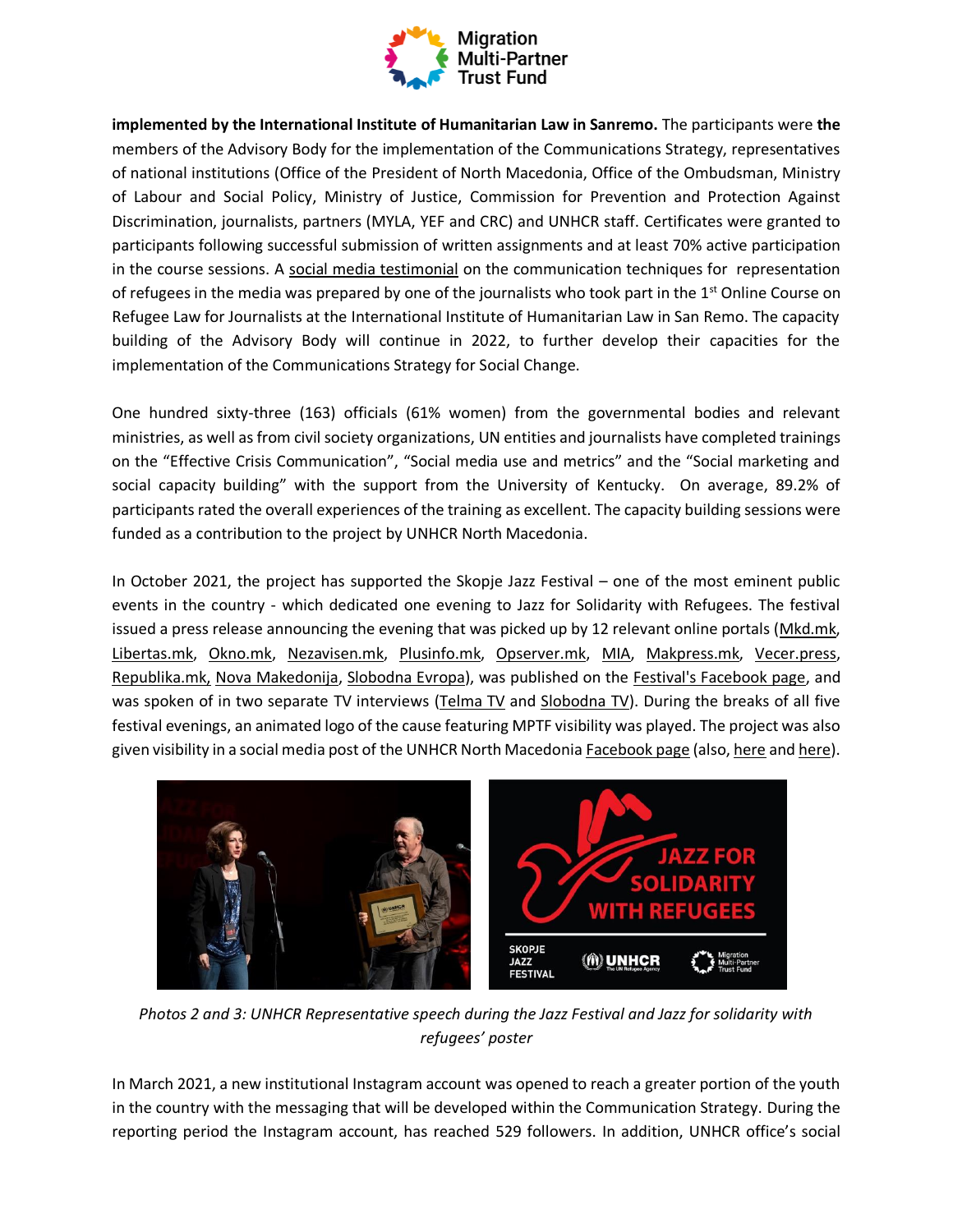

media accounts were regularly used for content creation and promotion of the actions foreseen under this activity.

# **Activity 3.2.2 Implementation of the Strategy for social change: Sensitization of the local level stakeholders on proactive approaches for greater inclusion of migrants and refugees**

The Communications Strategy for Social Change identified the youth engagement as one of the key channels for improving the public perception on refugees and migrants. In that vein, in October 2021, UNHCR established a partnership with the civil society organization (CSO) "Youth Educational Forum (YEF)" to analyze the attitudes of young people towards refugees and migrants; use the gathered data to implement public campaign and develop non-formal educational programs targeting young people.

The research on the "Perceptions and attitudes of young people in North Macedonia regarding refugees, asylum-seekers, migrants and persons without citizenship<sup>18</sup> was finalized by the YEF in December 2021. The research was based on a combined methodological approach – questionnaire-based research on a sample of 1,025 young people aged 15-29 in North Macedonia (with representative sample of the gender, age, place of residence and ethnicity of respondents) and three focus groups with a total of 20 young people for the qualitative part of the study.

Based on the research findings an informative campaign targeting youth was organized and implemented by the Youth Educational Forum under the slogan **"Not hate – build an attitude!"**. The campaign which ran through December produce[d 1 feature video](https://www.facebook.com/MOFedu/videos/230287689119137) an[d 1 animation video](https://www.facebook.com/MOFedu/posts/10159802570120960) shared on social media and in the two busiest shopping malls in the country's capital Skopje, 2 media stories ([here](https://www.radiomof.mk/krpen-zhivot-bez-dokumenti/) an[d here\)](https://www.radiomof.mk/mafidonija-ili-makedonija-begalcite-obespraveni-od-sistemot-i-zhrtvi-na-kriumchari/) and 5 op-eds, 8 social media posts including 2 videos by youth influencers (here an[d here\)](https://www.tiktok.com/@dinevv/video/7043815559972146437?lang=en&is_copy_url=1&is_from_webapp=v1), as well as campaign posters and fliers on public transportation buses which are frequently used by youth and a final event. During the reporting period, the campaign has **reached a total of 555,173 persons** through the noted media channels.



Photos 4,5 and 6: Information Campaign "Not hate – build an attitude!" promo materials and video presentation

<sup>18</sup> Annex 19 of the 2021 Annual Progress Report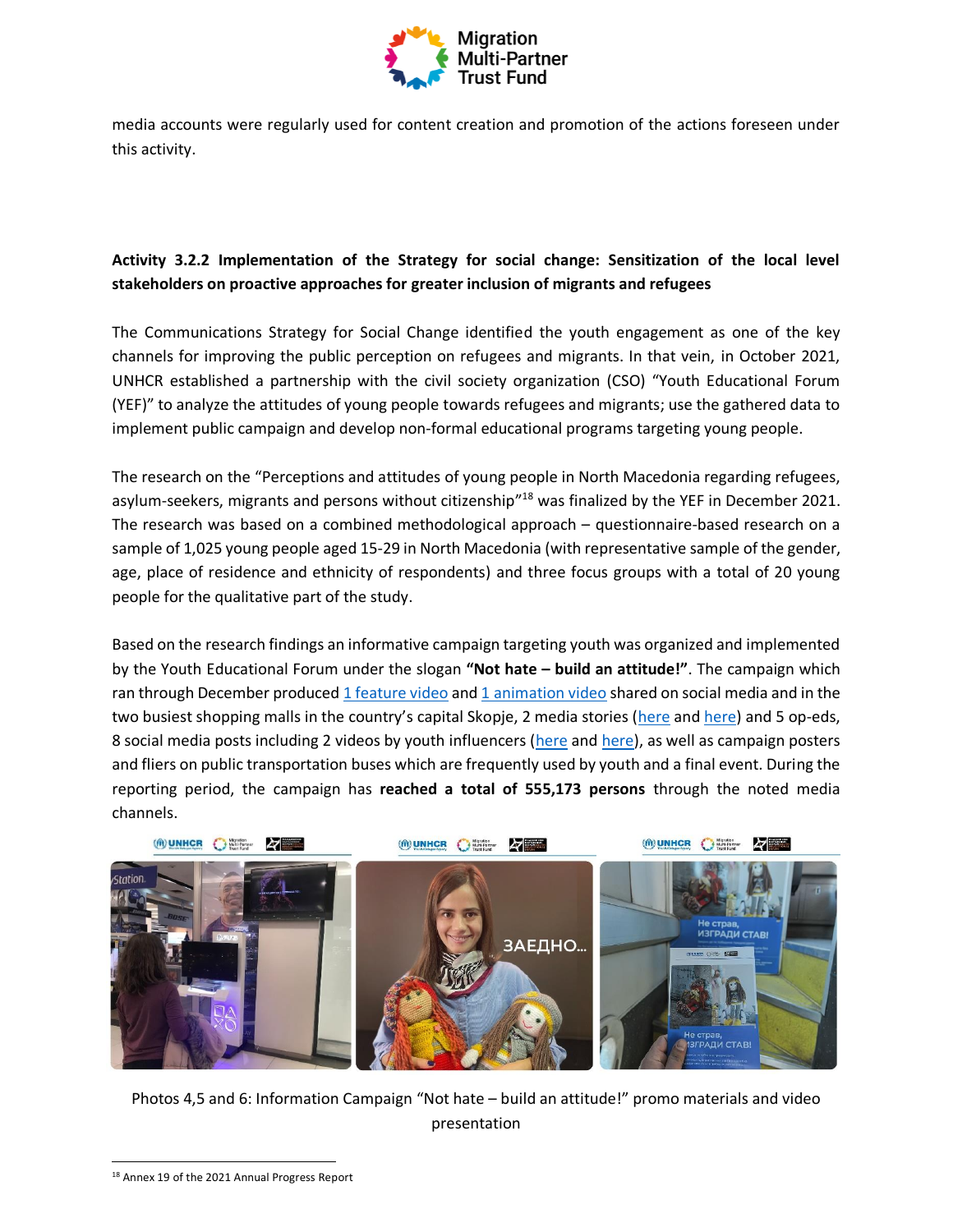

To combat misinformation and build empathy in youth, in collaboration with UNHCR, the Youth Educational Forum also developed a **non-formal educational program** containing detailed lesson plans on refugee rights intended for high school students. These lessons will be incorporated in the existing educational programs of YEF (debate program, street law program and youth activism program) and taught to youth across the country in 2022 and onwards. Additionally, in 2022, UNHCR will also explore channels to introduce these lesson plans into formal education.

The Macedonian Young Lawyers Association (MYLA), second UNHCR partner CSO, concluded a contract with national television provider Telma for implementation of the **Refugee Film Cycle in 2022**. The TV provider will buy the broadcasting rights for 6 films<sup>19</sup>, develop Macedonian subtitles, promote, and broadcast them. Each film will be broadcasted twice: a premiere followed by an interview discussion on the morning program show of TV Telma, followed by a second broadcast of the film and a related morning show interview.

## **Activity 3.2.3 Implementation of the Strategy for social change: Capacity building of journalists on migration issues**

One of the goals of the Communications Strategy for Social Change is to create more alliances with the media and develop their capacities. To that end, on  $21<sup>st</sup>$  of September 2021 in cooperation with the Macedonian Young Lawyers Association (MYLA) and the Association of Journalists of Macedonia (АЈМ) an **event was organized** to award the journalists who during 2020 contributed to the media landscape with professional and sensitive stories and photos about the condition of refugees and stateless persons in North Macedonia. This activity was [posted to social media channels,](https://www.facebook.com/UNHCRSkopje1/posts/4259436137467764) following MPTF project visibility guidelines.



Photo 7: Journalists Awards Event

In the area of capacity building of journalists UNHCR has partnered with the Platform for Investigative Journalism and Analysis (PINA) in organization of thematic sessions about the protection of refugees'

<sup>19</sup> The Other Side of Hope, Jupiter's Moon, Welcome to Norway, Welcome to Germany, Beyond the raging sea and For Sama.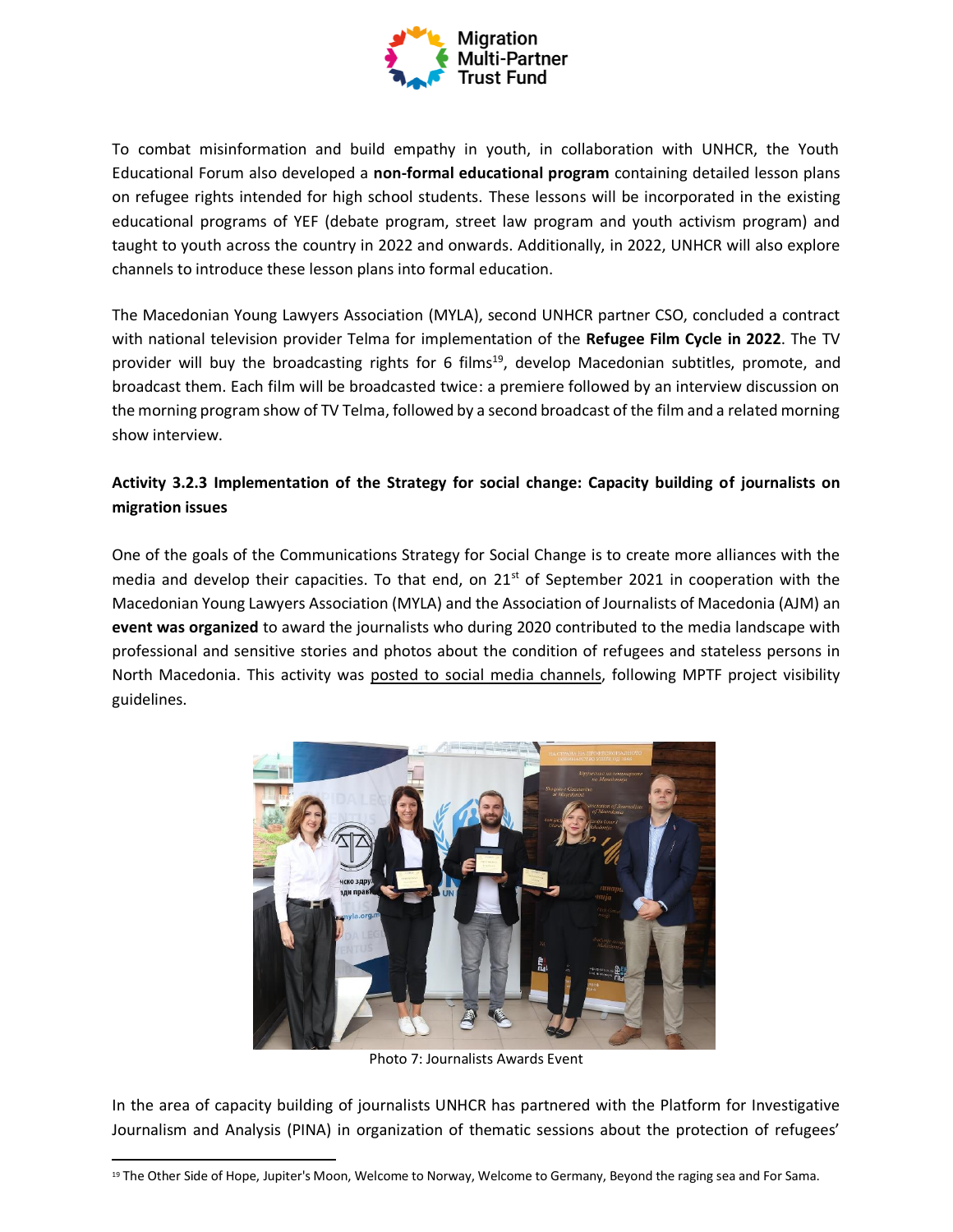

rights and in organization of PINA Medial Festival. The journalist discussion about Media coverage of refugees and stateless persons reached 1,600 views; and the journalist discussion on the Shadow Game: [Protect Children on the Move](https://mfs.mk/mfs_programi/shadow-game-protect-children-on-the-move/) was viewed by 182 people. The visibility was given to the MPTF project through the [social media post a](https://www.facebook.com/UNHCRSkopje1/posts/4306257526118958)nd the [website](https://mfs.mk/mfs_programi/shadow-game-protect-children-on-the-move/) of the Media Festival Skopje.

In addition, UNHCR in cooperation with the Association of Journalists of Macedonia (AJM) and the Council of Media Ethics of Macedonia has organized a learning programme to build the capacities of 7 journalists who will take part in English classes for journalists with a focus on refugee rights. The learning programme will take place remotely due to the COVID-19 pandemic and will be finalized in Q3 of 2022.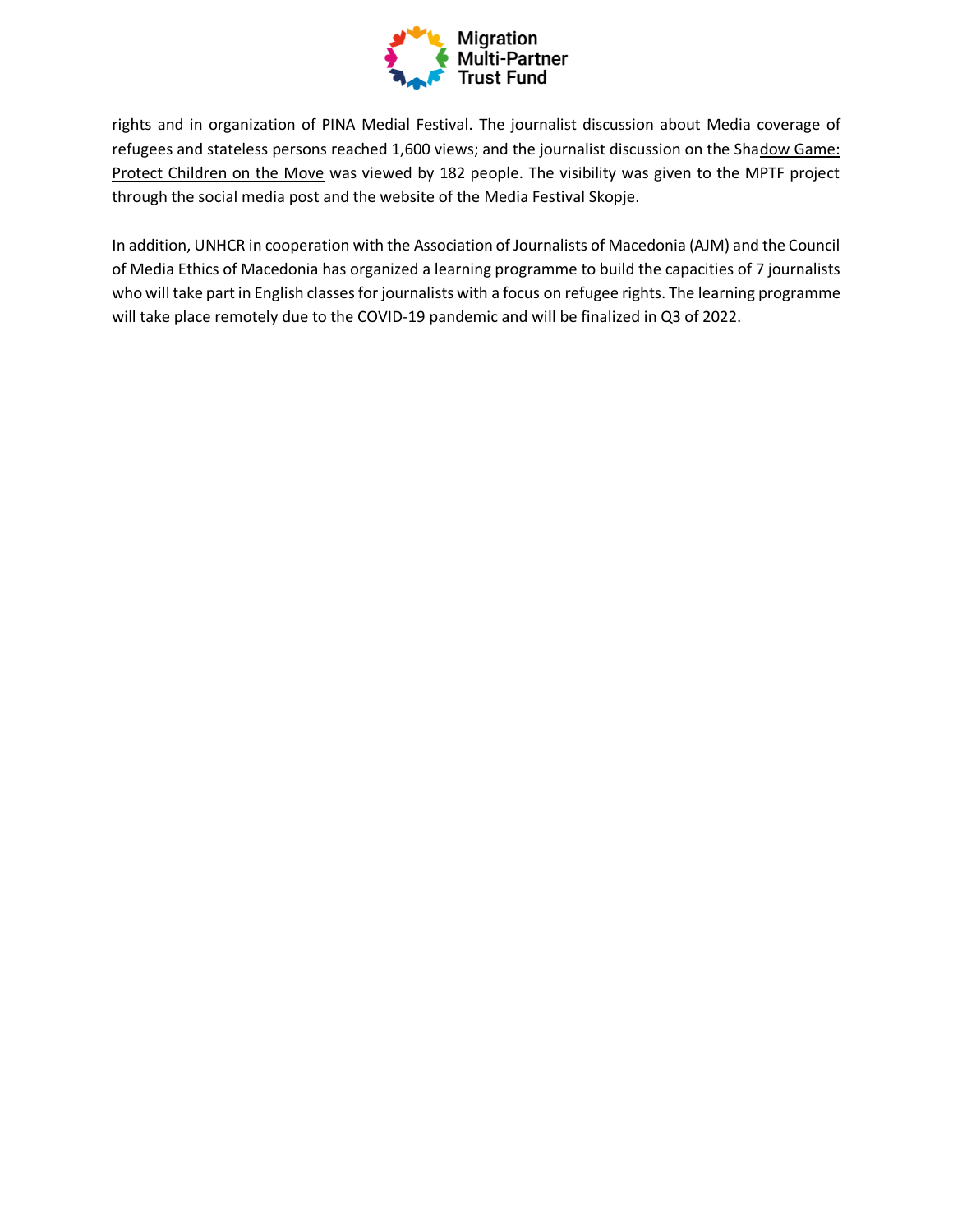

| <b>Results Reporting Framework</b>                                                                                                                                         |                                                                                        |                                                                                                |                                                                   |                |                                                                                    |                                                                                                                                                                                                                                                                                                                  |  |  |
|----------------------------------------------------------------------------------------------------------------------------------------------------------------------------|----------------------------------------------------------------------------------------|------------------------------------------------------------------------------------------------|-------------------------------------------------------------------|----------------|------------------------------------------------------------------------------------|------------------------------------------------------------------------------------------------------------------------------------------------------------------------------------------------------------------------------------------------------------------------------------------------------------------|--|--|
| <b>INDICATORS</b>                                                                                                                                                          | <b>Baseline</b>                                                                        | <b>Results achieved for the reporting period</b><br>(only provide data for the specified year) |                                                                   |                | <b>Cumulative Results</b><br>Note: For Y1 report,<br>this will be the same;        | <b>Notes</b>                                                                                                                                                                                                                                                                                                     |  |  |
|                                                                                                                                                                            |                                                                                        | Y1<br>2020                                                                                     | <b>Y2</b><br>2021                                                 | <b>Y3</b>      | For Y2 report, it will<br>be Y1+Y2; and for Y3<br>report, it will be<br>$Y1+Y2+Y3$ |                                                                                                                                                                                                                                                                                                                  |  |  |
| Outcome 1: Policy makers and institutional stakeholders design and implement evidence-based and coordinated migration policies                                             |                                                                                        |                                                                                                |                                                                   |                |                                                                                    |                                                                                                                                                                                                                                                                                                                  |  |  |
| <b>Indicator 1a - Extent to which</b><br>stakeholders use the<br>produced data,<br>migration tools and<br>methodologies in<br>the policy development and<br>implementation | 2 - Limited<br>extent (on a<br>scale from 1 to<br>5)                                   | 2 - Limited<br>extent                                                                          | 3- Good<br>extent                                                 | $\overline{I}$ | 3- Good extent                                                                     | The produced data for<br>the first ever country<br>MGI report and the new<br><b>Migration Profile 2021</b><br>were used in the<br>development of the new<br><b>Resolution on migration</b><br>policy and its Action Plan<br>for 2021-2025                                                                        |  |  |
| Indicator 1b - Level of<br>alignment of the policies with<br>the international<br>and EU data management<br>standards                                                      | <b>Partially</b><br>aligned with<br>the<br>international<br>and<br><b>EU standards</b> | <b>Partially</b><br>aligned with<br>the<br>international<br>and<br><b>EU standards</b>         | <b>Fully aligned</b><br>with EU and<br>international<br>standards | $\prime$       | <b>Fully aligned with</b><br><b>EU and</b><br>international<br>standards           | The developed migration<br>policy, migration profile,<br><b>MGI Report, the</b><br>migration module in LFS<br>and its Guidelines are<br>fully in line with the<br>international and EU data<br>management standards.<br>In addition, the migration<br>policy and its action plan<br>are aligned with the<br>GCM. |  |  |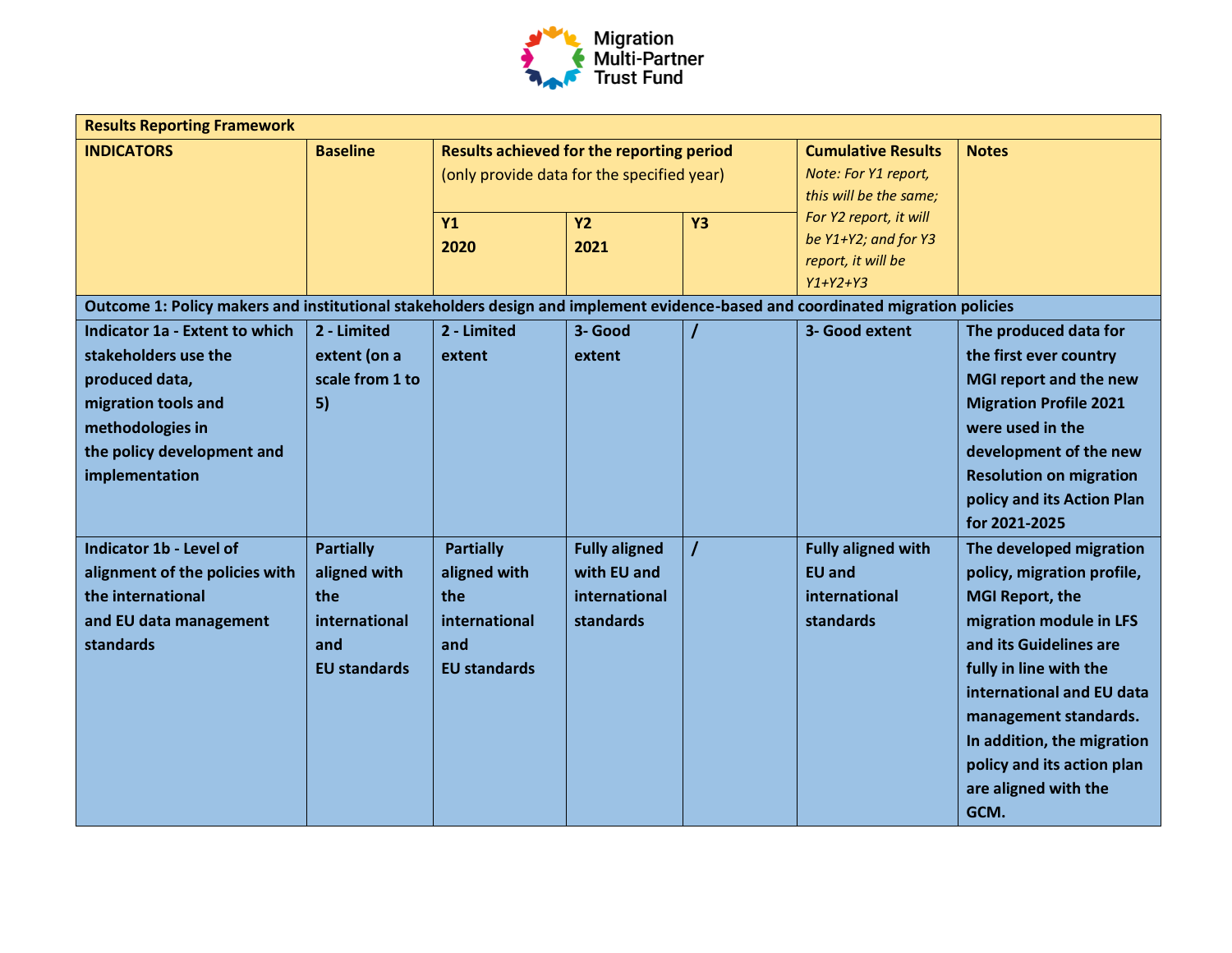

| Output 1.1 New comprehensive Migration Policy is developed and adopted                                                  |              |                         |                |  |                         |                                |  |
|-------------------------------------------------------------------------------------------------------------------------|--------------|-------------------------|----------------|--|-------------------------|--------------------------------|--|
| Indicator $1.1.a -$                                                                                                     | Migration    | <b>Migration Policy</b> | Developed      |  | Developed               | <b>Developed Migration</b>     |  |
| Comprehensive and                                                                                                       | Policy 2016- | 2016-2020               | Migration      |  | <b>Migration Policy</b> | Policy 2021-2025               |  |
| systematic migration policy                                                                                             | 2020         |                         | Policy 2021-   |  | 2021-2025               | endorsed by the                |  |
| available                                                                                                               |              |                         | 2025           |  |                         | Government and adopted         |  |
|                                                                                                                         |              |                         |                |  |                         | by the Parliament.             |  |
| Output 1.2 By 2022, data collection mechanisms are strengthened as a key precondition for evidenced based policy making |              |                         |                |  |                         |                                |  |
| Indicator 1.2a - Number of                                                                                              | $\mathbf 0$  | 0                       | $\overline{4}$ |  | 4                       | <b>Migration Profile</b>       |  |
| data                                                                                                                    |              |                         |                |  |                         |                                |  |
| management tools                                                                                                        |              |                         |                |  |                         | Migration module in LFS        |  |
| and/or mechanisms                                                                                                       |              |                         |                |  |                         |                                |  |
| applied by the institutions                                                                                             |              |                         |                |  |                         | Guidelines for                 |  |
|                                                                                                                         |              |                         |                |  |                         | implementation of the          |  |
|                                                                                                                         |              |                         |                |  |                         | <b>Migration Module</b>        |  |
|                                                                                                                         |              |                         |                |  |                         | questionnaire                  |  |
|                                                                                                                         |              |                         |                |  |                         |                                |  |
|                                                                                                                         |              |                         |                |  |                         | <b>Migration Governance</b>    |  |
|                                                                                                                         |              |                         |                |  |                         | <b>Index Report</b>            |  |
| Indicator 1.2b -                                                                                                        | None         | None                    | None           |  | None                    | 4 experts engaged:             |  |
| Complementary                                                                                                           |              |                         |                |  |                         | 1) academic team of            |  |
| data source of                                                                                                          |              |                         |                |  |                         | researchers to produce         |  |
| migration stocks and                                                                                                    |              |                         |                |  |                         | migration estimates by         |  |
| flows available                                                                                                         |              |                         |                |  |                         | using mirror statistics (first |  |
|                                                                                                                         |              |                         |                |  |                         | stage);                        |  |
|                                                                                                                         |              |                         |                |  |                         | 2) Local consultant            |  |
|                                                                                                                         |              |                         |                |  |                         | working on                     |  |
|                                                                                                                         |              |                         |                |  |                         | macroeconomic                  |  |
|                                                                                                                         |              |                         |                |  |                         | dimensions of                  |  |
|                                                                                                                         |              |                         |                |  |                         | Remittances and                |  |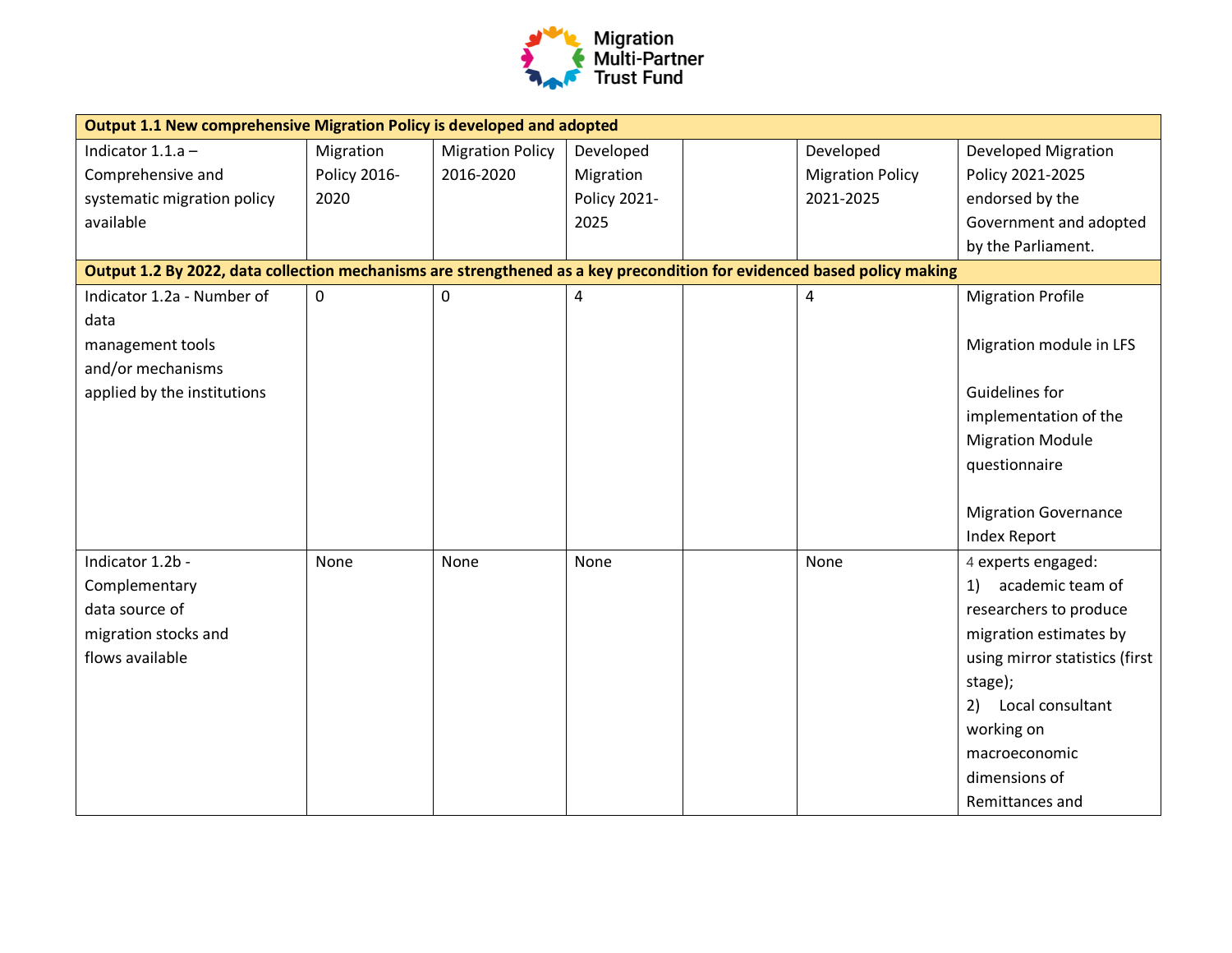

|                                                                                                                                                    |             |      |             |    | respective data collection  |
|----------------------------------------------------------------------------------------------------------------------------------------------------|-------------|------|-------------|----|-----------------------------|
|                                                                                                                                                    |             |      |             |    | systems;                    |
|                                                                                                                                                    |             |      |             |    | 3) Local consultant         |
|                                                                                                                                                    |             |      |             |    | working on developing a     |
|                                                                                                                                                    |             |      |             |    | methodology for             |
|                                                                                                                                                    |             |      |             |    | surveying remittance        |
|                                                                                                                                                    |             |      |             |    | inflows and preparation of  |
|                                                                                                                                                    |             |      |             |    | actual survey; and          |
|                                                                                                                                                    |             |      |             |    | Local consultant<br>4)      |
|                                                                                                                                                    |             |      |             |    | working on state-of-the-    |
|                                                                                                                                                    |             |      |             |    | art analysis of big data as |
|                                                                                                                                                    |             |      |             |    | possible alternative        |
|                                                                                                                                                    |             |      |             |    | source of migration data.   |
| Output 1.3 The national stakeholders have the capacity to develop and support the implementation migration policies that meet EU and International |             |      |             |    |                             |
| standards                                                                                                                                          |             |      |             |    |                             |
| Indicator 1.3a - Number of                                                                                                                         | $\mathbf 0$ | 0    | $\mathbf 0$ | 0  | The activity will be        |
|                                                                                                                                                    |             |      |             |    |                             |
| individuals trained                                                                                                                                |             |      |             |    | implemented from April      |
| on data                                                                                                                                            |             |      |             |    | 2022.                       |
| management                                                                                                                                         |             |      |             |    |                             |
| (gender                                                                                                                                            |             |      |             |    |                             |
| disaggregated)/                                                                                                                                    |             |      |             |    |                             |
| Number of trainees                                                                                                                                 |             |      |             |    |                             |
| whose                                                                                                                                              |             |      |             |    |                             |
| knowledge/skills                                                                                                                                   |             |      |             |    |                             |
| improved                                                                                                                                           |             |      |             |    |                             |
| Indicator 1.3b - Number of                                                                                                                         | None        | None | 14          | 14 | Total 14                    |
| training                                                                                                                                           |             |      |             |    | trainings/meetings          |
| sessions/meetings/                                                                                                                                 |             |      |             |    | organized.                  |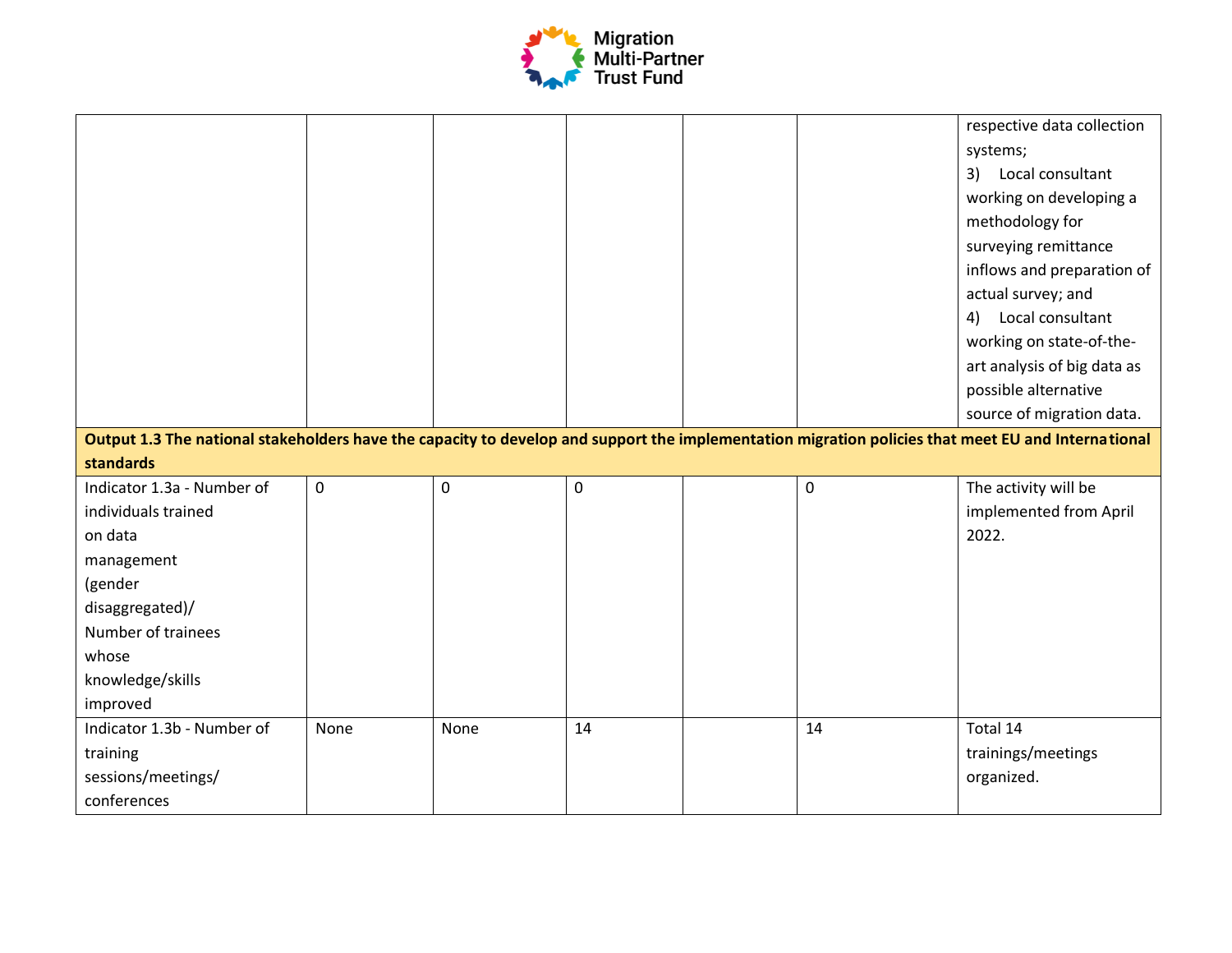

| Outcome 2: Inter and intra institutional data exchange mechanisms and collaboration among key institutions with competences on Migration |               |               |                  |   |                       | 6 two-day<br>meetings/training<br>sessions organization for<br>development of<br>procedural documents<br>and team building of the<br>intragovernmental body<br>conducted from October -<br>December 2021.<br>8 interview meetings with<br>the national stakeholder<br>about the anticipatory<br>governance conducted in<br>December 2021. |
|------------------------------------------------------------------------------------------------------------------------------------------|---------------|---------------|------------------|---|-----------------------|-------------------------------------------------------------------------------------------------------------------------------------------------------------------------------------------------------------------------------------------------------------------------------------------------------------------------------------------|
| management are enhanced<br><b>Indicator 2a - The frequency</b>                                                                           | Low frequency | Low frequency | <b>Middle to</b> | I | <b>Middle to High</b> | The frequency of inter                                                                                                                                                                                                                                                                                                                    |
| of                                                                                                                                       | of            | of            | <b>High</b>      |   | frequency of data     | and intra institutional                                                                                                                                                                                                                                                                                                                   |
| inter and intra                                                                                                                          | data exchange | data exchange | frequency of     |   | exchange              | data exchange can be                                                                                                                                                                                                                                                                                                                      |
| institutional data                                                                                                                       |               |               | data             |   |                       | observed as middle to                                                                                                                                                                                                                                                                                                                     |
| exchange,                                                                                                                                |               |               | exchange         |   |                       | high with the two                                                                                                                                                                                                                                                                                                                         |
| (measured through                                                                                                                        |               |               |                  |   |                       | developed protocols and                                                                                                                                                                                                                                                                                                                   |
| a frequency of                                                                                                                           |               |               |                  |   |                       | received five requests for                                                                                                                                                                                                                                                                                                                |
| communication and:                                                                                                                       |               |               |                  |   |                       | support in improvement                                                                                                                                                                                                                                                                                                                    |
| A) Number of<br>mechanisms                                                                                                               |               |               |                  |   |                       | of IT<br>systems/databases/softw                                                                                                                                                                                                                                                                                                          |
| established                                                                                                                              |               |               |                  |   |                       | are/equipment that is                                                                                                                                                                                                                                                                                                                     |
| <b>B) Number of</b>                                                                                                                      |               |               |                  |   |                       | planned to be processed                                                                                                                                                                                                                                                                                                                   |
| protocols                                                                                                                                |               |               |                  |   |                       | in 2022.                                                                                                                                                                                                                                                                                                                                  |
| developed)                                                                                                                               |               |               |                  |   |                       |                                                                                                                                                                                                                                                                                                                                           |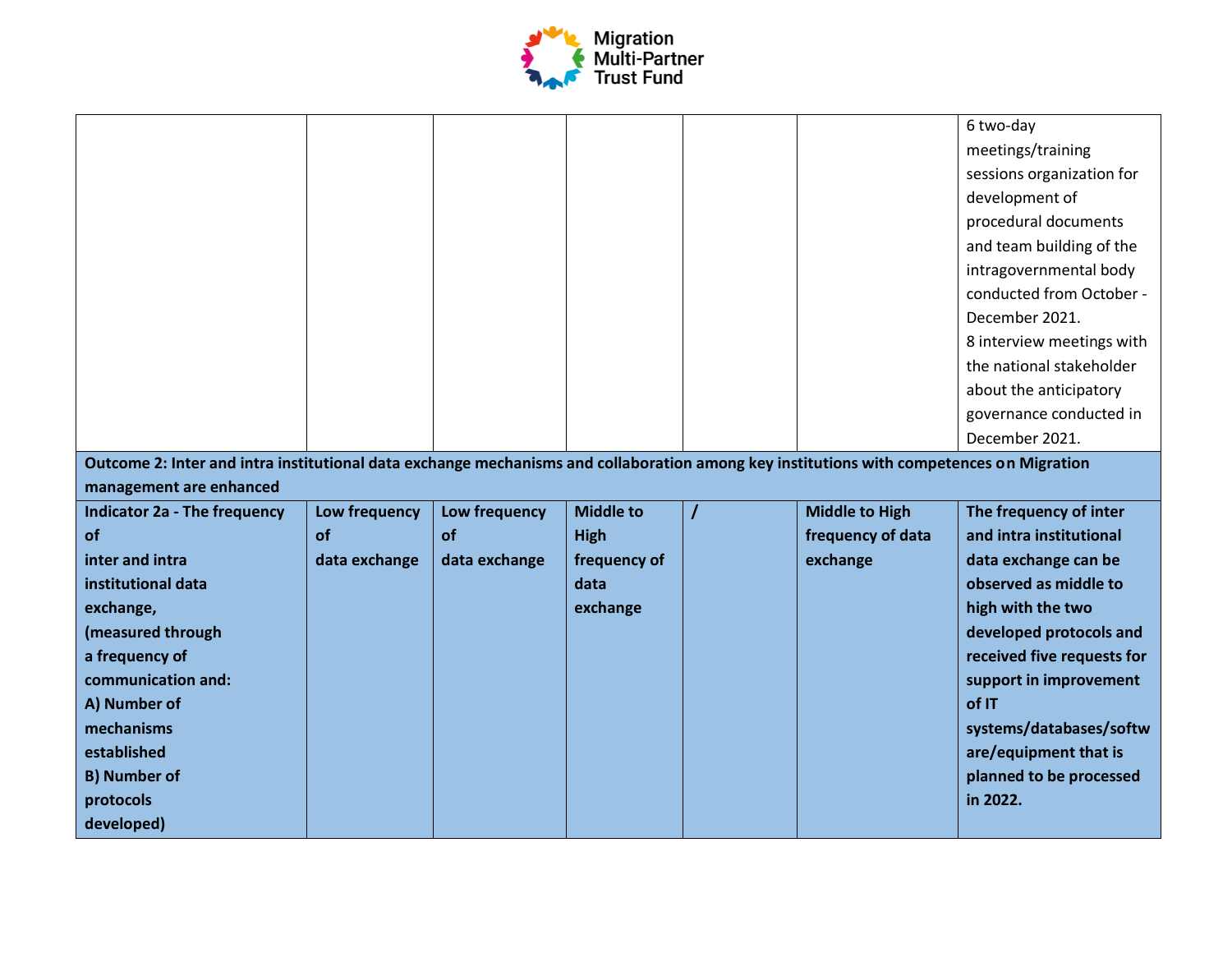

| Output 2.1. The national institutions have the capacities to exchange migration related data in line with EU and international standards |             |   |                |  |                |                                                              |
|------------------------------------------------------------------------------------------------------------------------------------------|-------------|---|----------------|--|----------------|--------------------------------------------------------------|
| Indicator 2.1a - Number of<br>needs assessments on inter                                                                                 | $\mathbf 0$ | 0 | $\mathbf{1}$   |  | $\mathbf{1}$   | The needs assessment<br>was completed on 27 <sup>th</sup> of |
| and intra institutional data                                                                                                             |             |   |                |  |                | May 2021                                                     |
| collection and exchange                                                                                                                  |             |   |                |  |                |                                                              |
| mechanisms                                                                                                                               |             |   |                |  |                |                                                              |
| Indicator 2.1b - Number of                                                                                                               | 0           | 0 | $\mathbf 0$    |  | 0              | The capacity building                                        |
| individuals trained,                                                                                                                     |             |   |                |  |                | trainings will be                                            |
| disaggregated by sex and                                                                                                                 |             |   |                |  |                | implemented in 2022.                                         |
| institutions / number of                                                                                                                 |             |   |                |  |                |                                                              |
| trainees whose                                                                                                                           |             |   |                |  |                |                                                              |
| knowledge/skills improved                                                                                                                |             |   |                |  |                |                                                              |
| Indicator 2.1c - Number of                                                                                                               | 0           | 0 | $\overline{2}$ |  | $\overline{2}$ | "Rulebook on the                                             |
| developed/updated                                                                                                                        |             |   |                |  |                | conditions and standards                                     |
| SOPs/procedures                                                                                                                          |             |   |                |  |                | for Reception of asylum                                      |
|                                                                                                                                          |             |   |                |  |                | seekers and their care"                                      |
|                                                                                                                                          |             |   |                |  |                | and "Handbook on how to                                      |
|                                                                                                                                          |             |   |                |  |                | implement refugee                                            |
|                                                                                                                                          |             |   |                |  |                | integration services"                                        |
|                                                                                                                                          |             |   |                |  |                | developed. To be                                             |
|                                                                                                                                          |             |   |                |  |                | endorsed in 2022.                                            |
| Indicator 2.1d - Number of                                                                                                               | 0           | 0 | $\mathbf 1$    |  | $\mathbf{1}$   | 5 requests received (2 by                                    |
| developed or upgraded data                                                                                                               |             |   |                |  |                | MIOA, 2 by MOI - OKRA                                        |
| management/exchange                                                                                                                      |             |   |                |  |                | and BORDER POLICE and 1                                      |
| systems                                                                                                                                  |             |   |                |  |                | by NBRNM) 1                                                  |
|                                                                                                                                          |             |   |                |  |                | procurement completed                                        |
|                                                                                                                                          |             |   |                |  |                | for Mol BP; 1                                                |
|                                                                                                                                          |             |   |                |  |                | procurement process for                                      |
|                                                                                                                                          |             |   |                |  |                | MIOA firewalls initiated.                                    |
|                                                                                                                                          |             |   |                |  |                |                                                              |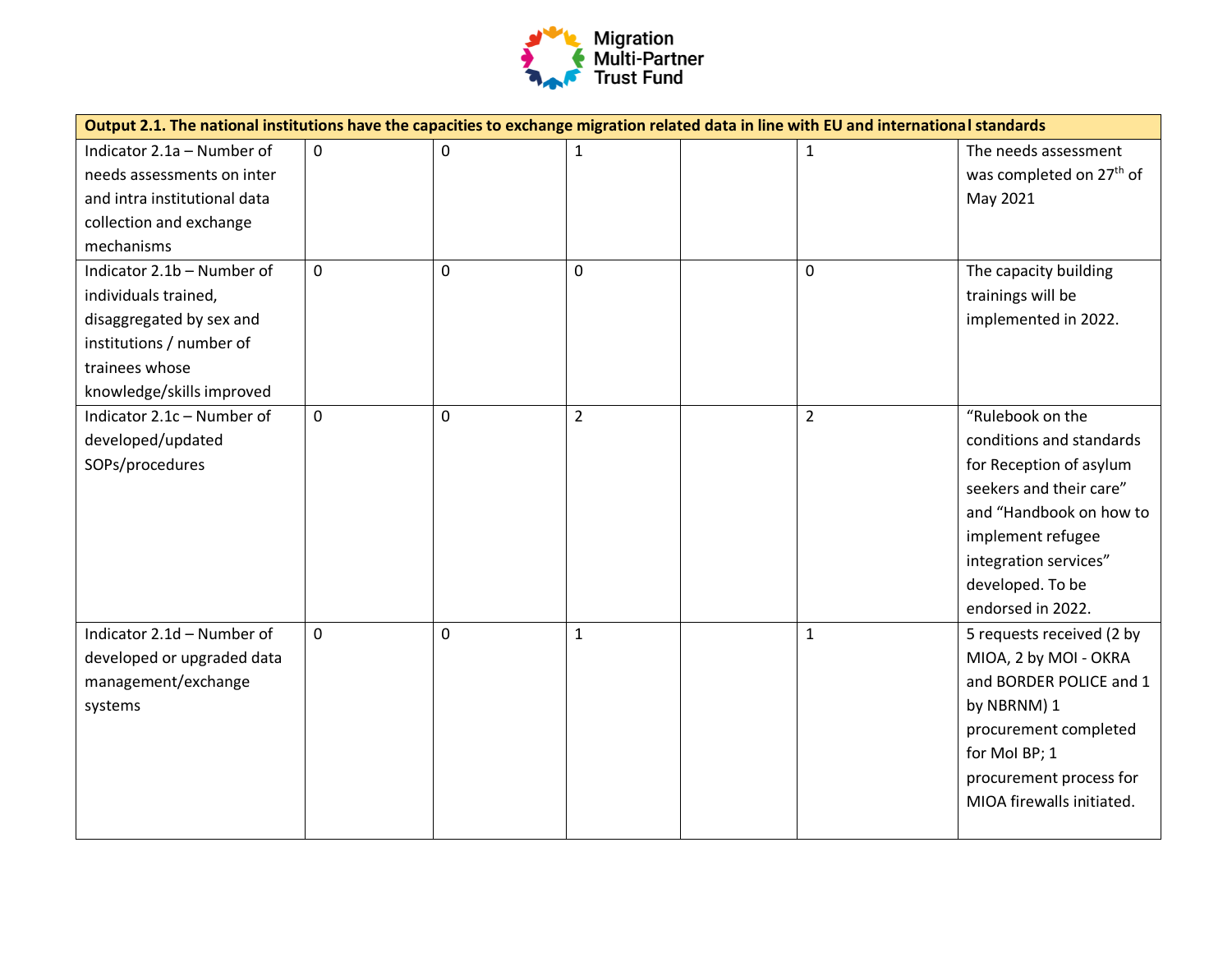

| Indicator 3a - % of increase in<br><b>Baseline will be</b><br><b>Baseline will</b><br><b>Baseline</b><br><b>Baseline study</b><br>Implementation of a<br>available<br>policy and opinion<br>determined<br>study<br>survey is planned before<br>be<br>makers' perception<br>determined<br>with the<br>available<br>the project closure to<br>towards migrants<br>with the<br>baseline study<br>measure the percentage<br>baseline study<br>of increase in policy and<br>and refugees as<br>development actors<br>opinionmakers'<br>perception towards<br>migrants and refugees as<br>development actors.<br>Output 3.1 The general public adopts positive narratives and perceptions of migrants and refugees<br>Indicator 3.1a - Number of<br>$\pmb{0}$<br>449,492<br>449,492 persons reached<br>0<br>449,492 persons<br>with the information<br>persons reached with the<br>reached/ 740,000<br>persons re<br>country wide and local level<br>ached/<br>campaign videos / 45 time<br>views<br>740,000<br>more than targeted in the<br>campaigns<br><b>JP</b><br>views<br>Indicator 3.1b - Availability of<br><b>No</b><br>Yes<br><b>No</b><br>Yes<br>Informative campaign<br>available on 3 national TV<br>an informative campaign,<br>developed and disseminated<br>stations, 3 local TV<br>in traditional and social media<br>stations, 3 radio stations,<br>10 web portals and paid<br>adds on FB and Instagram.<br>In addition, the videos are<br>available on IOM Skopje<br>YouTube channel and<br>shared on PUNOs and UN | Outcome 3: The general public and the policy makers view migrants and refugees as development actors |  |  |  |  |  |  |
|---------------------------------------------------------------------------------------------------------------------------------------------------------------------------------------------------------------------------------------------------------------------------------------------------------------------------------------------------------------------------------------------------------------------------------------------------------------------------------------------------------------------------------------------------------------------------------------------------------------------------------------------------------------------------------------------------------------------------------------------------------------------------------------------------------------------------------------------------------------------------------------------------------------------------------------------------------------------------------------------------------------------------------------------------------------------------------------------------------------------------------------------------------------------------------------------------------------------------------------------------------------------------------------------------------------------------------------------------------------------------------------------------------------------------------------------------------------------------------------------------------------------------------|------------------------------------------------------------------------------------------------------|--|--|--|--|--|--|
|                                                                                                                                                                                                                                                                                                                                                                                                                                                                                                                                                                                                                                                                                                                                                                                                                                                                                                                                                                                                                                                                                                                                                                                                                                                                                                                                                                                                                                                                                                                                 |                                                                                                      |  |  |  |  |  |  |
|                                                                                                                                                                                                                                                                                                                                                                                                                                                                                                                                                                                                                                                                                                                                                                                                                                                                                                                                                                                                                                                                                                                                                                                                                                                                                                                                                                                                                                                                                                                                 |                                                                                                      |  |  |  |  |  |  |
| RCO social media.                                                                                                                                                                                                                                                                                                                                                                                                                                                                                                                                                                                                                                                                                                                                                                                                                                                                                                                                                                                                                                                                                                                                                                                                                                                                                                                                                                                                                                                                                                               |                                                                                                      |  |  |  |  |  |  |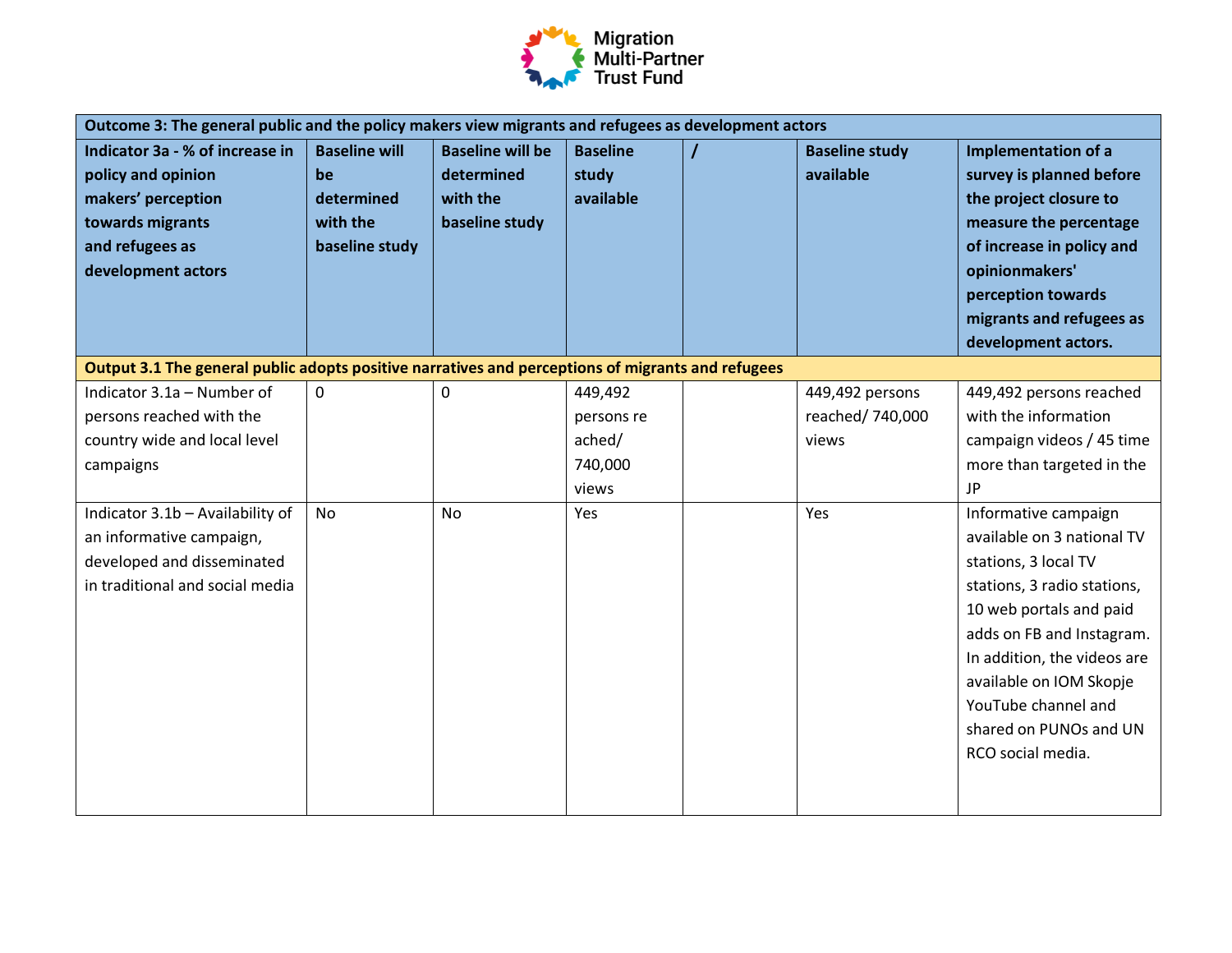

| Output 3.2: The policy and opinion makers have the capacities to develop and support the implementation of policies based on positive and proactive |                 |             |    |  |    |                               |
|-----------------------------------------------------------------------------------------------------------------------------------------------------|-----------------|-------------|----|--|----|-------------------------------|
| view on migrants and refuges                                                                                                                        |                 |             |    |  |    |                               |
| Indicator 3.2a - Number of                                                                                                                          | 20              | $\pmb{0}$   | 5  |  | 5  | 5 journalists trained         |
| journalists trained,                                                                                                                                |                 |             |    |  |    | /89.85% with correct          |
| by sex and age/                                                                                                                                     |                 |             |    |  |    | responds in the post-         |
| Number of trainees                                                                                                                                  |                 |             |    |  |    | training questionnaire.       |
| whose knowledge/skills                                                                                                                              |                 |             |    |  |    |                               |
| improved                                                                                                                                            |                 |             |    |  |    | Ongoing trainings for 7       |
|                                                                                                                                                     |                 |             |    |  |    | journalists that will be      |
|                                                                                                                                                     |                 |             |    |  |    | completed in Q3 of 2022.      |
| Indicator 3.2b - Number of                                                                                                                          | 10              | $\mathbf 0$ | 14 |  | 14 | 14 articles/broadcasts        |
| articles/broadcasts                                                                                                                                 | articles/broadc |             |    |  |    | with positive narratives      |
| from journalists with                                                                                                                               | asts            |             |    |  |    | and perceptions:              |
| positive narratives                                                                                                                                 |                 |             |    |  |    |                               |
| and perceptions;                                                                                                                                    |                 |             |    |  |    | 1 journalist testimonial, 2   |
|                                                                                                                                                     |                 |             |    |  |    | interviews on Jazz Fest       |
|                                                                                                                                                     |                 |             |    |  |    | (Telma Utrinska and           |
|                                                                                                                                                     |                 |             |    |  |    | Utrinski briefing), 1 article |
|                                                                                                                                                     |                 |             |    |  |    | (Sloboden pechat), and 1      |
|                                                                                                                                                     |                 |             |    |  |    | joint press release by SJF    |
|                                                                                                                                                     |                 |             |    |  |    | and UNHCR on jazz for         |
|                                                                                                                                                     |                 |             |    |  |    | solidarity with refugees      |
|                                                                                                                                                     |                 |             |    |  |    | picked up by 12 media         |
|                                                                                                                                                     |                 |             |    |  |    | outlets.                      |
|                                                                                                                                                     |                 |             |    |  |    |                               |
|                                                                                                                                                     |                 |             |    |  |    | 2 on PINA event               |
|                                                                                                                                                     |                 |             |    |  |    | Discussions: Media            |
|                                                                                                                                                     |                 |             |    |  |    | coverage of refugees and      |
|                                                                                                                                                     |                 |             |    |  |    | stateless persons and on      |
|                                                                                                                                                     |                 |             |    |  |    | the Shadow Game:              |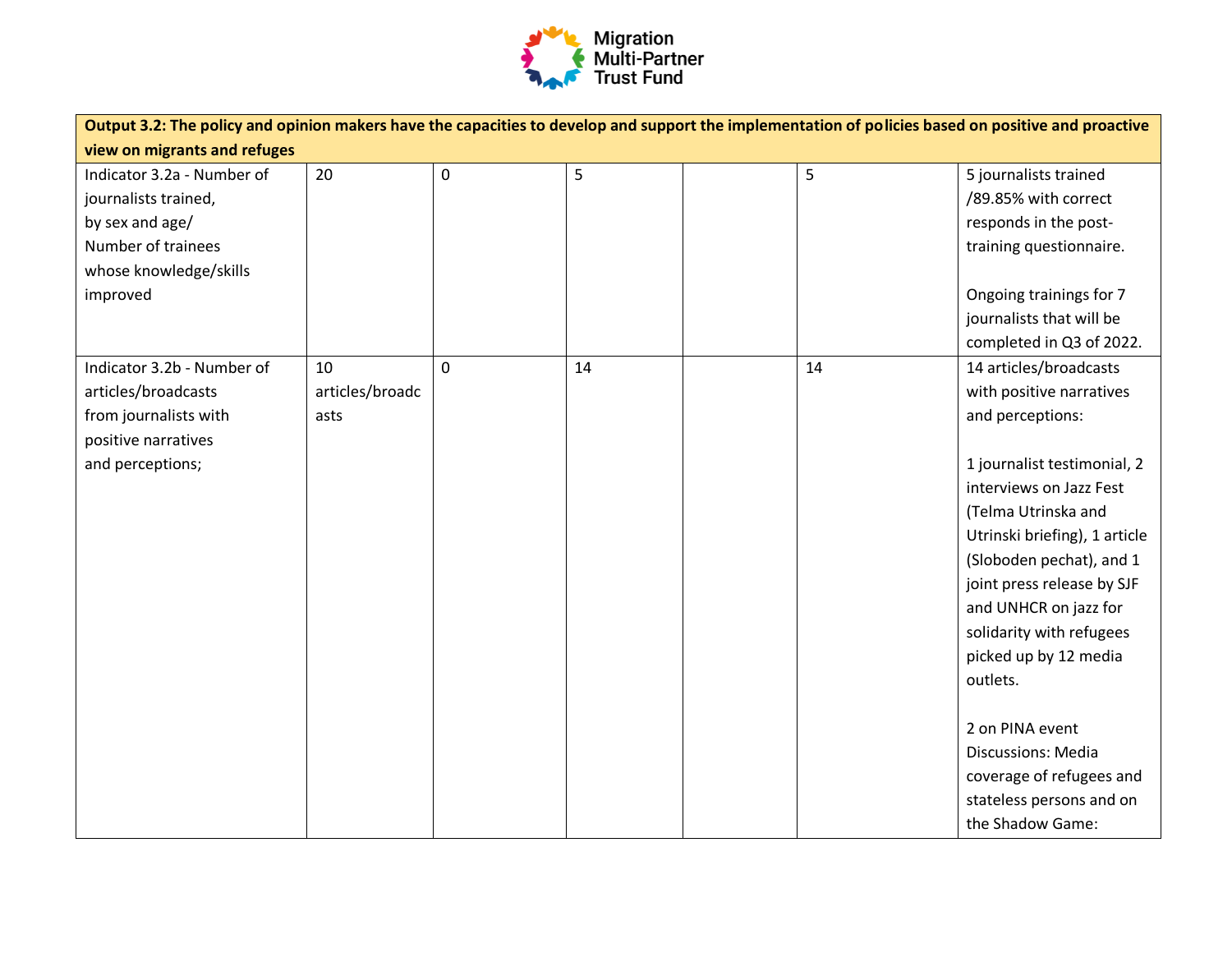

|                               |          |            |                |     | Protect Children on the               |
|-------------------------------|----------|------------|----------------|-----|---------------------------------------|
|                               |          |            |                |     | Move                                  |
|                               |          |            |                |     | 7 on Radio MOF - YEF                  |
|                               |          |            |                |     | campaign (2 stories and 5<br>op-eds). |
| Indicator 3.2c - Number of    | None     | None       | 161            | 161 | 161 officials (61% women)             |
| individuals trained           |          |            |                |     | from the governmental                 |
| on the                        |          |            |                |     | bodies and relevant                   |
| Communication                 |          |            |                |     | ministries, as well as from           |
| <b>Strategy for Social</b>    |          |            |                |     | civil society organizations           |
| Change/Number of              |          |            |                |     | and UN entities. 89.2%                |
| trainees whose                |          |            |                |     | was the average rating by             |
| knowledge/skills              |          |            |                |     | the participants of the               |
| improved                      |          |            |                |     | overall experience of the             |
|                               |          |            |                |     | training                              |
| Indicator 3.2d - Number of    | 2 events | 2 baseline | $\overline{4}$ | 4   | 4 public events organized:            |
| public events organized or    |          | events     |                |     | - Skopje Jazz Festival                |
| supported in order for the    |          |            |                |     | - Journalists Awards                  |
| public to adopt positive      |          |            |                |     | - PINA Media Festival                 |
| narratives and perceptions of |          |            |                |     | - YEF Research                        |
| migrants and refugees         |          |            |                |     | publication                           |
|                               |          |            |                |     |                                       |
|                               |          |            |                |     | In addition, 555,173                  |
|                               |          |            |                |     | persons were reached                  |
|                               |          |            |                |     | with the informative                  |
|                               |          |            |                |     | campaign "Not hate -                  |
|                               |          |            |                |     | build an attitude".                   |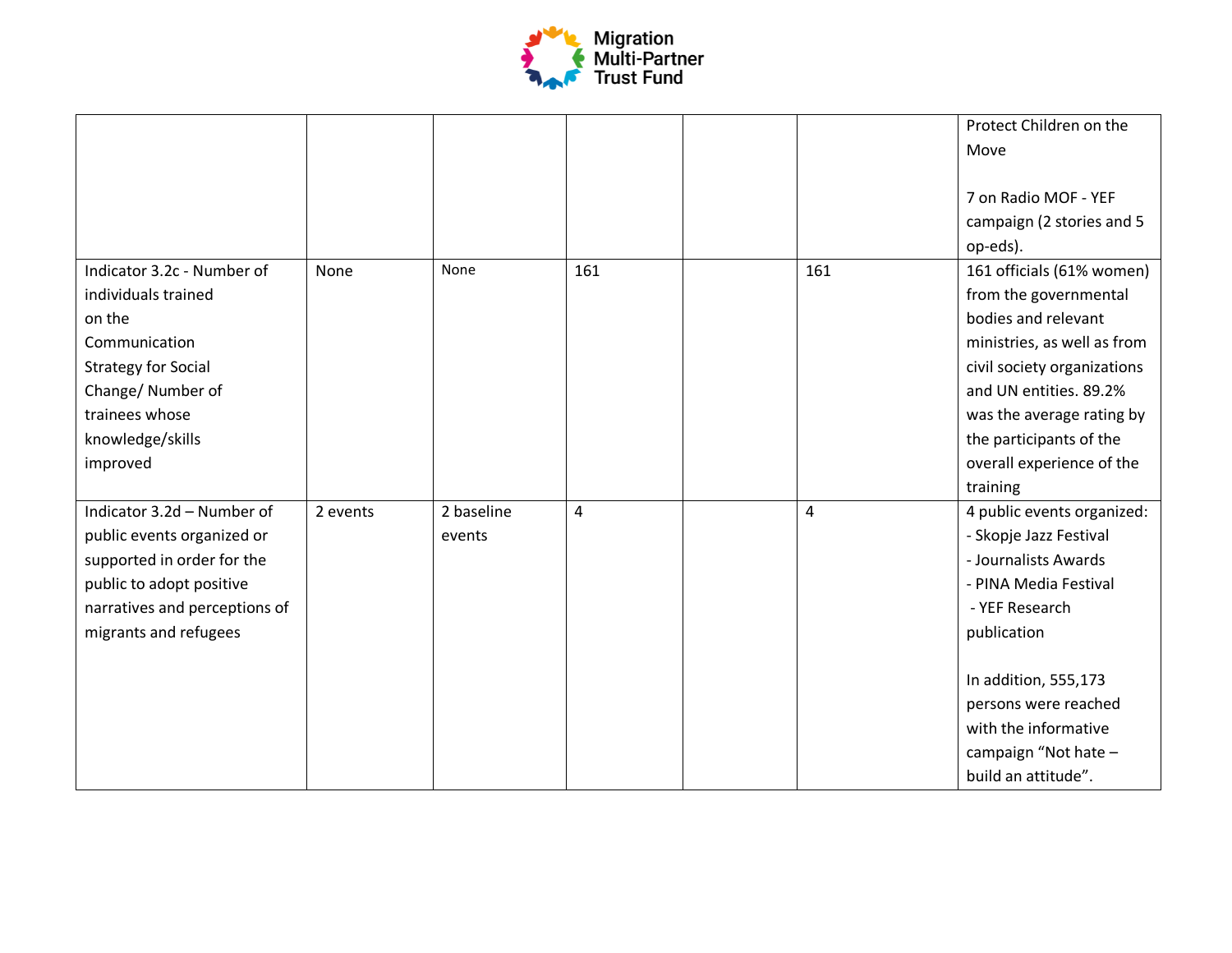

### **3. PARTNERSHIPS**

The joint project has further built the strong cooperation and coordination with the relevant national stakeholders<sup>20</sup> represented the Steering Committee (SC) and the Technical Working Group (TWG). Within the reporting period, the Steering Committee with support from the RCO, IOM, UNFPA and UNHCR had convened two meetings (February 10<sup>th</sup> and September 30<sup>th</sup>) while the second and third Technical Working Group meetings were held on March 31<sup>st</sup> and June 30<sup>th</sup>, 2021.

The first Steering committee (SC) meeting<sup>21</sup> was attended by 23 SC members from the national institutions, civil society organizations, IOM, UNFPA, UNHCR and UN Resident Coordinator's Office. The meeting was opened by the Ministry of Interior (MoI) Assistant Minister for European Union and International Cooperation and the United Nations Resident Coordinator in North Macedonia. The IOM Joint Program Coordinator, together with the UNFPA and UNHCR team members presented the main project goal which is to contribute for effective demographic management and migration dynamics through the development of evidence-based migration policies and gave a brief introduction of the project components. The first SC meeting was also used to present the activities planned for 2021 as per the project Work Plan.

The second SC meeting of the Joint Project was held on 30<sup>th</sup> of September 2021 with 23 SC members. The meeting was used to present the status of the activities and the next steps, as well as to present the key findings from the Migration Governance Index Report for North Macedonia.

The second TWG meeting, attended by 18 TWG members, was used to present the status of the activities, the conclusions from the 1st Steering Committee meeting and the next steps planned for the third quarter of the project implementation.

The third TWG meeting, attended by 9 members, was used to present the status of the activities, the achievements, and the next steps of the project implementation. Particular attention was given to the presentation of the draft Migration Governance Index Report and the findings from the report "Assessment of the collection and exchange mechanisms of migration data in North Macedonia" where specific needs of the institutions were presented, discussed and next steps were agreed.

<sup>&</sup>lt;sup>20</sup> Secretariat for European Affairs, Ministry of Interior, State Statistical Office, Ministry of Labour, Ministry of Information Society and Public Administration, Ministry of Foreign Affairs, the National Bank of the Republic of North Macedonia, Macedonian Young Lawyers Association (MYLA), Macedonian Platform for Poverty Reduction (MPPR), and European Policy Institute (EPI)

<sup>&</sup>lt;sup>21</sup> Information about the SC meeting shared by MLSP on their web page: [https://mtsp.gov.mk/pocetna-ns\\_article](https://mtsp.gov.mk/pocetna-ns_article-zamenik-ministerot-za-trud-i-socijalna-politika-husejin-ucestvuvashe-na-prvata-sredba-na-upravuvacki.nspx)[zamenik-ministerot-za-trud-i-socijalna-politika-husejin-ucestvuvashe-na-prvata-sredba-na-upravuvacki.nspx](https://mtsp.gov.mk/pocetna-ns_article-zamenik-ministerot-za-trud-i-socijalna-politika-husejin-ucestvuvashe-na-prvata-sredba-na-upravuvacki.nspx)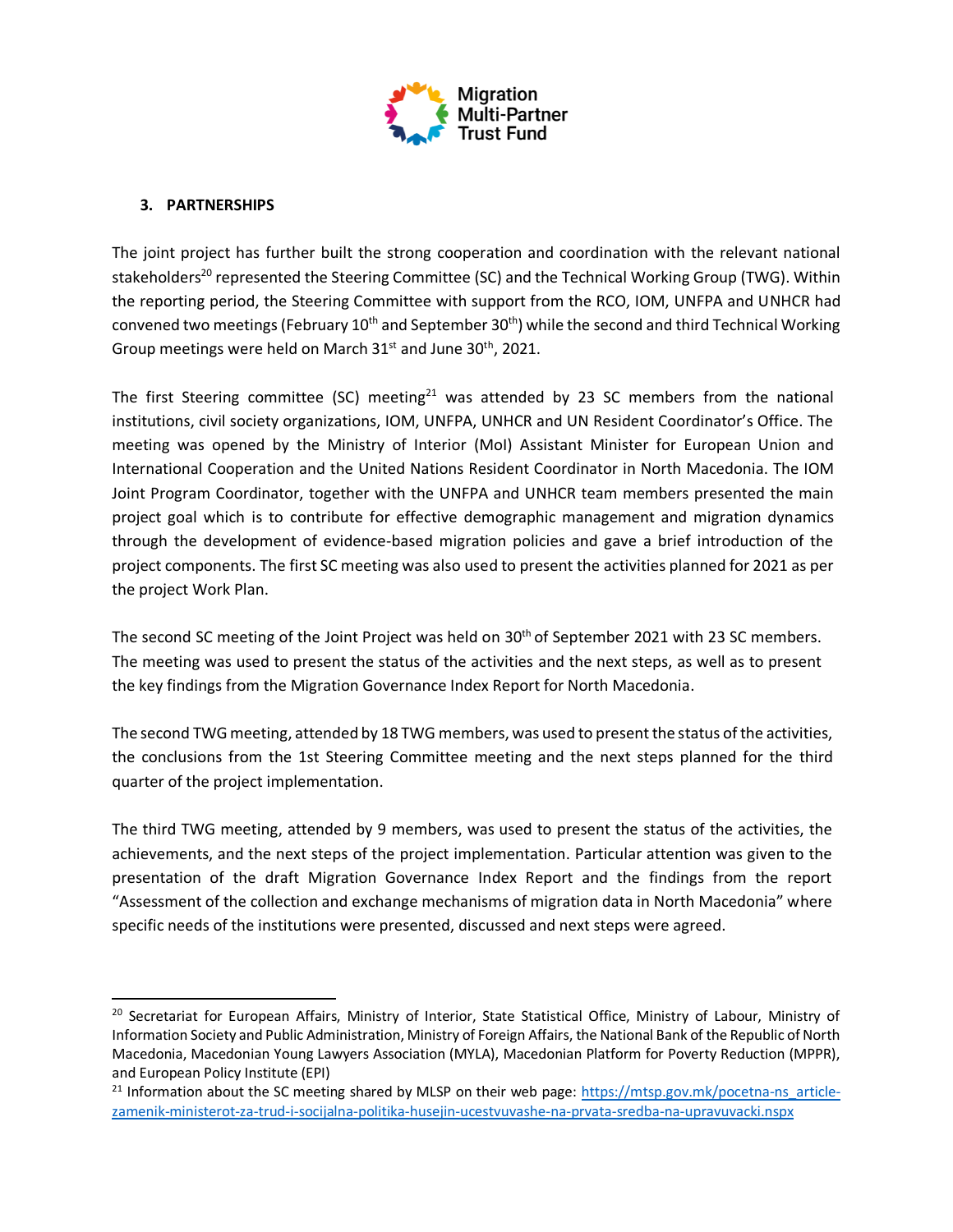

Regarding the organization of the fourth TWG meeting, that was initially planned for October 2021, in coordination with the TWG members, it was decided to be conducted in January 2022, as during October 2021, the project team has organized a thematic capacity building workshop for the TWG members on  $27<sup>th</sup>$  and  $28<sup>th</sup>$  of October on "Further alignment with EU and international standards on migration statistics".

The project ensured a participatory approach and coherent and coordinated implementation of project activities. The national stakeholders from the relevant institutions and organizations, civil society including the SC and TWG members were consulted regularly and have actively participated in the implementation of the activities even beyond the SC and TWG sessions. This participatory approach has been indispensable in assuring stakeholders ownership and directing all efforts and resources to advance the proper implementation of planned activities.

In addition, during the whole reporting period PUNOs and RCO have conducted regular coordination with the Migration MPTF Secretariat and have organized number of regular internal coordination meetings to discuss and exchange relevant information needed for the successful project implementation, overcoming of the faced challenges, finalization of the monthly progress reports and planning of the next steps.

### **4. CROSS-CUTTING ISSUES**

The JP acknowledged that the vulnerability combined with poverty aggravate the gender stereotypes and the social exclusion of women. In this line, the PUNOs in close coordination with the RCO has ensured that that gender-sensitive disaggregated data is produced and used for gender-sensitive policy making. The appropriate messages on gender equality and gender progressive images were assured and depicted in the materials designed within the joint programme thus influencing gender mainstreaming in the project results that will remain after the end of the project. The joint project strongly took into consideration the gender balance of the participants at the capacity building activities and ensured the mainstreaming of gender based thematic areas in the training curriculums, thus enhancing the capacities of the stakeholders to tailor and implement gender sensitive activities.

Both the SC and TWG members have agreed on the importance to mainstream the gender approach in the new migration policy; to follow the migration related recommendations in the EU country progress report; and on the important role that the migration plays in the country development.

The three capacity building workshops for the Communication Strategy for Social Change employed a gender responsive approach, considering gender differences in workshop design and ensuring equal participation opportunities. Of the 163 participants, 61%, were female.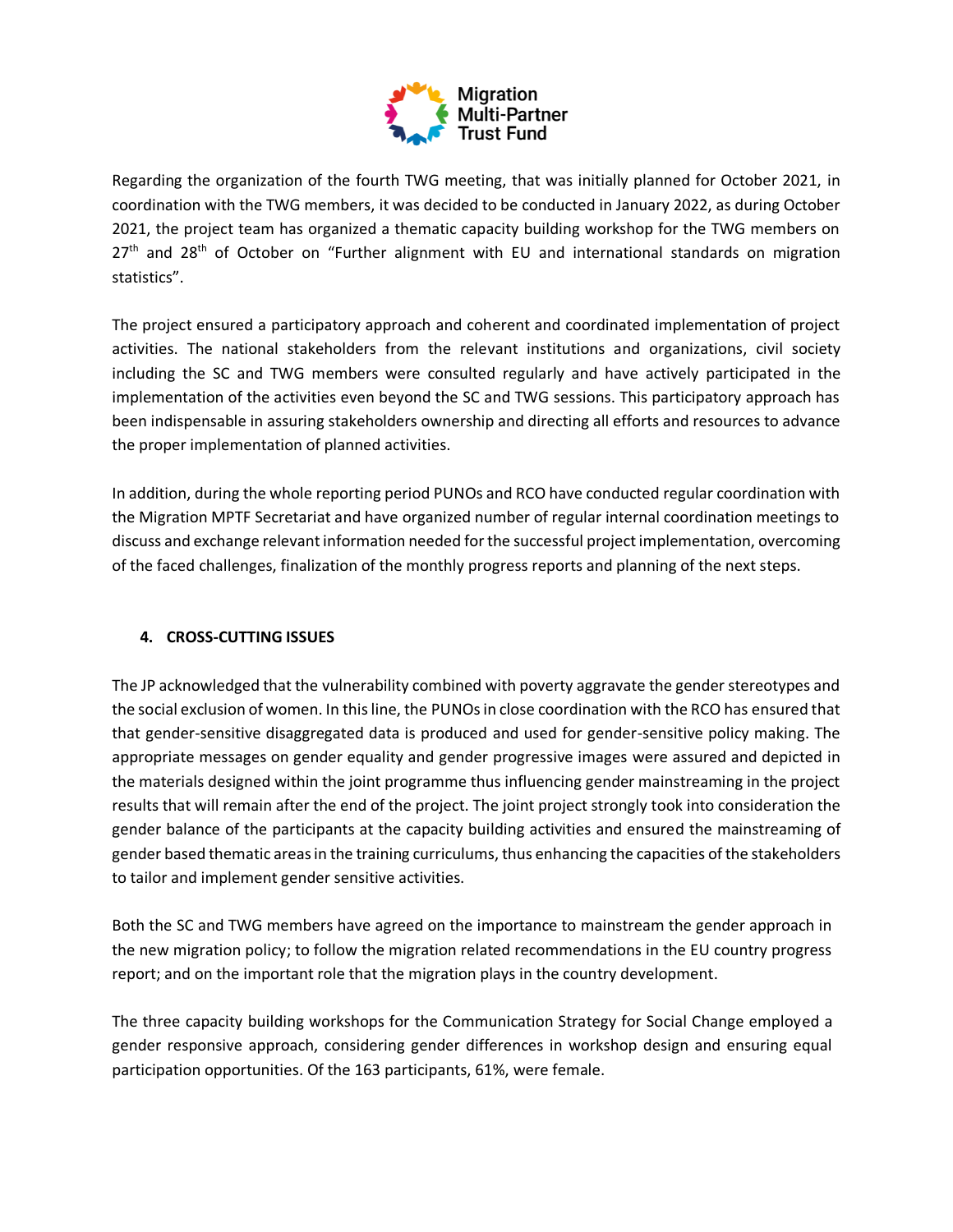

Regarding the gender mainstreaming in the migration policy, the Resolution on Migration Policy 2021- 2025 is calling upon the Strategy for gender equality 2013-2020 and has included as one of its main principles the "Respect of the international standards, human rights, and protection of migrants according to the international law, in particular the vulnerable categories of migrants, and the international standards related to migrants' workers. The principle includes the fight against xenophobia, racism and discrimination, and incorporation of the gender equality in the migration policy". The challenges faced by the women migrants are also included in migration policy.

The Resolution on migration policy also includes the relevant migration data disaggregated by gender and its Action plan includes gender disaggregated targets. In addition, in the Resolution Action Plan title 18. "Continuing capacity building of the relevant institutions on the international migrants' rights standards", a specific activity 5 is included "Development of gender responsive migration policies to address the particular needs and vulnerabilities of migrant women, girls and boys". The activity foresees Analysis of the gender sensitivity of the migration management strategies with relevant recommendations.

During the two-day training for the members of the TWG on "Further alignment with EU and international standards on migration statistics" women represented 52% of the total number of participants<sup>22</sup>. The importance of collection, analysis and sharing of the gender disaggregated migration management data was noted by both the experts and the TWG members from the relevant national institutions and civil society organizations.

In addition, women represented on average 78% of the participants in the six two-day working meetings/CB training that were organized for the intragovernmental body members during October-December 2021 for development of procedural documents of the body and its team building.

### **5. INNOVATION, GOOD PRACTICES AND LESSONS LEARNED**

As noted in the project document, the joint project has and will continue to introduce several innovative tools and methodologies, which will provide new evidence for policy making.

The project has supported the development of the first ever country Migration Governance Index (MGI) that is an innovative measurement tool for collection and analysis of data, based on ninety indicators grounded in the six dimensions of the Migration Governance Framework. The MGI was developed with support of The Economist Intelligence Unit in close cooperation with the TWG members and other national stakeholders.

<sup>&</sup>lt;sup>22</sup> 7 women out of the total 12 participants during the 1<sup>st</sup> day (58%) and 6 women out of the 13 participants (46%) during the second day, or average 52% women during the two-day training.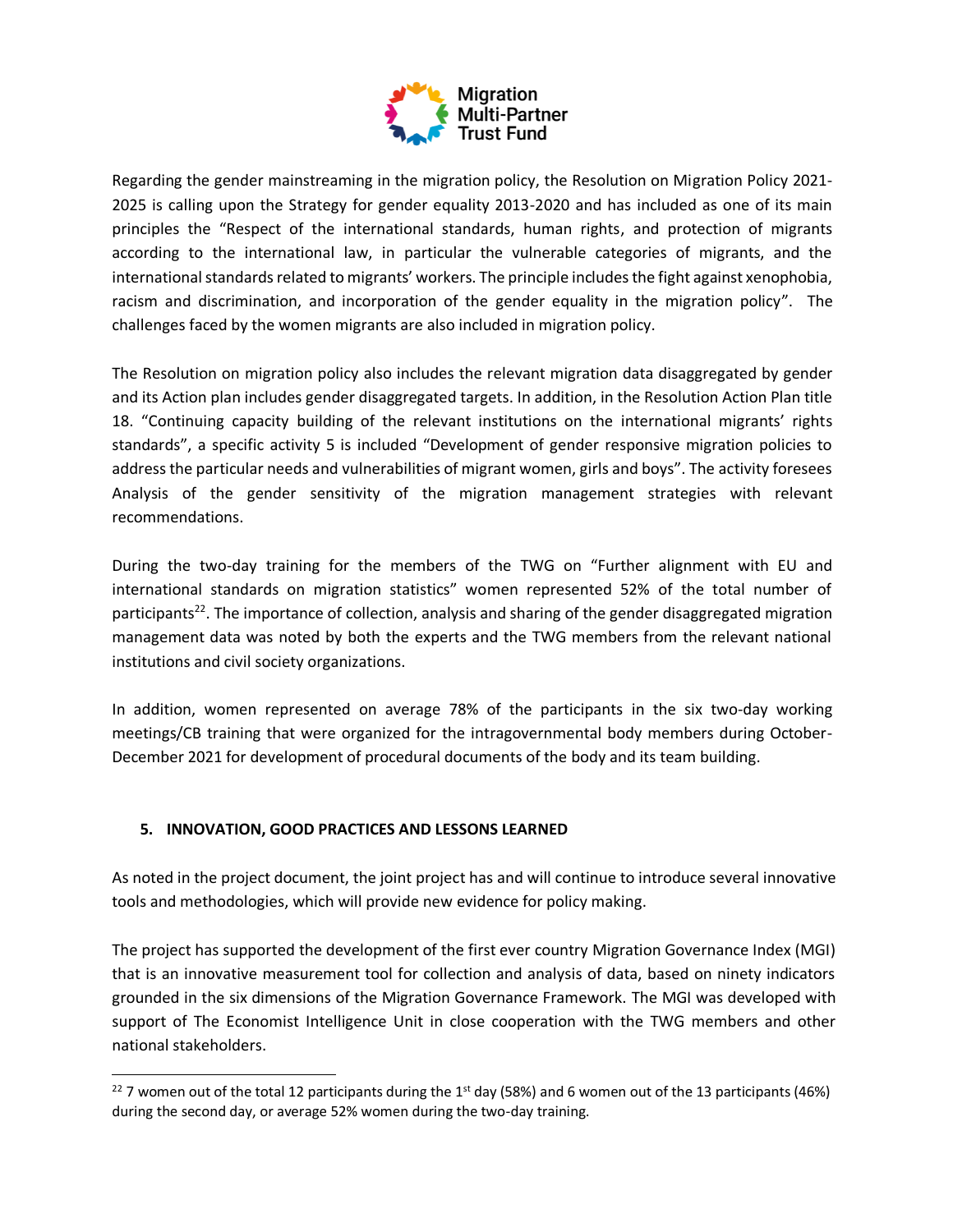

The project started to explore the potential of using the foreign currency remittances flows to estimate real-time data on emigration. The work on the remittances as alternative source of migration data is new and innovative analytical effort supported by the project. The landscape analysis of remittances represents a rare and comprehensive attempt to shed light about remittances in North Macedonia and contributes to future policy design that will increase the benefits that these transfers produce. The new Methodology for surveying of data on remittances' flows through informal channels based on the sample for surveying the migrant households with members residing abroad, is designed with combination of several currently available data sources. The survey is expected to capture significant volume of data on the remittance inflows which remain outside the official registration. Both, the final draft on the landscape analysis, and the first set of work on the new Survey methodology and survey instruments, contain a wealth of information and distinct data which shed new light on the migration mobility patterns and scenarios in North Macedonia.

Furthermore, the project will support the national stakeholders to attempt to estimate emigration data using big data sets from satellite imagery and/or other alternative data sources such as cell phone records, electricity bills, taxi GPS data and/or new media. This will be the first-time big data would be explored as a new non-traditional source of data used for the improvement of the quality of data relevant for the national migration statistics.

Also, the global futures and foresight methodologies will be used to support the government in developing strategic governance capabilities that will aid the transition to long-term planning and policy making by providing technical assistance and capacity building for government stakeholders in anticipatory governance, a participatory, collaborative process that brings together government, public and private sector organizations, civil society and citizens - to collectively anticipate, future opportunities and challenges and shape future-fit policies. To address the needs for novel and improved forms of data collection, analysis, and exchange in national counterparts outlined in the "Assessment of the collection and exchange mechanisms of migration data in North Macedonia" as well as the activities outlined in the draft Action Plan for the North Macedonia Migration Policy 2021-2025, a Frame Agreement was concluded with Demos Helsinki oy, a Nordic think-tank with extensive international experience in the public governance who will work to build capacities and provide technical assistance for the introduction of Foresight and Anticipatory Migration Governance in the country.

An International Advisory Board on anticipatory migration policy, composed of leading local and international experts and practitioners will be assembled to support the implementation of project activities and provide high-level strategic guidance to the project in some of its key moments. The preliminary anticipatory governance model for North Macedonia will be shared with the Board to receive a broad range of perspectives and promote a high-level discussion about the model's key components and implications.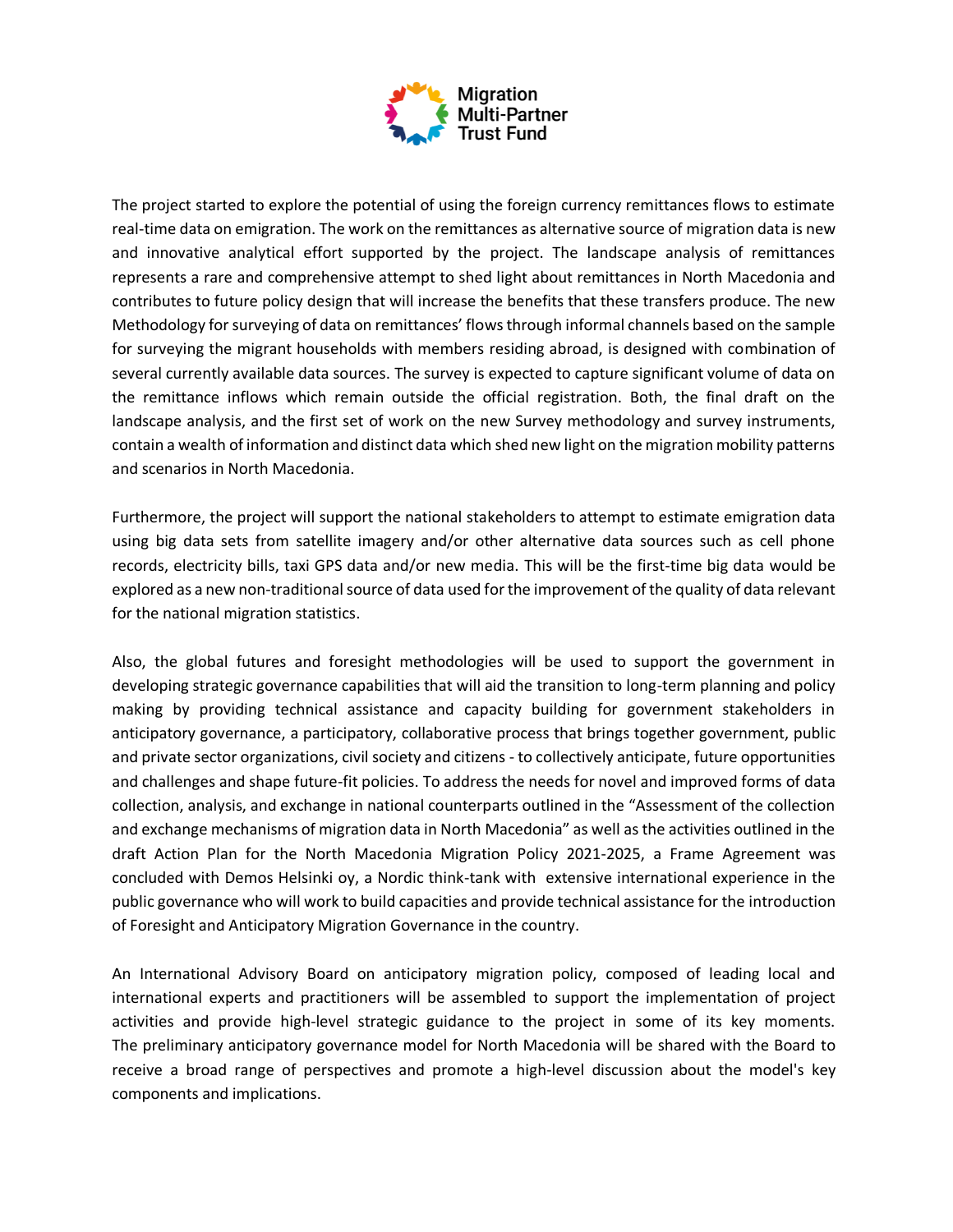

The Communications Strategy for Social Change, developed in cooperation with professors and experts from the University of Kentucky, utilizes a novel approach known as Public Interest Communications to make a lasting change of behaviors and attitudes about refugees and migrants in the country by drawing on insights about how the mind works, systems thinking and human-centered design. The field borrows elements from its sister fields of public relations, advertising, journalism, and marketing, but is informed by sociology, psychology, political science, and neuroscience.

The Advisory Board for the implementation of the implementation of the Communications Strategy for Social Change works to increase the number of partnering organizations, coordinate existing efforts, and improve communication with the public. The board is instrumental in assessing the feasibility, offering additional suggestions, and coordinating the implementation strategy. The Board also serves to decrease the unilateral relationships between individual partners, coordinate existing efforts, and improve communication with the public.

### **6. CHALLENGES ENCOUNTERED AND MEASURES TAKEN**

Due to the use of online tools for meetings and presentations, the PUNOs' saved costs in 2021. These savings were re-allocated to the organization of the foresight and futures capacity building trainings for the national stakeholders under the activity 1.3.1. Based on the JP coordinator and PUNOs analysis of the savings under a number of budget lines, an amount of 115,000 USD was reallocated for the activity 1.3.1.

The table below presents the specific budget lines and amounts that are reallocated per PUNO: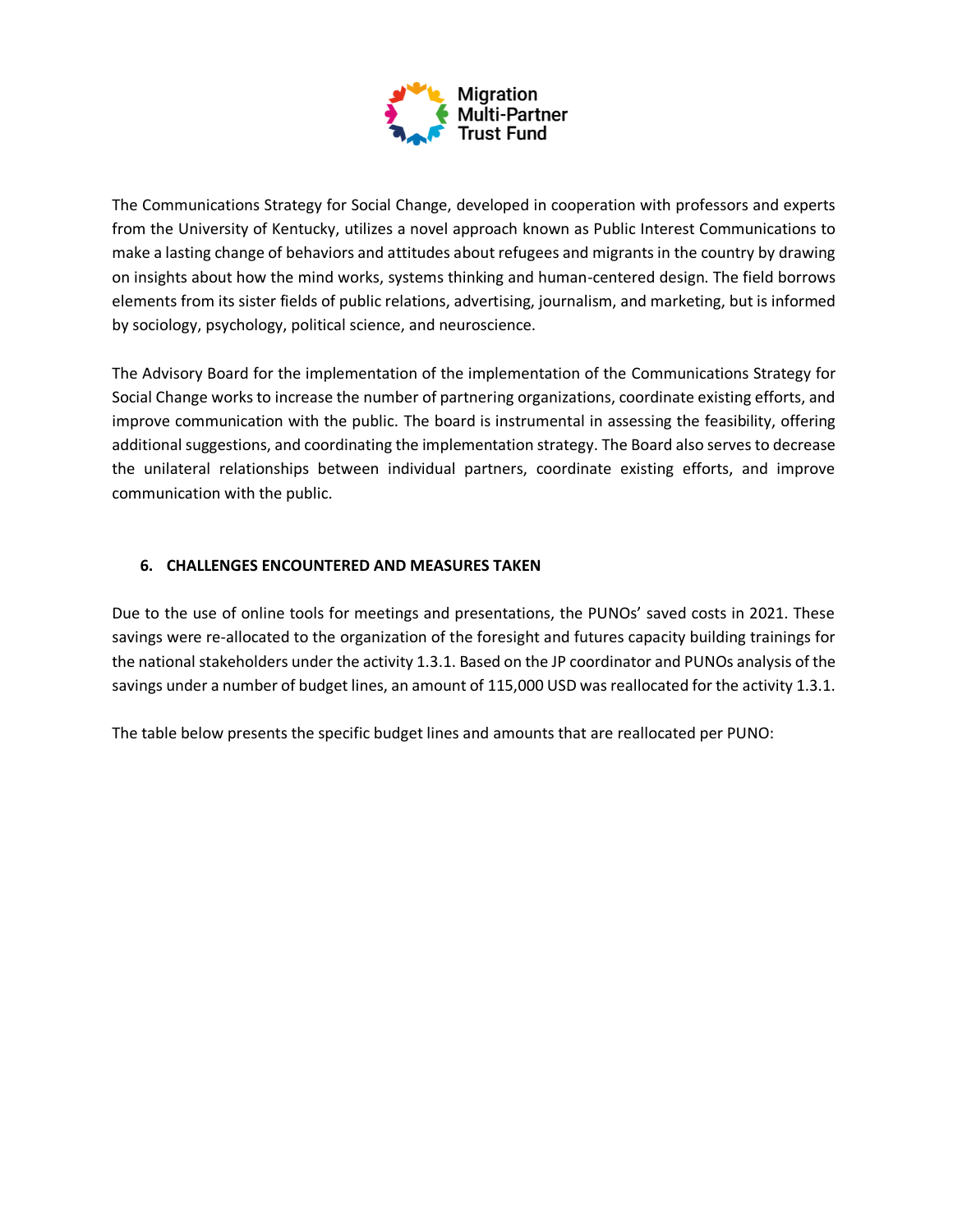

|         | Outcome/ output/ activity<br>formulation:                                                                                                                                                  | <b>PUNO 1 - IOM</b><br>Budget by<br>recipient<br>organization | <b>PUNO 2 - UNHCR</b><br>Budget by recipient<br>organization | <b>PUNO 3 -</b><br><b>UNFPA</b><br>Budget by<br>recipient<br>organization | <b>IOM</b><br>savings for<br>foresight in<br>USD | <b>UNHCR</b><br>savings in<br>USD | <b>UNFPA</b><br>savings in<br><b>USD</b> |
|---------|--------------------------------------------------------------------------------------------------------------------------------------------------------------------------------------------|---------------------------------------------------------------|--------------------------------------------------------------|---------------------------------------------------------------------------|--------------------------------------------------|-----------------------------------|------------------------------------------|
|         | <b>PROGRAMMATIC BUDGET</b>                                                                                                                                                                 |                                                               |                                                              |                                                                           |                                                  |                                   |                                          |
| 1.1.2.1 | Organization of<br>coordination/development<br>meetings (4 meetings x 1 day x<br>1500 USD per meeting)                                                                                     | 3,000                                                         | 3,000                                                        | 0                                                                         | 3,000                                            | 3,000                             | 0                                        |
| 1.1.2.2 | Organization of validation<br>meeting (1 meeting x 1 day x<br>2000 USD per meeting)                                                                                                        | 1,000                                                         | 1,000                                                        | 0                                                                         | 1,000                                            | 1,000                             | 0                                        |
| 1.1.3.1 | Organization of presentation<br>conference (1 day x 5000 USD for<br>rent of premises: translation<br>equipment, materials, lunch and<br>refreshments for 50 participants)<br>- 50 x100 USD | 2,500                                                         | 2,500                                                        | 0                                                                         | 2,500                                            | 2,500                             | $\Omega$                                 |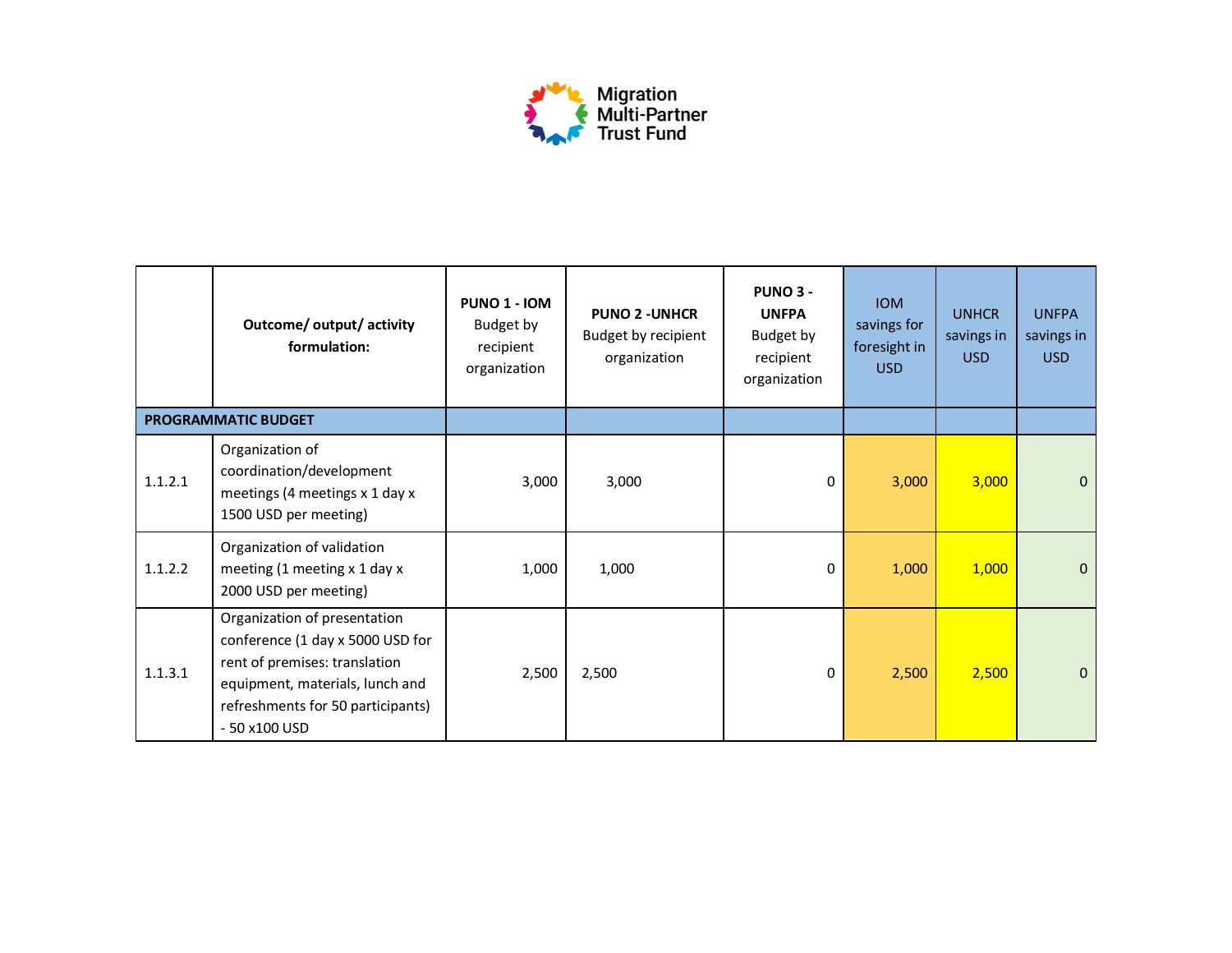

| 1.2.1.2 | Organization of 1-day validation<br>workshop (rent of premises;<br>translation equipment, materials,<br>lunch and refreshments for 25<br>participants) - 25 x 100 USD                                                                                                           | 2,500  | 0 | 2,500  | $\overline{0}$ | $\mathbf{0}$ |
|---------|---------------------------------------------------------------------------------------------------------------------------------------------------------------------------------------------------------------------------------------------------------------------------------|--------|---|--------|----------------|--------------|
| 1.2.1.3 | Organization of presentation<br>conference 1-day (rent of<br>premises; translation equipment,<br>materials, lunch and<br>refreshments for 50 participants)<br>- 50 x 100 USD                                                                                                    | 5,000  | 0 | 5,000  | $\overline{0}$ | $\mathbf{0}$ |
| 1.2.3.2 | Further alignment with EU and<br>international standards on<br>migration statistics through the<br>provision of capacity building (2<br>local experts $x$ 200 USD $x$ 10 WD =<br>4000 USD. Organization of the CB<br>trainings logistics 2 days x 25<br>participants x 100 USD) | 9,000  | 0 | 5,000  | $\overline{0}$ | $\Omega$     |
| 1.2.4.1 | Engagement of international<br>experts (2x 30 days x 500 USD)                                                                                                                                                                                                                   | 30,000 | 0 | 16,500 | $\overline{0}$ | $\mathbf{0}$ |
| 1.2.4.2 | Organization of 1-day validation<br>workshop (rent of premises;<br>translation equipment, materials,<br>lunch and refreshments for 30<br>participants) - 30 x 100 USD                                                                                                           | 3,000  | 0 | 3,000  | $\overline{0}$ | $\mathbf{0}$ |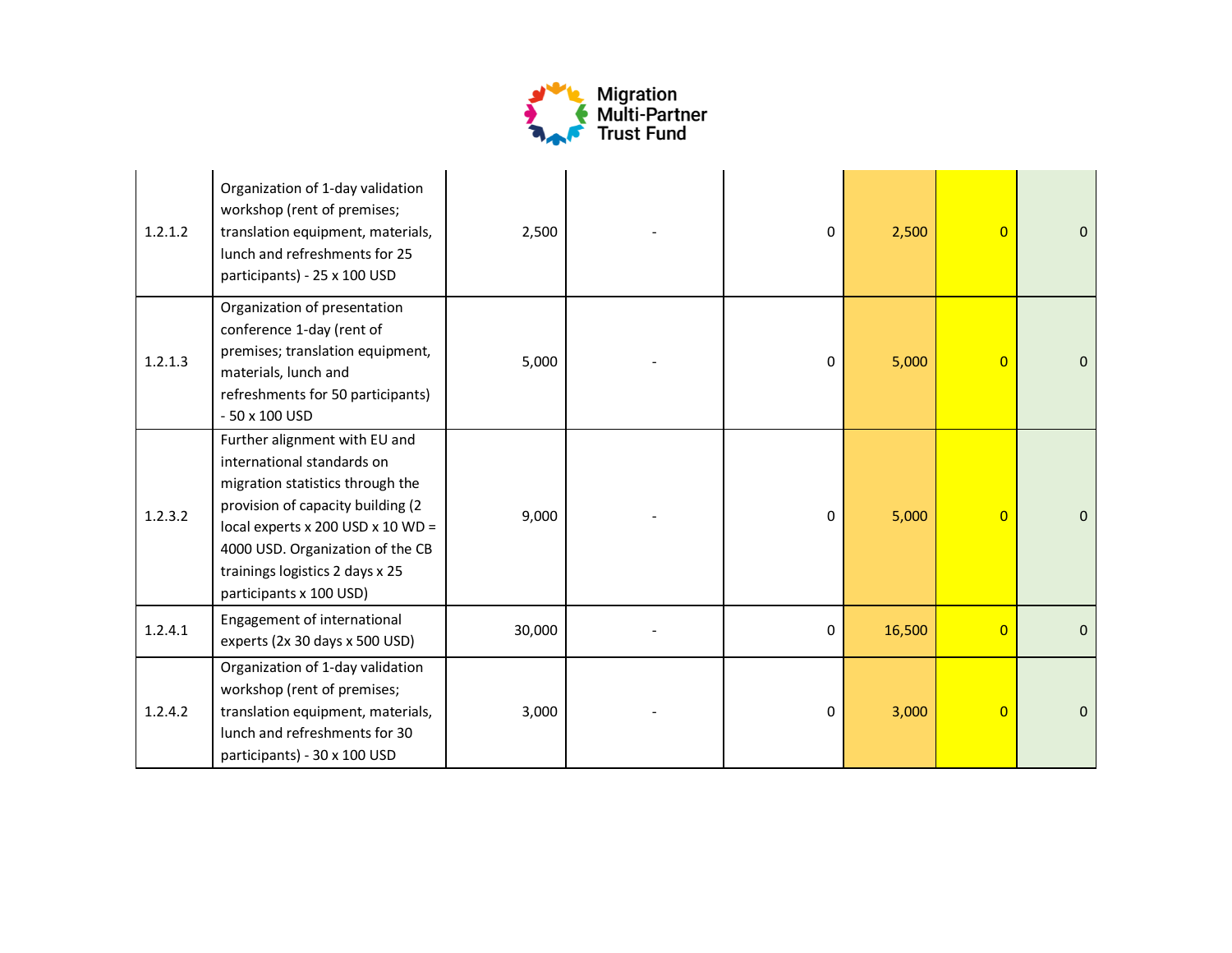

| 1.2.4.3 | Organization of presentation<br>conference 1-day (rent of<br>premises; translation equipment,<br>materials, lunch and<br>refreshments for 75 participants)<br>- 75 x 100 USD                                                                                                                                                            | 7,500  |       | 0     | 7,500       | $\overline{0}$ | $\mathbf 0$ |
|---------|-----------------------------------------------------------------------------------------------------------------------------------------------------------------------------------------------------------------------------------------------------------------------------------------------------------------------------------------|--------|-------|-------|-------------|----------------|-------------|
| 1.2.4.4 | Translation (MKD/ALB) and<br>Publication of the report (1000<br>$pcs \times 15$                                                                                                                                                                                                                                                         | 15,000 |       | 0     | 13,000      | $\overline{0}$ | $\Omega$    |
| 1.2.4.5 | <b>Translation services</b><br>(simultaneous and written<br>translation during the preparation<br>of the MGI and respective<br>meetings and events                                                                                                                                                                                      | 4,500  |       | 0     | 3,000       | $\Omega$       | $\mathbf 0$ |
| 1.3.1   | Organize capacity building<br>trainings on strengthening the<br>data management (the collection,<br>processing, analysis and<br>utilization of migration data and<br>statistics) - 6 trainings x 2 days x<br>25 participants x 80 USD costs for<br>rent of premises, materials,<br>translation, lunch, refreshment<br>and accommodation | 8,000  | 8,000 | 8,000 | 8,000       | 8,000          | 8,000       |
| 1.3.2.2 | Engagement of local experts (9<br>experts x 5 WDs each x 200 USD)                                                                                                                                                                                                                                                                       | 0      | 3,000 | 0     | $\mathbf 0$ | 3,000          | 0           |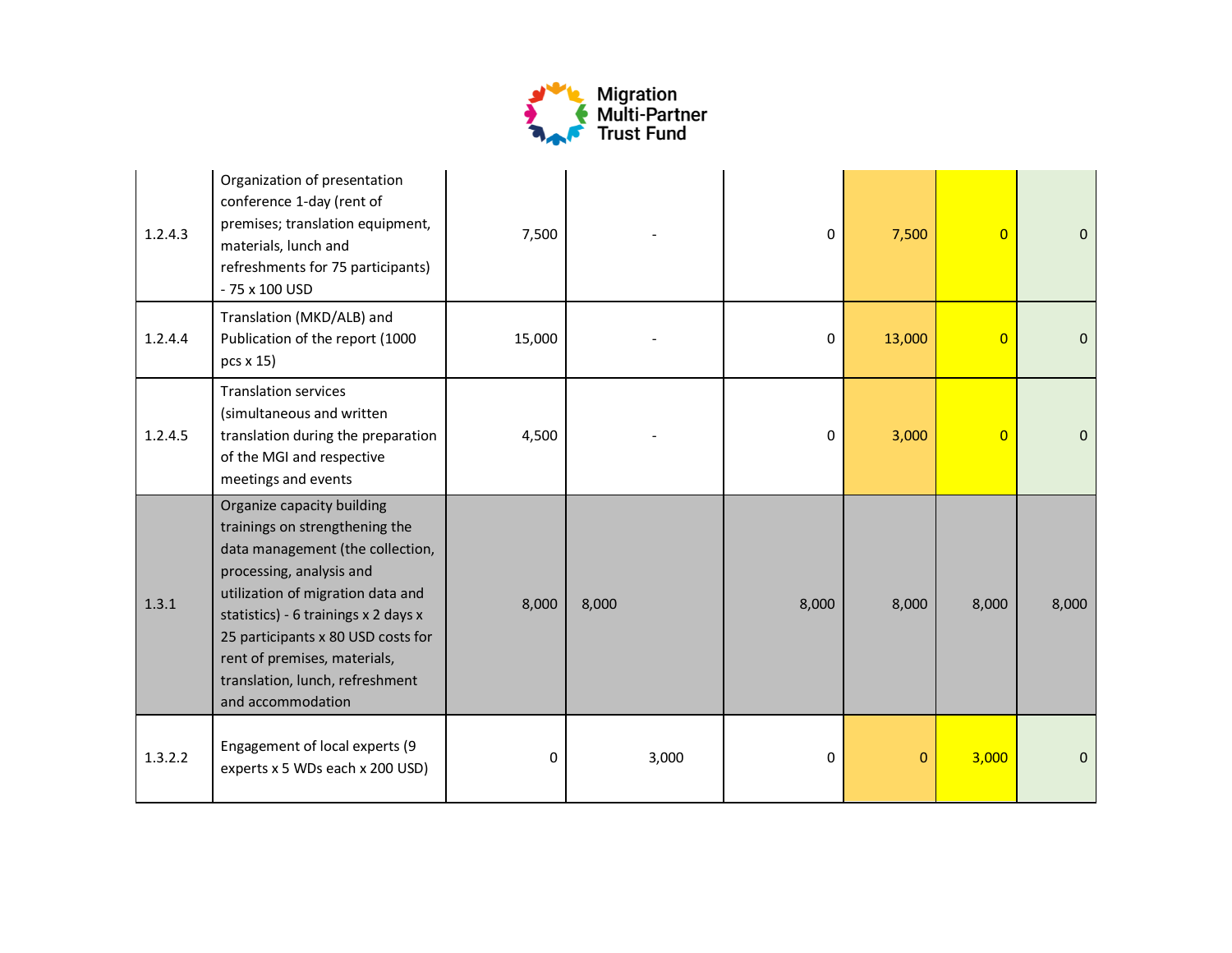

| 1.3.2.3 | Organization of capacity building<br>workshops for development of<br>protocols, ME mechanisms and<br>other operational documents for<br>the multi-agency body (9<br>workshops x 2 days x 25<br>participants x 43.33 USD costs for<br>rent of premises, materials,<br>translation, lunch, refreshment<br>and accommodation) | 6,500 | 6,500 | 6,500 | 6,500  | 6,500  | 6,500  |
|---------|----------------------------------------------------------------------------------------------------------------------------------------------------------------------------------------------------------------------------------------------------------------------------------------------------------------------------|-------|-------|-------|--------|--------|--------|
|         |                                                                                                                                                                                                                                                                                                                            |       |       |       | 76,500 | 24,000 | 14,500 |

overall total 115,000 USD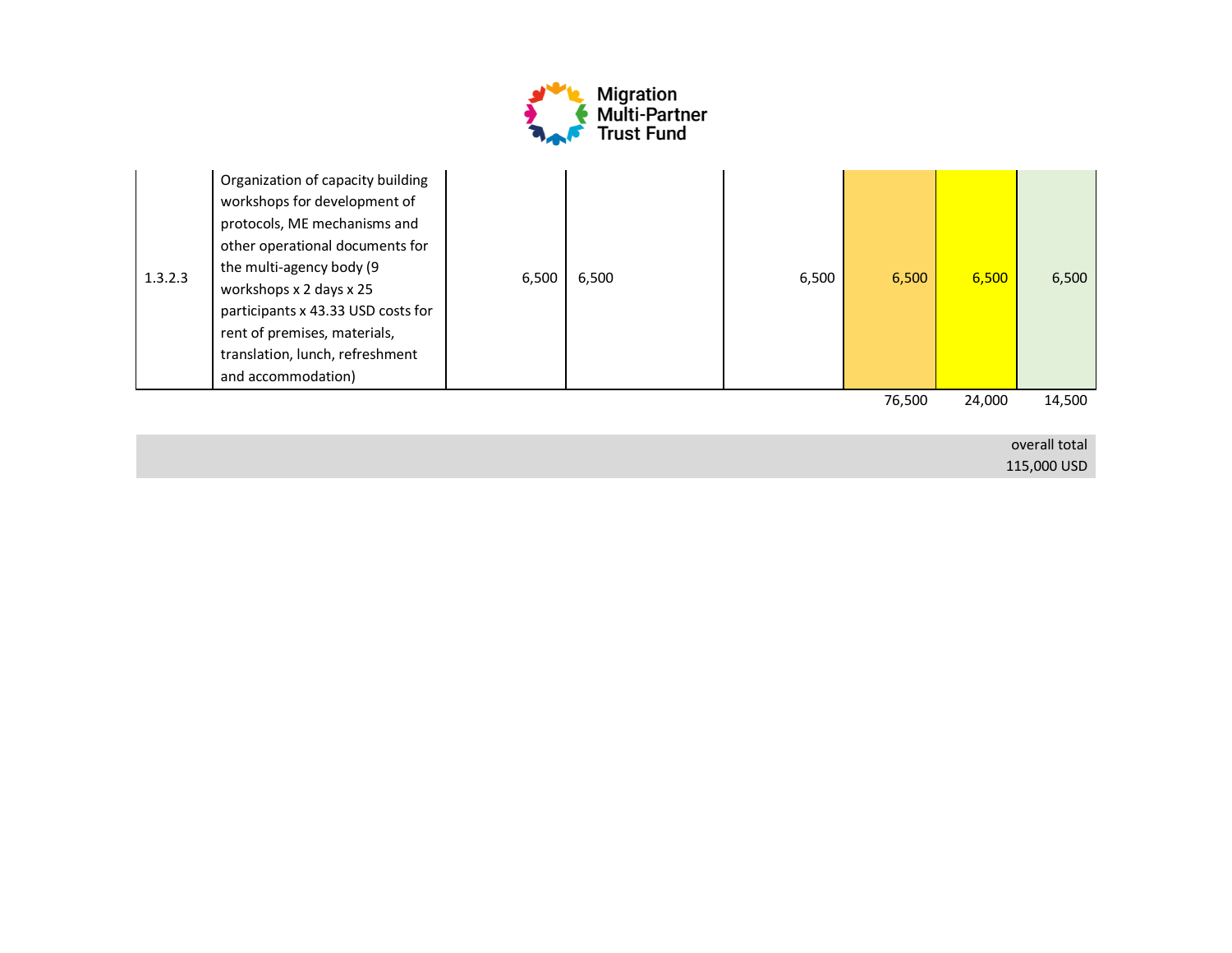

#### **CONCLUSION AND NEXT STEPS**

Regarding the JP Outcome 1 "Policy makers and institutional stakeholders design and implement evidence-based and coordinated migration policies", the extent to which the stakeholders use the produced data, migration tools and methodologies in the policy development and implementation can be observed as good in comparison to limited prior the project implementation. The developed new Resolution on Migration Policy and its Action Plan 2021-2025, Migration profile 2021, MGI Report, the Migration Module in LFS and its Guidelines are fully in line with the international and EU data management standards. In addition, the Resolution on Migration policy and its Action Plan are also aligned with the GCM.

The process aimed at piloting the "big data" and remittances for government led migration population analysis was also initiated during 2021 in cooperation with respective international and national universities and institutions and engagement of local experts for data collection and analysis in these areas.

In relation to the JP Outcome 2 "Inter and intra institutional data exchange mechanisms and collaboration among key institutions with competences on migration management are enhanced" the frequency of inter and intra institutional data exchange measured through a frequency of communication and A) number of mechanisms established B) number of protocols developed, can be observed as middle to high in comparison to low prior to the project implementation. Indeed, there are two developed protocols and identified needs and five requests for support were received in improvement of IT systems/databases/software/equipment during the reporting period.

Regarding the JP Outcome 3 "The general public and the policy makers view migrants and refugees as development actors" the informative campaign "This is home" for creating positive narratives and perceptions towards migrants and refugees focusing on their contributions in the host society reached 449,492 persons which is almost 45 times more than the set target in the Joint Project Result Framework of 10,000 persons to be reached. In addition, 555,173 persons were reached with second informative campaign "Not hate – build an attitude" that was targeting youth. An implementation of a survey is planned before the project closure to measure the percentage of increase in policy and opinionmakers' perception towards migrants and refugees as development actors.

The regular internal meetings have been organized between the PUNOs aiming at creating synergy and proper organized project implementation. To facilitate the implementation of the project activities and communicate with stakeholders, the JP teams worked closely with the Steering Committee and the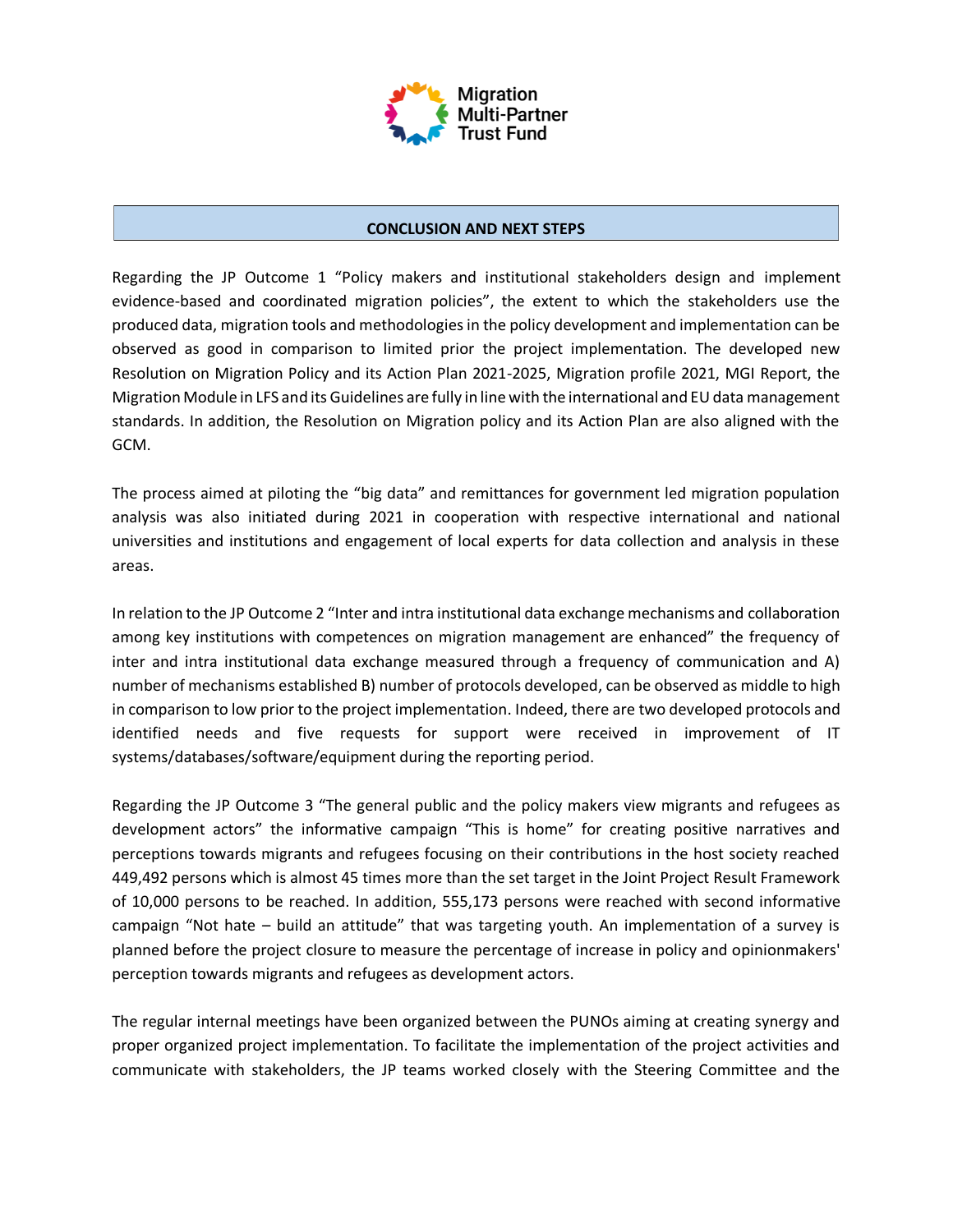

Technical Working Group. These meetings were held to further build the partnerships with the various entities and organizations involved in migration management.

The project assured the donor visibility through number of channels: UN and IOM Bulletin and Newsletter; PUNOs social media; informative campaigns, JP Instagram account; published documents and other.

The following actions are planned for 2022:

- Design and publication of Resolution on Migration Policy 2021-2025.
- Procurement of the IT systems, equipment, software, databases.
- Organization of capacity building trainings for 150 participants on data collection and exchange.
- Engagement of two international experts to support stakeholders in the improvement of data collection and exchange process and develop relevant tools/mechanisms.
- Organization of a two-day training under this activity for the members of the intra-governmental body on "Improving inter and intra-institutional data collection and exchange mechanisms and practices".
- Development of the complementary data sources of migration stock and flows and their piloting.
- Finalization of the assessment of institutional capacities and needs for anticipatory migration governance.
- Establishment of the Advisory Board on Anticipatory Migration Governance.
- Completion of the study on best anticipatory migration practices.
- Building of the capacities of 325 national stakeholders on foresight and anticipatory migration governance.
- Implementation of the foresight study on the future of migration in North Macedonia for the period 2021-2041.
- Supporting the institutionalization of anticipatory governance.
- Building of the capacities of the Advisory Board for the implementation of the Communications Strategy for Social Change.
- Continue with the implementation of the Communications Strategy for Social Change, e.g. Awareness raising campaign, Journalists awards, Film Cycle, Debate Tournament, Essay Contest, Local Youth Actions, Media Mentorship Program and other outreach activities.